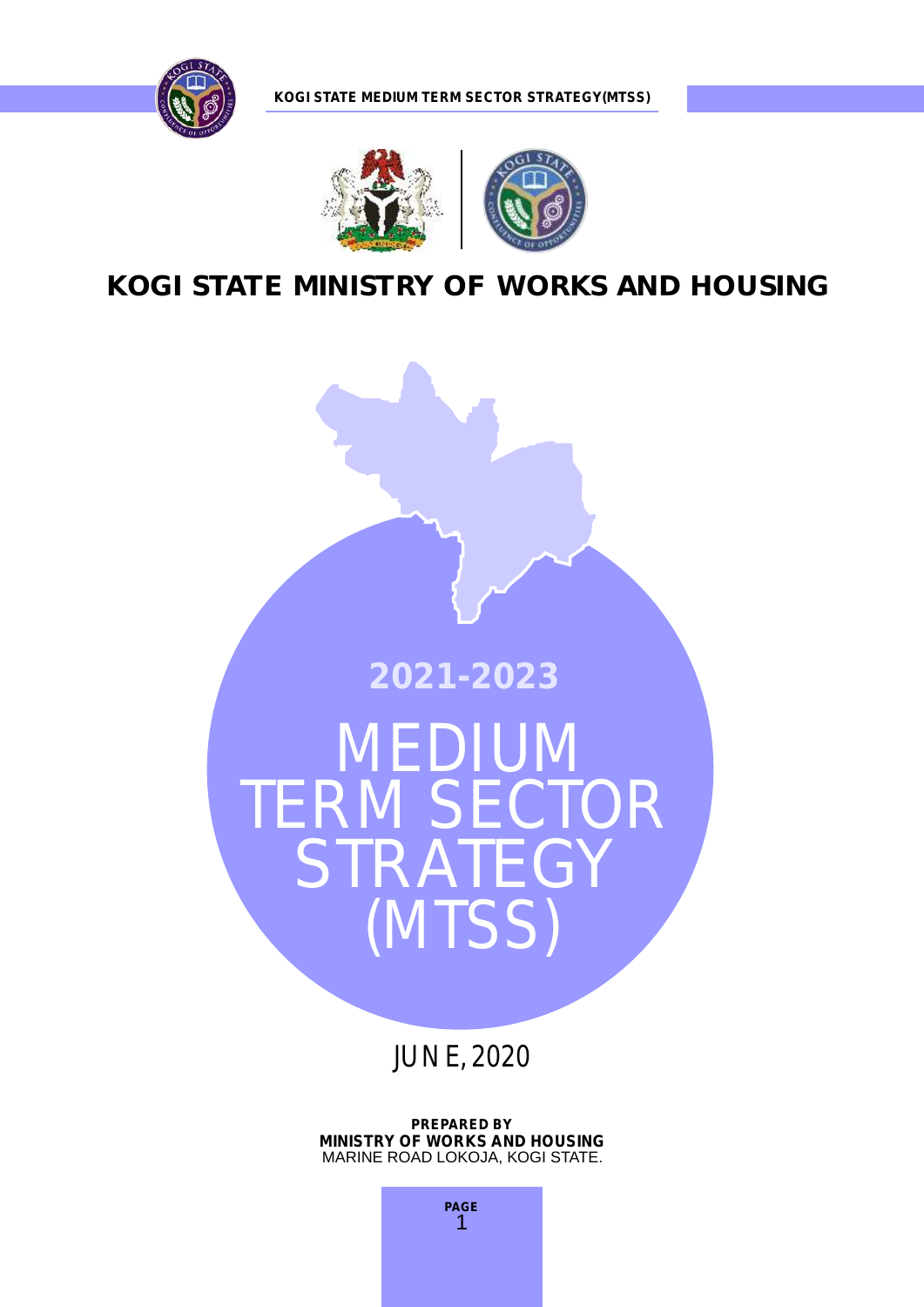

## **FORWARD**

It is pleasing to note that the Kogi State Government is poised to transform the planning and budgeting processes through coherent and transparent financial management that efficiently channels resources to development programs derived from the State Blue Print and the Sustainable Development Goals (SDGs).

Besides, the urge for prudent management of resources, value for money in service delivery and good governance in Kogi State call for a new approach to service delivery in the public sector.

Therefore, the Medium Term Sector Strategy ensures a stepwise approach to achieving the desired goals and objectives of the sector. Not only does, it gives big picture of implementation strategies and also helps to build the capacity of Sector Planning Teams and ensures effective coordination.

The Medium Term Sector Strategy plan is designed to address these issues by introducing stronger public expenditure management and financial accountability in the way that government conducts its business.

This is to improve the quality of general purpose financial reporting by public sector entities, leading to better informed assessments of the resource allocation decisions made by government, thereby increasing transparency and accountability.

This Medium Term Sector Strategy (MTSS) captures broad goals and objectives of the Works, Lands, Housing and Urban Development sector, and translates them within the expenditure envelopes with prioritized affordable initiatives in the medium term of three years.

Finally, the major desire of the Kogi State Ministry of Works, Lands Housing and Urban Development is "to optimally manage infrastructure to enhance the standard of living of the citizens'' through comprehensive policy documents (MTEF/MYBF, KOSEEDS etc.) that set out goals, targets and strategies that aim to achieve such within a given time frame.

trassame.

**Engr. A.Ohere** Hon. Commissioner for Works and Housing Kogi State.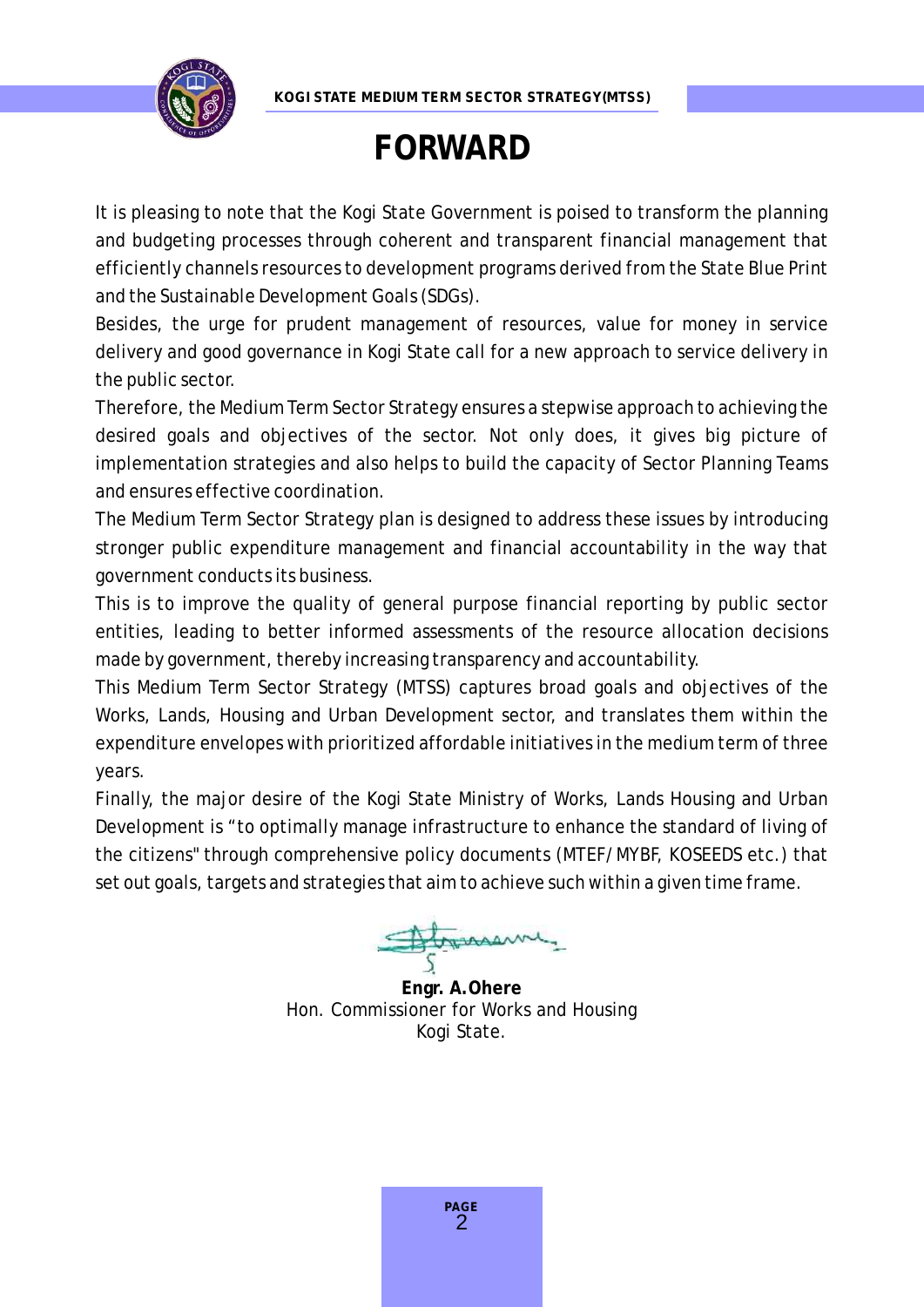

## **ACKNOWLEDGMENT**

First and foremost, our sincere gratitude goes to His Excellency the Executive Governor, Alhaji Yahaya Bello for the inspirational leadership which renewed hopes and gives confidence to the people of the State through the New Direction Blue Print/Let's Do More Agenda.

I would also like to acknowledge the valuable contributions of the members of the Planning, Research and Statistic team. Their tireless efforts and support to ensure that the compilation of the revised version of the MTSS was achieved despite the tight schedule.

**TPL RAMATU BABA** Permanent Secretary, Ministry of Works and Housing.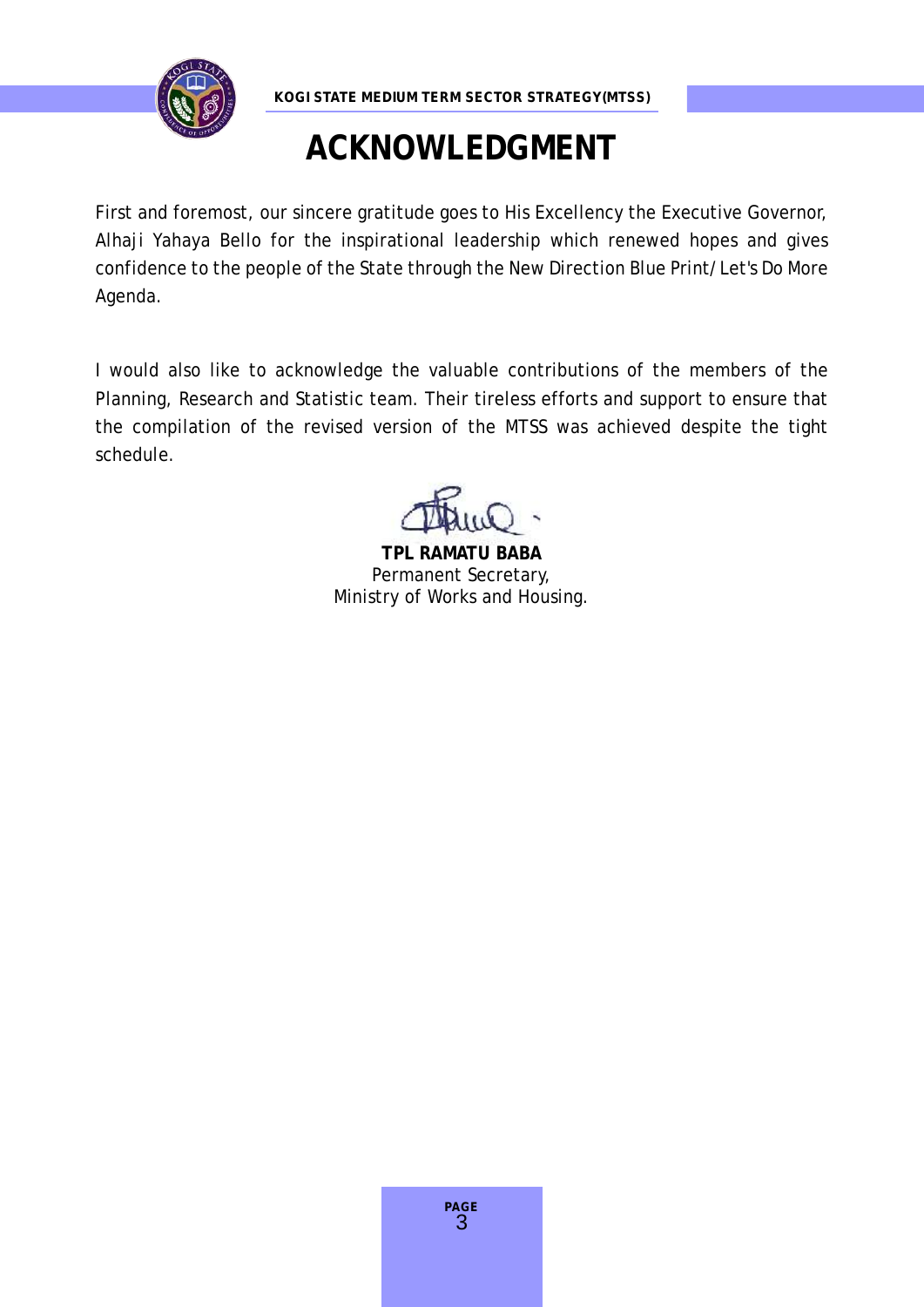

## **ABBREVIATION**

| GDP            | <b>Gross Domestic Product</b>                              |
|----------------|------------------------------------------------------------|
| <b>KPI</b>     | Key Performance Indicator                                  |
| <b>KOSEEDS</b> | Kogi State Economic Empowerment & Developments             |
| <b>KGIRS</b>   | Kogi State Internal Revenue Service                        |
| <b>MDAs</b>    | Ministry, Department Agencies                              |
| MOW&H          | Ministry of Works and Housing                              |
| <b>MTSS</b>    | Medium Term Sector Strategy                                |
| <b>SDP</b>     | State Development Plan                                     |
| <b>CBN</b>     | Central Bank of Nigeria                                    |
| <b>CSO</b>     | Civil Society Organization                                 |
| <b>EXCO</b>    | <b>Executive Council</b>                                   |
| <b>IGR</b>     | <b>Internally Generated Revenue</b>                        |
| <b>LGA</b>     | <b>Local Government Area</b>                               |
| <b>MDAs</b>    | Ministries, Departments and Agencies                       |
| M&E            | Monitoring and Evaluation                                  |
| <b>NGO</b>     | Non-Governmental Organization                              |
| <b>PMF</b>     | Performance Management Framework                           |
| <b>RBM</b>     | <b>Results-Based Management</b>                            |
| <b>SHOA</b>    | State House of Assembly                                    |
| <b>SMART</b>   | Specific, Measurable, Achievable, Realistic and Time-bound |

**VAT** Value Added Tax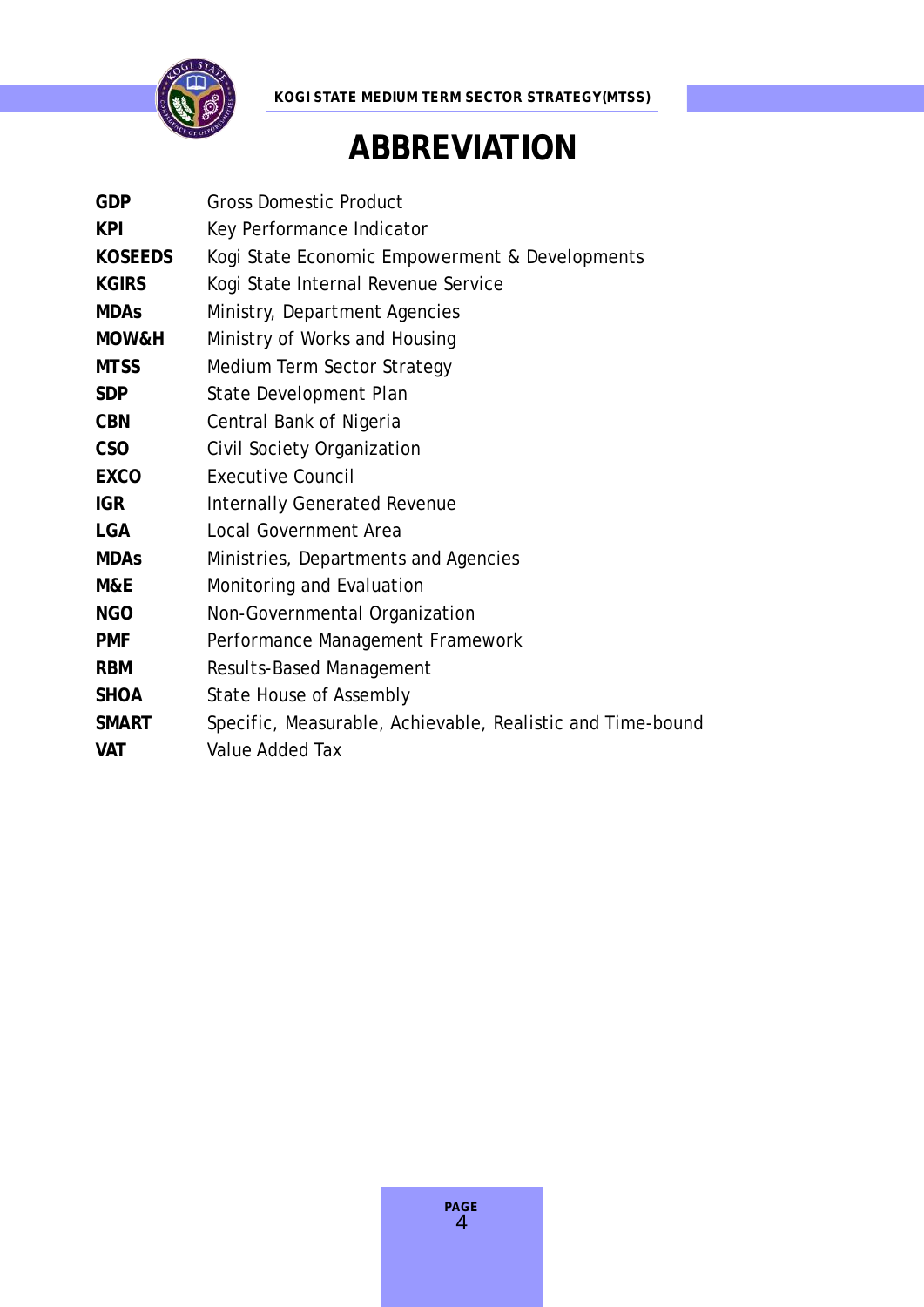

# **TABLE OF CONTENTS**

| Forward          |                                    | .<br>.                                                    | .                                                                                                                                                                                                                                                                                                                                                                                                                                                   | .        | .          | . | . | . | . | 2  |
|------------------|------------------------------------|-----------------------------------------------------------|-----------------------------------------------------------------------------------------------------------------------------------------------------------------------------------------------------------------------------------------------------------------------------------------------------------------------------------------------------------------------------------------------------------------------------------------------------|----------|------------|---|---|---|---|----|
|                  | Acknowledgment                     | .<br>.                                                    | .                                                                                                                                                                                                                                                                                                                                                                                                                                                   | .        | .          | . | . | . | . | 3  |
|                  | Abbreviations                      | .<br>.                                                    | .                                                                                                                                                                                                                                                                                                                                                                                                                                                   | .        | .          | . | . | . | . | 4  |
|                  | Table of Contents                  | .<br>.                                                    | .                                                                                                                                                                                                                                                                                                                                                                                                                                                   | .        | .          | . | . | . | . | 5  |
|                  | List of Tables                     | .<br>.                                                    | .                                                                                                                                                                                                                                                                                                                                                                                                                                                   | .        | .          | . | . | . | . | 6  |
| <b>CHAPTER 1</b> |                                    |                                                           |                                                                                                                                                                                                                                                                                                                                                                                                                                                     |          |            |   |   |   |   |    |
| Introduction     | .                                  | $\cdots$<br>$\ldots$                                      | $\cdots$                                                                                                                                                                                                                                                                                                                                                                                                                                            | $\cdots$ | .          | . | . | . | . | 7  |
| 1.1              |                                    | Aims and Objectives of the Document                       |                                                                                                                                                                                                                                                                                                                                                                                                                                                     |          | .          | . | . | . |   | 7  |
| 1.2.             |                                    | Summary of the process used                               |                                                                                                                                                                                                                                                                                                                                                                                                                                                     | $\cdots$ | .          | . | . | . | . | 8  |
| 1.3              | <b>Summary and Conclusion</b>      |                                                           | $\ldots$                                                                                                                                                                                                                                                                                                                                                                                                                                            | .        | .          | . | . | . | . | 10 |
| 1.4              |                                    | Outline of the Structure of the Document                  |                                                                                                                                                                                                                                                                                                                                                                                                                                                     |          | .          | . | . | . | . | 10 |
|                  |                                    |                                                           |                                                                                                                                                                                                                                                                                                                                                                                                                                                     |          |            |   |   |   |   |    |
| <b>CHAPTER 2</b> |                                    |                                                           |                                                                                                                                                                                                                                                                                                                                                                                                                                                     |          |            |   |   |   |   |    |
|                  | The Sector and Policy in the State |                                                           |                                                                                                                                                                                                                                                                                                                                                                                                                                                     | $\cdots$ | .          | . | . | . | . | 12 |
| 2.1              |                                    | A brief Background to the State                           |                                                                                                                                                                                                                                                                                                                                                                                                                                                     | .        | .          | . | . | . | . | 12 |
| 2.2              |                                    | A brief Introduction to the Sector                        |                                                                                                                                                                                                                                                                                                                                                                                                                                                     | $\cdots$ | .          | . | . | . | . | 16 |
| 2.3              |                                    | The current situation in the Sector                       |                                                                                                                                                                                                                                                                                                                                                                                                                                                     | $\cdots$ | .          | . | . | . | . | 17 |
| 2.4              |                                    | Overview of the Sector's Institutional Structure          |                                                                                                                                                                                                                                                                                                                                                                                                                                                     |          |            | . | . | . | . | 18 |
| 2.5              |                                    | STATEMENT OF THE SECTOR'S MISSION, VISION AND CORE VALUES |                                                                                                                                                                                                                                                                                                                                                                                                                                                     |          |            |   |   | . | . | 18 |
| 2.5.1            | <b>Mission Statement</b>           | $\cdots$                                                  | .                                                                                                                                                                                                                                                                                                                                                                                                                                                   | .        | .          | . | . | . | . | 18 |
| 2.5.2            | <b>Vision Statement</b>            | .                                                         | .                                                                                                                                                                                                                                                                                                                                                                                                                                                   | .        | .          | . | . | . | . | 18 |
| 2.6              | Sector Policy                      | $\ldots$<br>$\cdots$                                      | .                                                                                                                                                                                                                                                                                                                                                                                                                                                   | .        | .          | . | . | . | . | 18 |
| 2.7              |                                    | The sector's goals and programmes for the MTSS period     |                                                                                                                                                                                                                                                                                                                                                                                                                                                     |          |            |   | . | . | . | 19 |
|                  |                                    |                                                           |                                                                                                                                                                                                                                                                                                                                                                                                                                                     |          |            |   |   |   |   |    |
| <b>CHAPTER 3</b> |                                    |                                                           |                                                                                                                                                                                                                                                                                                                                                                                                                                                     |          |            |   |   |   |   |    |
|                  | The Development of Sector Strategy |                                                           | .                                                                                                                                                                                                                                                                                                                                                                                                                                                   | .        | .          | . | . | . | . | 21 |
| 3.1              | Major Strategic Challenges         |                                                           | .                                                                                                                                                                                                                                                                                                                                                                                                                                                   | .        | .          | . | . | . | . | 21 |
| 3.2              | <b>Resource Constraints</b>        | $\mathbf{1}$                                              | .                                                                                                                                                                                                                                                                                                                                                                                                                                                   | .        | .          | . | . | . | . | 21 |
| 3.3              | <b>Contribution from Partners</b>  |                                                           | .                                                                                                                                                                                                                                                                                                                                                                                                                                                   | .        | .          | . | . | . | . |    |
| 3.4              |                                    | Program connections between Sector MDAs                   |                                                                                                                                                                                                                                                                                                                                                                                                                                                     |          | .          | . | . | . | . | 38 |
| 3.5              | Outline of Key Strategies          |                                                           | .                                                                                                                                                                                                                                                                                                                                                                                                                                                   | .        | .          | . | . | . | . | 39 |
| 3.6              | Justification                      | $\cdots \cdots \cdots \cdots \cdots$                      | .                                                                                                                                                                                                                                                                                                                                                                                                                                                   | .        | .          | . | . | . | . | 51 |
| 3.7              | <b>Result Framework</b>            |                                                           | $\ldots$                                                                                                                                                                                                                                                                                                                                                                                                                                            | .        |            |   |   |   |   | 53 |
| 3.8              |                                    | Responsibilities and Operational Plan                     |                                                                                                                                                                                                                                                                                                                                                                                                                                                     |          | .          |   |   |   |   | 53 |
| <b>CHAPTER 4</b> |                                    |                                                           |                                                                                                                                                                                                                                                                                                                                                                                                                                                     |          |            |   |   |   |   |    |
|                  | Monitoring and Evaluation          |                                                           |                                                                                                                                                                                                                                                                                                                                                                                                                                                     |          |            |   |   |   |   |    |
|                  | Three Year Expenditure Projections |                                                           | $\label{eq:1} \begin{array}{ll} \mathbf{1}_{\mathbf{1}_{\mathbf{1}_{\mathbf{1}}},\mathbf{1}_{\mathbf{1}_{\mathbf{1}}},\mathbf{1}_{\mathbf{1}_{\mathbf{1}}},\mathbf{1}_{\mathbf{1}_{\mathbf{1}}},\mathbf{1}_{\mathbf{1}_{\mathbf{1}}},\mathbf{1}_{\mathbf{1}_{\mathbf{1}}},\mathbf{1}_{\mathbf{1}_{\mathbf{1}}},\mathbf{1}_{\mathbf{1}_{\mathbf{1}}},\mathbf{1}_{\mathbf{1}_{\mathbf{1}}},\mathbf{1}_{\mathbf{1}_{\mathbf{1}}},\mathbf{1}_{\mathbf{$ |          | $\ldots$ . |   |   |   |   | 54 |
| 4.1              |                                    | Performance Monitoring and Evaluation                     |                                                                                                                                                                                                                                                                                                                                                                                                                                                     |          |            |   |   |   |   | 54 |
| 4.2              | Public Involvement                 | .                                                         |                                                                                                                                                                                                                                                                                                                                                                                                                                                     |          |            |   | . | . | . | 54 |
|                  |                                    |                                                           |                                                                                                                                                                                                                                                                                                                                                                                                                                                     |          |            |   |   |   |   |    |
| <b>CHAPTER 5</b> |                                    |                                                           |                                                                                                                                                                                                                                                                                                                                                                                                                                                     |          |            |   |   |   |   |    |
|                  | <b>Outline MTSS Timetable</b>      |                                                           |                                                                                                                                                                                                                                                                                                                                                                                                                                                     | .        |            |   |   |   |   | 55 |
| 5.1              |                                    | Sources of Data against the Results Framework             |                                                                                                                                                                                                                                                                                                                                                                                                                                                     |          |            | . | . |   | . | 56 |
| 5.2              |                                    | <b>Conducting Annual Sector Review</b>                    |                                                                                                                                                                                                                                                                                                                                                                                                                                                     | .        | .          | . | . | . | . | 57 |
| 5.3              |                                    | Organisational Arrangements                               |                                                                                                                                                                                                                                                                                                                                                                                                                                                     | $\cdots$ | .          | . | . | . | . | 57 |

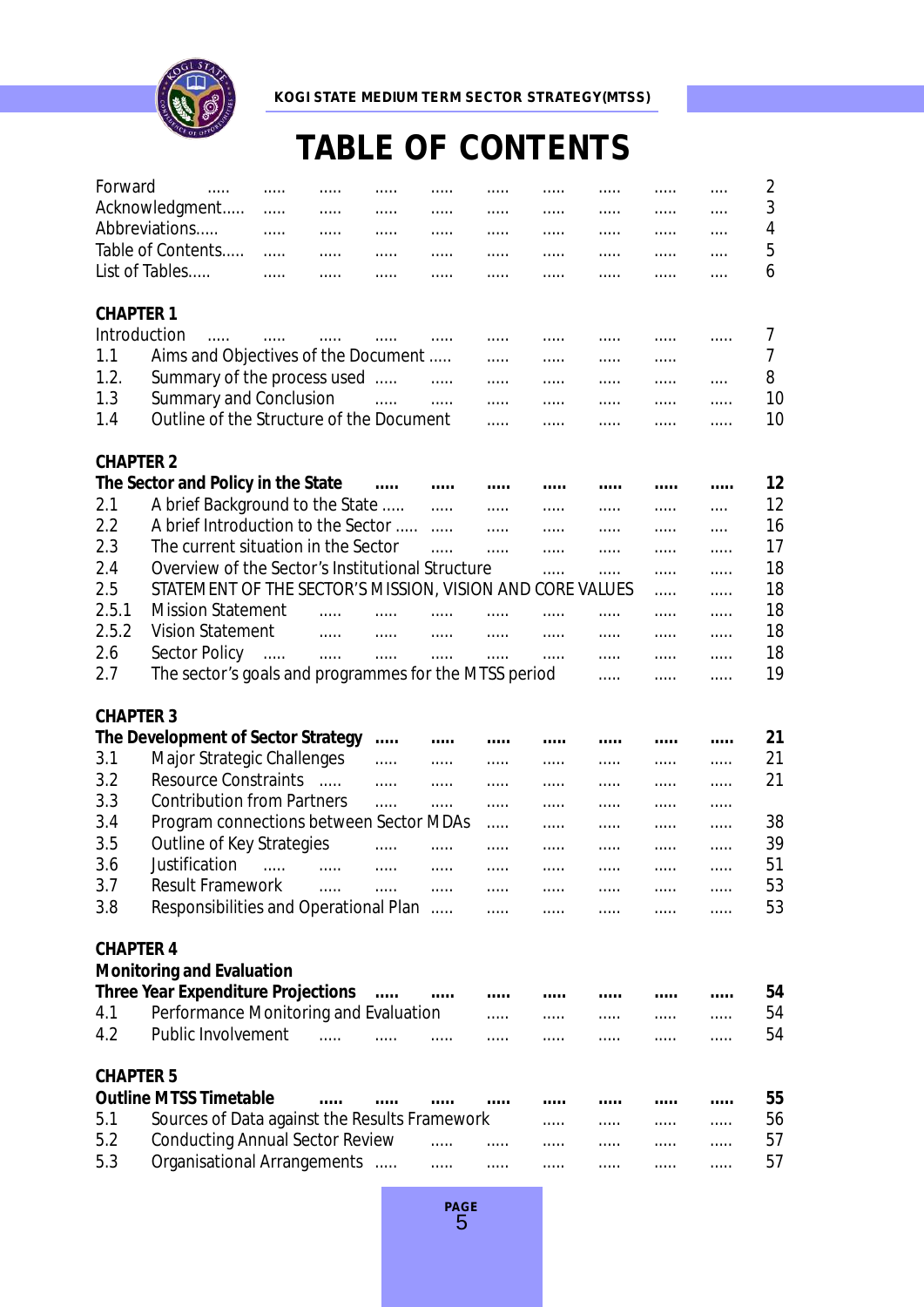

## **LIST OF TABLES**

| Table 1: Summary of State Level Goals, Sector Level Goals, Programmes and     |
|-------------------------------------------------------------------------------|
|                                                                               |
|                                                                               |
|                                                                               |
|                                                                               |
| Table 5: Summary of the Review of On-going and Existing Projects Scorecard 23 |
|                                                                               |
|                                                                               |
|                                                                               |
|                                                                               |
|                                                                               |
| Table 11: Summary of Projects' Expenditures and Output Measures 39            |
|                                                                               |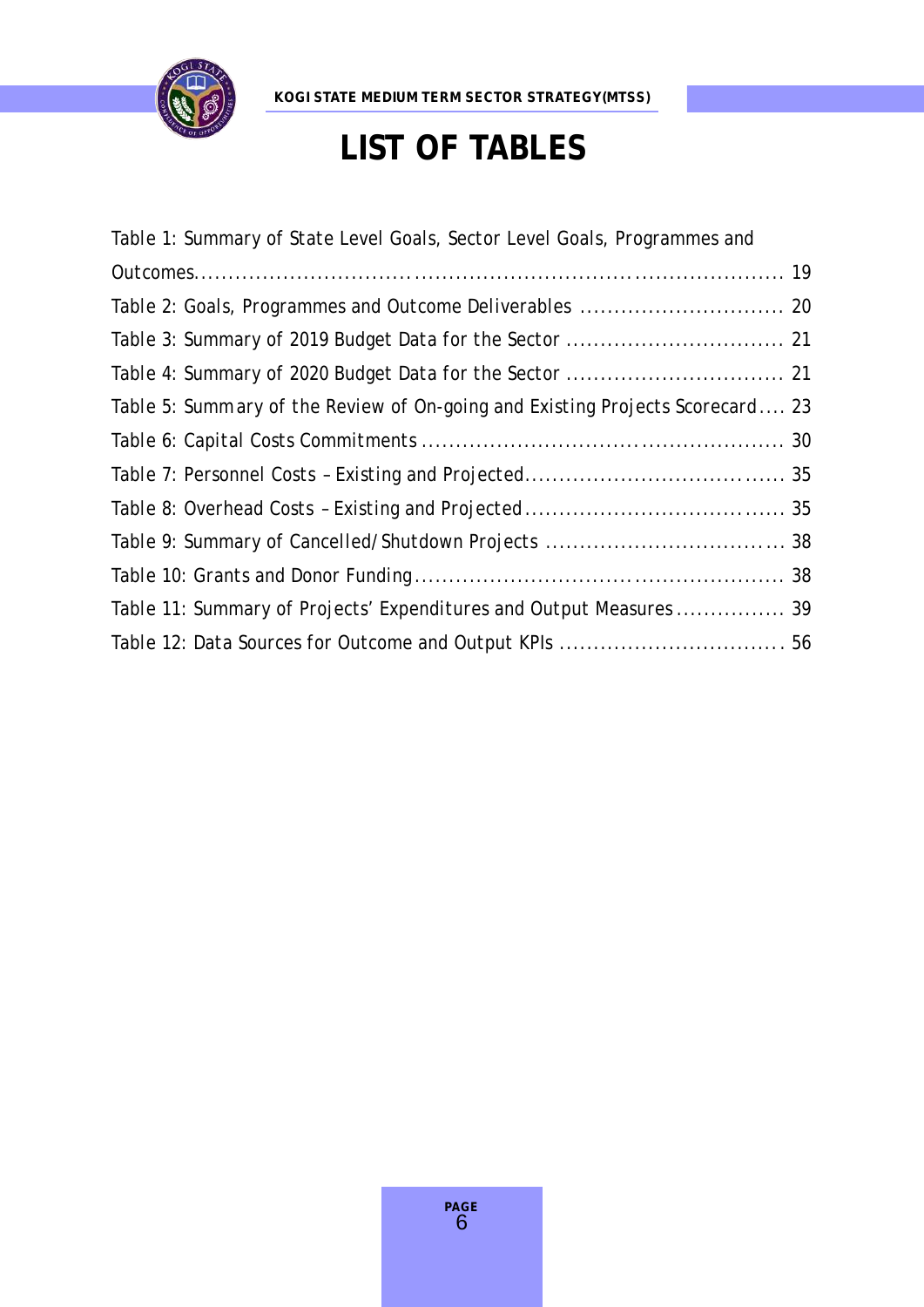



## **CHAPTER 1**

## **Introduction**

**1.1 Aims and Objectives of the Document**

A Medium Term Sector Strategy (MTSS) is a Public Financial Management (PFM) tool that links policy, planning and annual budgets. While State policies outline the high level and long-term goals, MTSS presents costed necessary inputs and activities to deliver specific outputs in the medium term to achieve the long term big picture of State policies. Thus, MTSS is the road map that translates long term ambition to medium term reality using clearly plotted priorities, deliverables and costs.

MTSS outlines the projects and programs that will be carried out in a sector over a threeyears period and answer questions like: how much each program and project will cost; where the funding for the projects comes from; Who will execute the projects; and When to execute the projects.

MTSS forms the basis of annual budget update. This ensures consistency in planning and reduces the potential for projects to be left incomplete or in-operational due to lack of future funding.

MTSS is part of reform process for improving delivery and conception of annual budget in the State. It is part of the overall plan of Medium Term Expenditure Framework which was adopted by the State Government for its budgetary process.

This Medium Term Sector Strategy (MTSS), covering the period of 2021-2023 contains proposed activities to drive and deliver the State Development Plan agenda as captured in the NEW DIRECTION BLUEPRINT, KOSEEDS, MTEP/MYBF, Let's do more and ANNUAL BUDGET DOCUMENT. It is within this framework that the sector articulates it's works and housing sector MTSS for 2021 – 2023 aimed at accurate planning and good governance towards overall socio-economic development and prosperity of the State.

This is an activity based technique at improving strategic planning and efficiency of public expenditure. This also aims at aligning the budget proposals of MDAs to their respective sector policies, targets and goals.

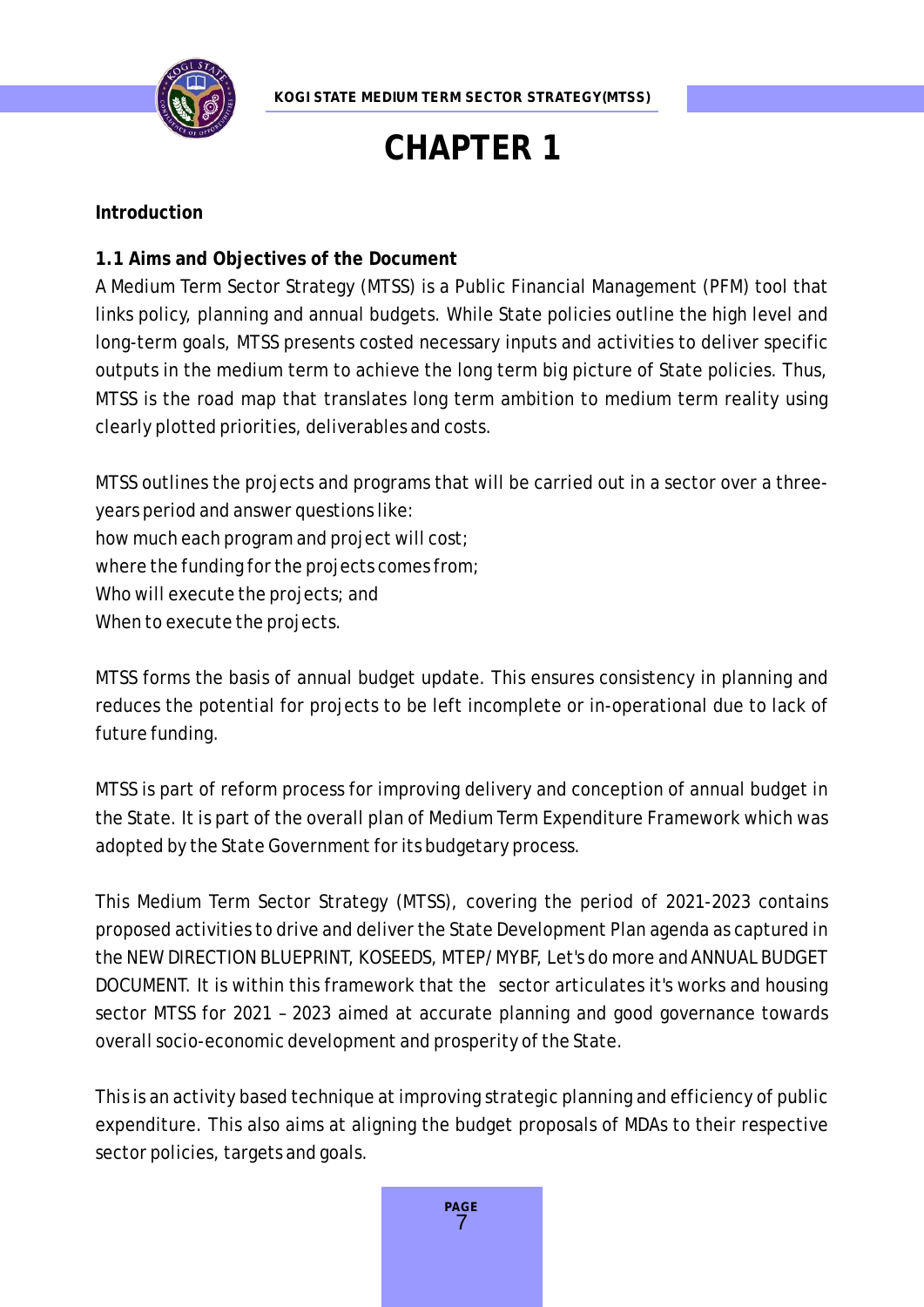

The MTSS will help government Ministries Departments and Agencies (MDAs) make the best use of Kogi State resources to deliver public services and improve the welfare of citizens. It will streamline planning and budgeting; officers are encouraged to factor in on-going and future recurrent costs of maintaining capital investments; officers have the opportunity to allocate the costs of capital investments over several years rather than one year, given that many capital projects take several years to complete. MTSS recognizes differences between sectors whilst it provides decision makers with a consistent framework for allocating sector budgets from year to year. MTSS encourages result-based planning, budgeting, monitoring and evaluation, performance driven management by shifting emphasis from input to output and outcome thereby delivering results to achieve policy goals.

## **1.2. Summary of the processes used**

MTSS development process commenced with consultations among Key policy makers from the sector on the process. As part of preparatory activities, the sector planning team conducted an annual performance assessment to establish baseline to guide the development of MTSS targets and strategies for achieving its objectives.

Membership of the Works and Housing sector team comprises of the Hon. Commissioner, Ministry of Works and Housing, Permanent Secretary, Directors and Other management staff.

Upon the receipt of the sector's resource envelop from the resource projections of Medium Term Expenditure framework (MTEF), the coordinating directorate of the sector invited the Sector Planning Team for a meeting to discuss the sector envelop and work out modalities of sharing proportionately the contents of the envelop to the various units of the sector. After the meeting, the Directors came up with their departmental projects for the preparation of MTSS documentation.

The Annual Sector Performance Review (ASPR) which is a vital process in the development of the Works and Housing sector MTSS was conducted in the first quarter of 2020.

The overarching purpose of the ASPR is to:

- 1. Identify the status of interventions that had taken place in the sector in 2019 fiscal year.
- 2. Establish the performance status for 2019; identify the relationship between the financial investment, institutional/organizational capacity in the sector and the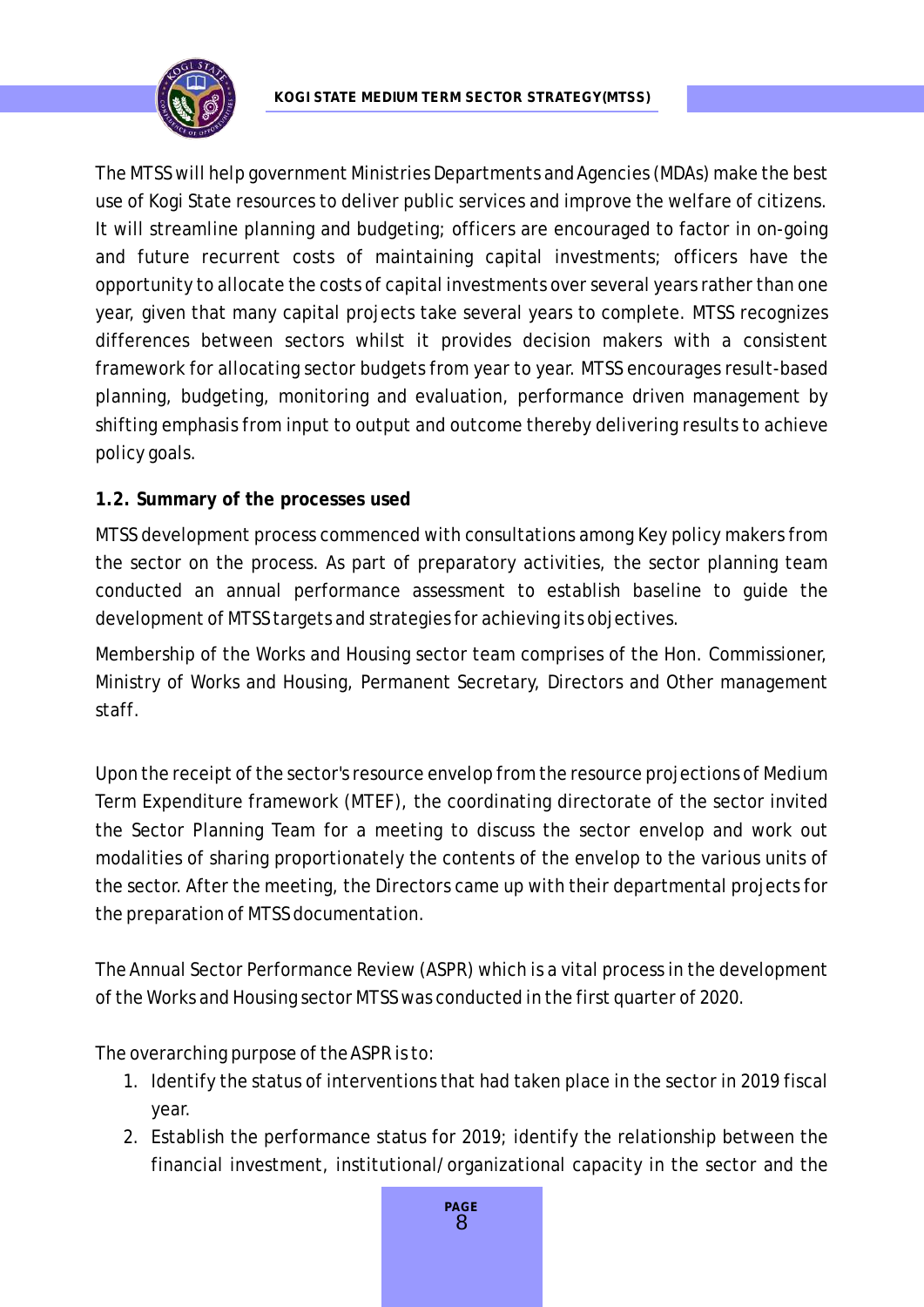

results.

- 3. Establish a performance trend on each of the outcome KPIs in the results Framework for the sector, where data are available.
- 4. Recommend optimal direction for realistic outcome targets in the Medium Term Development Plan and the Medium Term Sector Strategy.

This was undertaken by the sector Monitoring and Evaluation (M&E) officers with the guidance provided by the Director – M&E of Kogi State. Update information of KPIs to be provided by M&E Department in collaboration with Kogi State Bureau of Statistics. This process is vital as it tracks the Kogi State progress against planned outputs and outcome targets for the sector. The rollover process of the MTSS process is anchored on the outcome of this review.

The key steps involved the Constitution of Core Team Members on MTSS and training of team members across the State MDAs. Other activities include:

- a) Review of existing High Level Policy documents of Kogi State Government with focus on the delivery of the General Public Services sectoral goal in line with the overall State Policy Thrust such as let's do MORE.
- b) Clearly articulates medium-term (three years) goals and programs against the background of the overall goals and the attainment of the overall policy thrust of the State.
- c) Identifying and documenting the key initiatives (that is, projects and programs)that will be embarked upon to achieve goals and objectives as enshrined in let's do MORE.
- d) Costing and identifying key initiatives in a clear, accountable and transparent manner.
- e) Phasing implementation of the identified initiatives over the medium-term to achieve value for money.
- f) Defining the expected outcomes of the identified initiatives in clear measurable terms (KPIs).
- g) Linking expected outcomes to their objectives and goals.
- h) Linking the expected outcomes to specific (location, LGA, village, ward).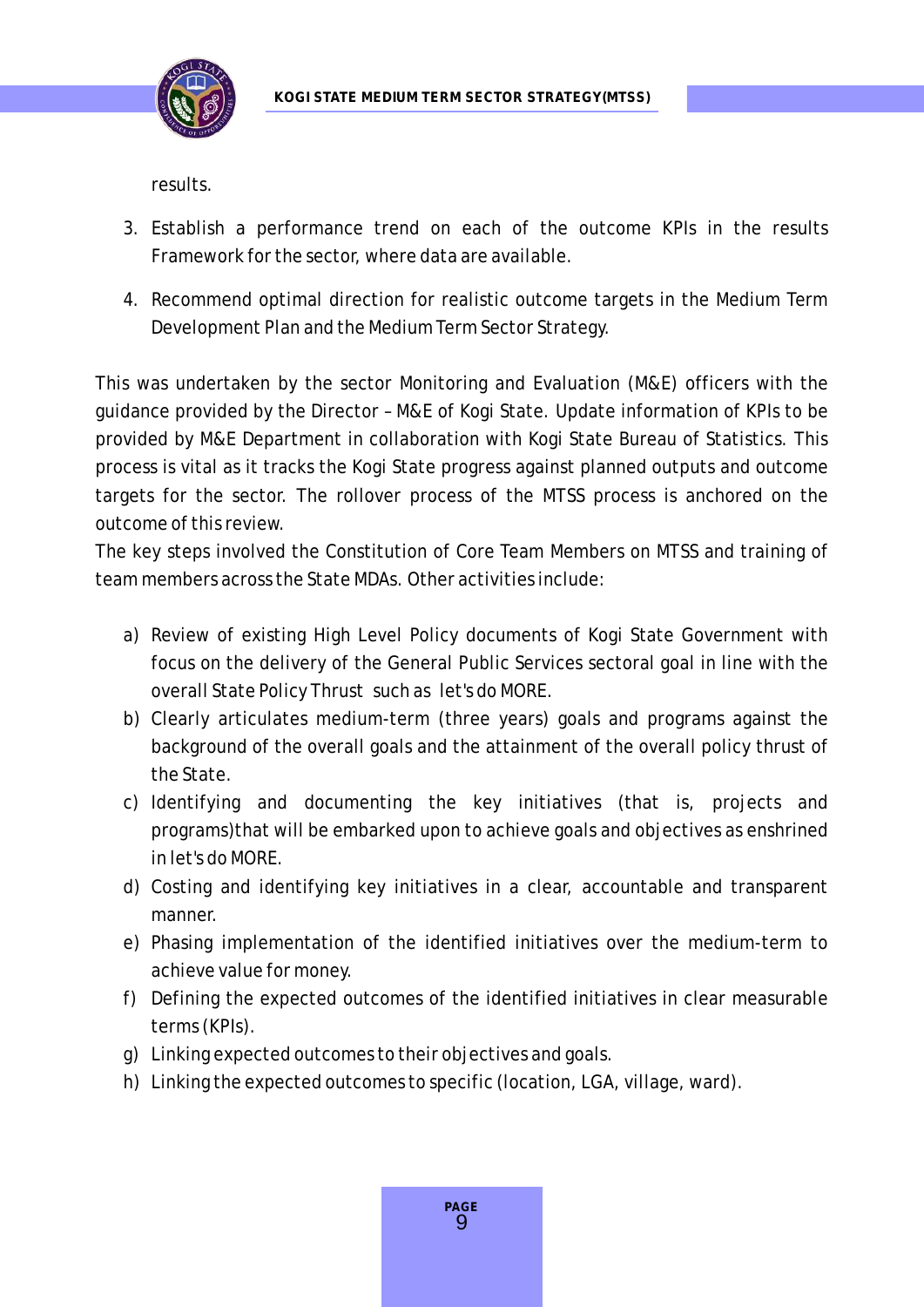

**1.3 Summary and Conclusion**

The document which is Works and Housing Sector MTSS 2021-2023 is embedded with the following programmes:

- v Construction/rehabilitation of road network;
- ❖ Affordable housing programs;
- v Electrification programme;
- ❖ Procurement and maintenance of equipment.

With the following State level goals:

v **Infrastructural for economic growth and sustainable development**.

The Ministry of Works, and, Housing and Sector goals are stated below:

v To optimally manage infrastructure to enhance the standard of living of the citizens.

Above all, The Ministry of Works, and, Housing and Sector MTSS 2021-2023 is targeting the following outcomes:

- v Transport system improved;
- ◆ Increased number of people that benefitted from affordable housing ;
- ❖ Improved small and medium scale enterprises residential, commercial, and industrial users access to electricity;
- ❖ Improved performance of the sector.

### **1.4. Outline of the Structure of the Document**

**Kogi State** Works and Housing **Sec**tor MTSS 2021-2023 is structured into five chapters. Chapter one looks at the introduction with brief discussion on aims and objectives of the document, summary of the processes used, summary and conclusion and outline of the structure of the document.

Chapter two deals with The Sector and Policy in the State Works and Housing Sector MTSS 2021-2023 and Kogi State policies were discussed under the following headings: a brief background of the State; a brief introduction of the Sector; current situation in the Sector; overview of the sector's institutional structure; statement of the sector's mission, vision and core values; sector policy and sector's goals and programmes.

Chapter three captures the development of sector strategy with the following sections: major strategic challenges; resource constraints; contributions from partners; program

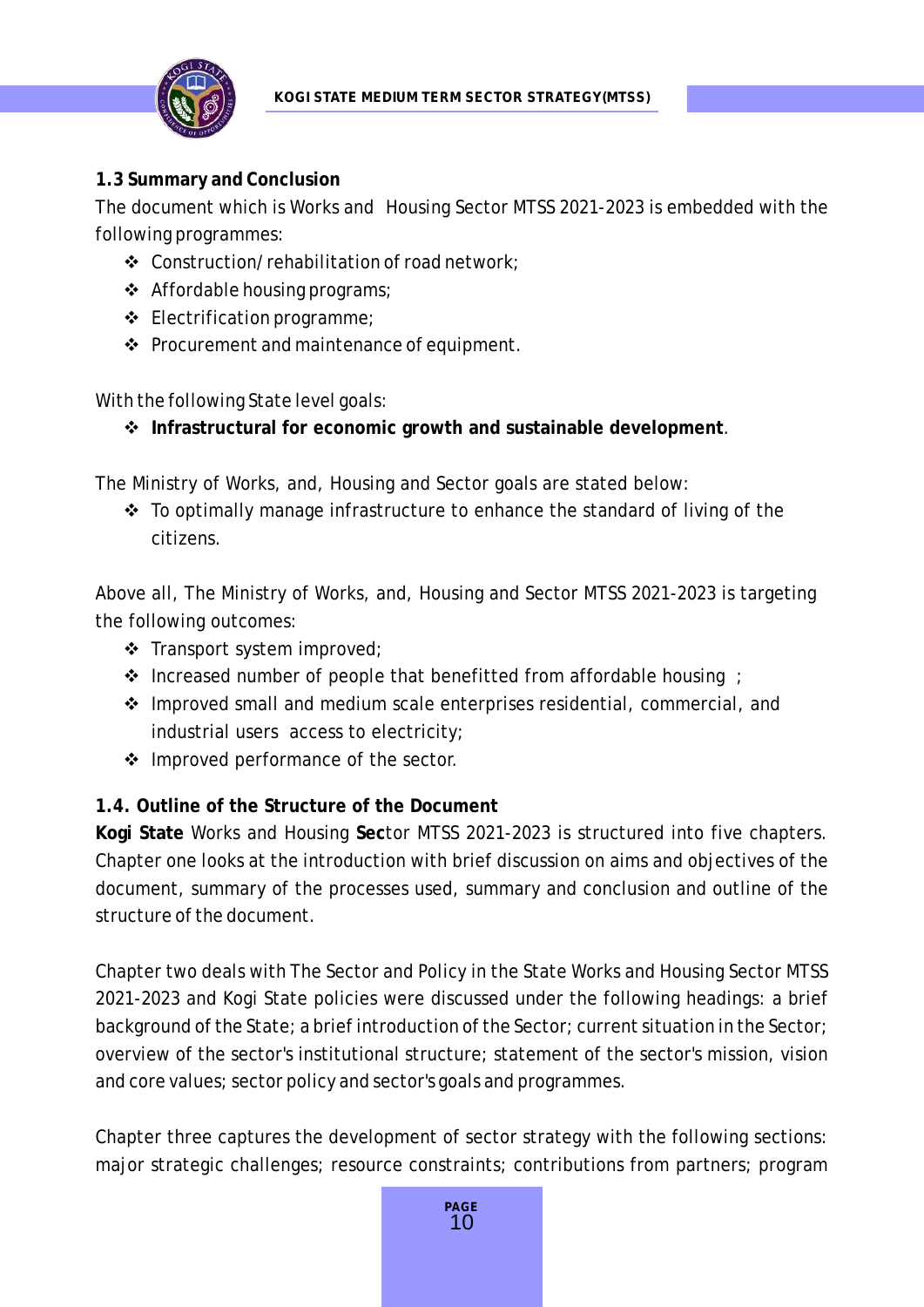

connections between Sector MDAs; outline of key strategies; justification; result framework and responsibilities and operational plan.

Chapter four summarizes the three year expenditure projections as performance monitoring and evaluation and public involvement.

Chapter five examines sources of data against the results framework and conducting annual sector review.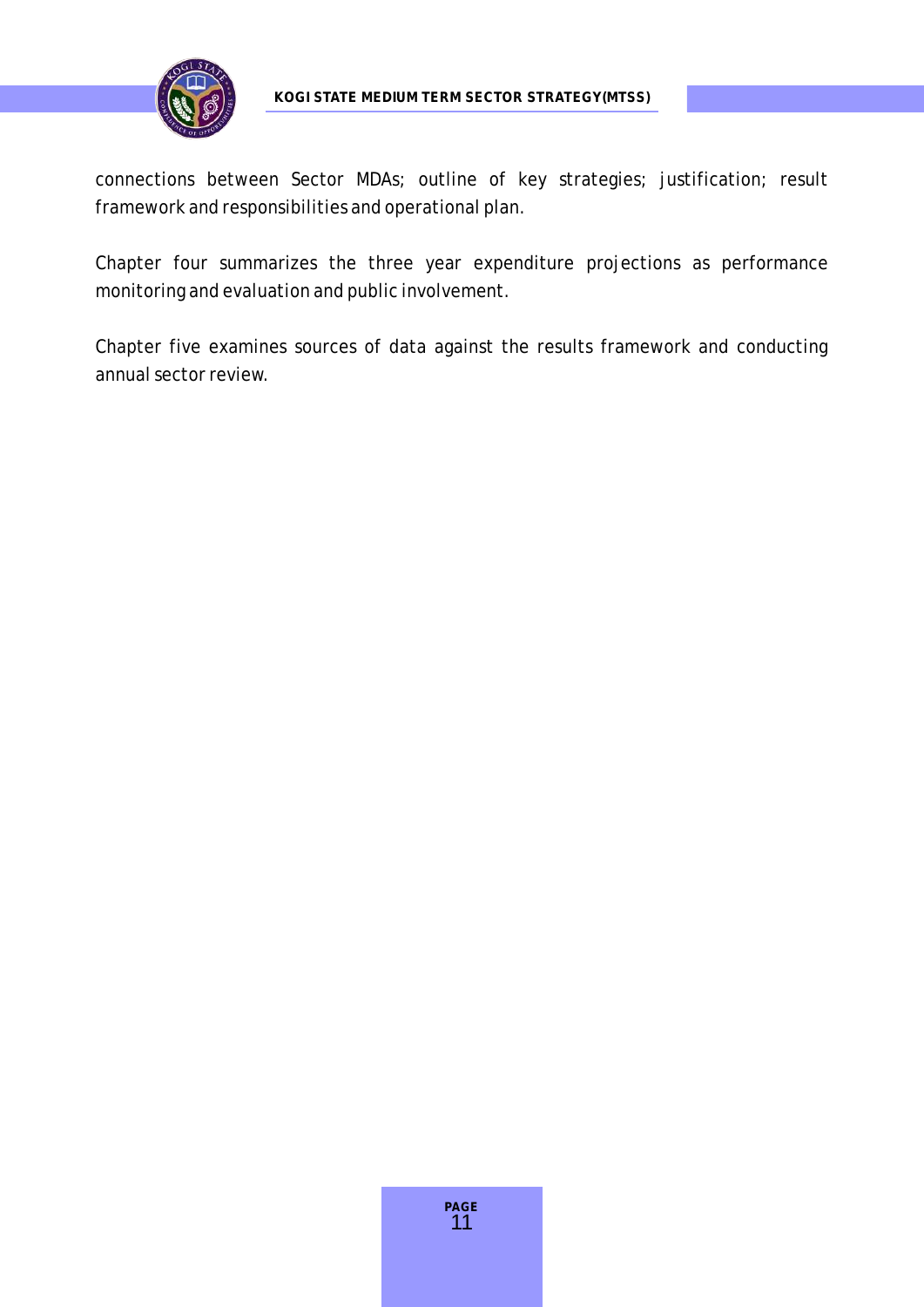

## **CHAPTER 2**

**The Sector and Policy in the State**

**2.1 A brief background of the State**

Kogi State is one of the thirty-six states that constitute the Federal Republic of Nigeria. Located in the North-Central geopolitical zone of Nigeria; the State was carved out of the Benue and Kwara States on 27th August 1991. As per 1999 Constitution of Federal Republic of Nigeria, the State comprises of(239 wards), 21 Local Government Areas, which are divided into 25 State Constituencies, grouped into 9 Federal Constituencies and 3 Senatorial Districts.

Lokoja is the capital of Kogi State. Lokoja was also the first administrative capital of modern-day Nigeria. The State is also known as the Confluence State as this is where the Rivers Niger and Benue merged as one .

The State covers an area of 28,312.6 sq km sharing boundaries with nine States and FCT as follows:-

| Northern Boundary: | Niger, Nassarawa and FCT.    |  |  |  |  |  |
|--------------------|------------------------------|--|--|--|--|--|
| Western Boundary:  | Kwara, Ekiti, Ondo, and Edo. |  |  |  |  |  |
| Eastern Boundary:  | Benue, Anambara and Enugu.   |  |  |  |  |  |

Kogi State is structured into 21 Local GovernmentAreas and it comprises three major ethnic groups i.e. Igala, Ebira/Egbura and Okun (Yoruba) other minor groups include – Bassa Kwomu, Bassa Nge, Kakanda, Kupa, Ogori/Magongo, Nupe, Oworo, Gwari etc. **Climate**

Kogi State has an average maximum temperature of 33.2°C and average minimum of 22.8°C. Lokoja, the State capital is generally hot throughout the year. The State has two distinct weathers, the dry season, which lasts from November to March and rainy season that last from April to October. Annual rainfall ranges from 1,016mm to 1,524mm.The vegetation of the State consists of mixed leguminous (guinea) woodland to forest savannah. Wide expanse of FADAMA in the river basin and long stretches of tropical forest in the Western and Southern belts of the State.

**Demography**

Kogi State has a total land area of 28,313.53 square kilometres and a projected population of 3.8 million people (2012 NBS Abstract). It lies on latitude 7.49°N and longitude 6.45°E with a geological feature depicting young sedimentary rocks and alluvium along the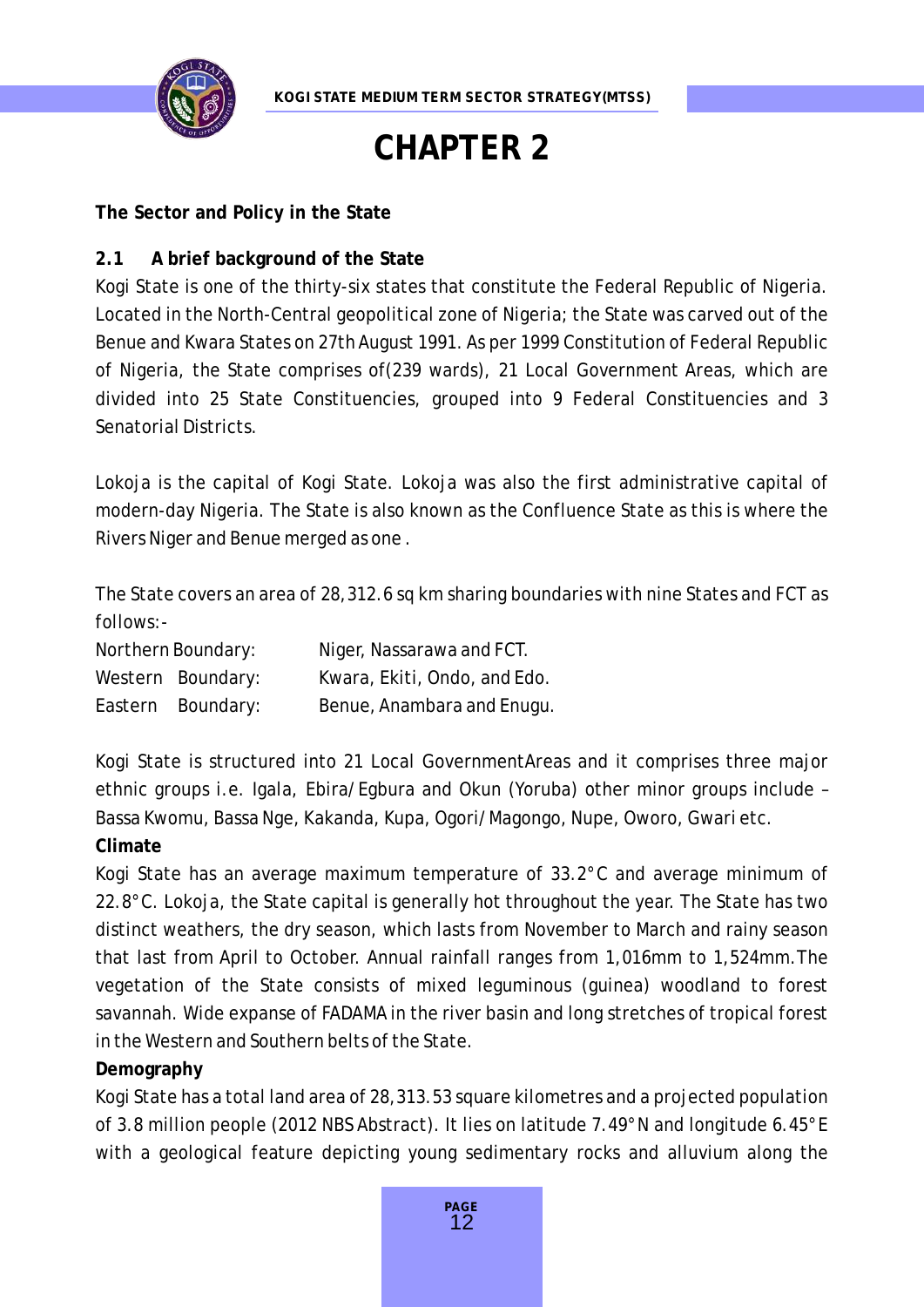riverbeds, which promotes agricultural activities. The State features ferrasols soil type and famous hills like Ososo hills, which spread from Edo State to the western part of Kogi State and Aporo hill on the eastern part. Another famous mountain is Mount Patti, which lies in Lokoja and stands at about 1500 metres above sea level.

| Age Group                     | Male      | Female    | Total     |
|-------------------------------|-----------|-----------|-----------|
| $0 - 4$ years                 | 319,647   | 304,402   | 624,049   |
| $5 - 9$ years                 | 259,249   | 239,650   | 498,899   |
| 10 - 14 years                 | 202,570   | 181,527   | 384,097   |
| $15 - 19$                     | 173,998   | 170,411   | 344,409   |
| $20 - 24$                     | 132,835   | 161,201   | 294,036   |
| $25 - 29$                     | 118,076   | 154,652   | 272,728   |
| $30 - 34$                     | 98,618    | 113,253   | 211,871   |
| $35 - 39$                     | 80,731    | 82,439    | 163,170   |
| $40 - 44$                     | 74,576    | 68,738    | 143,314   |
| $45 - 49$                     | 55,861    | 43,938    | 99,799    |
| $50 - 54$                     | 51,396    | 40,015    | 91,411    |
| $55 - 59$                     | 22,235    | 17,882    | 40,117    |
| $60 - 64$                     | 30,672    | 23,638    | 54,310    |
| $65 + years$                  | 52,439    | 39,394    | 91,833    |
| <b>TOTAL State Population</b> | 1,672,903 | 1,641,140 | 3,314,043 |

**State level General Information on Population**

*\*Sources: National Population Census 2006*

## **Local Government Areas**

The headquarters of the Local Government Areas serve as important traditional, cultural and market centres in their localities. The Local Governments are; Adavi, Ajaokuta, Ankpa, Bassa, Dekina, Ibaji, Idah, Igalamela/Odolu, Ijumu, Kabba/Bunu, Kogi/Koton karfe, Lokoja, Mopa-Muro, Ofu, Ogori/Magongo, Okene, Okehi, Olamaboro, Omala, Yagba-East, Yagba-West.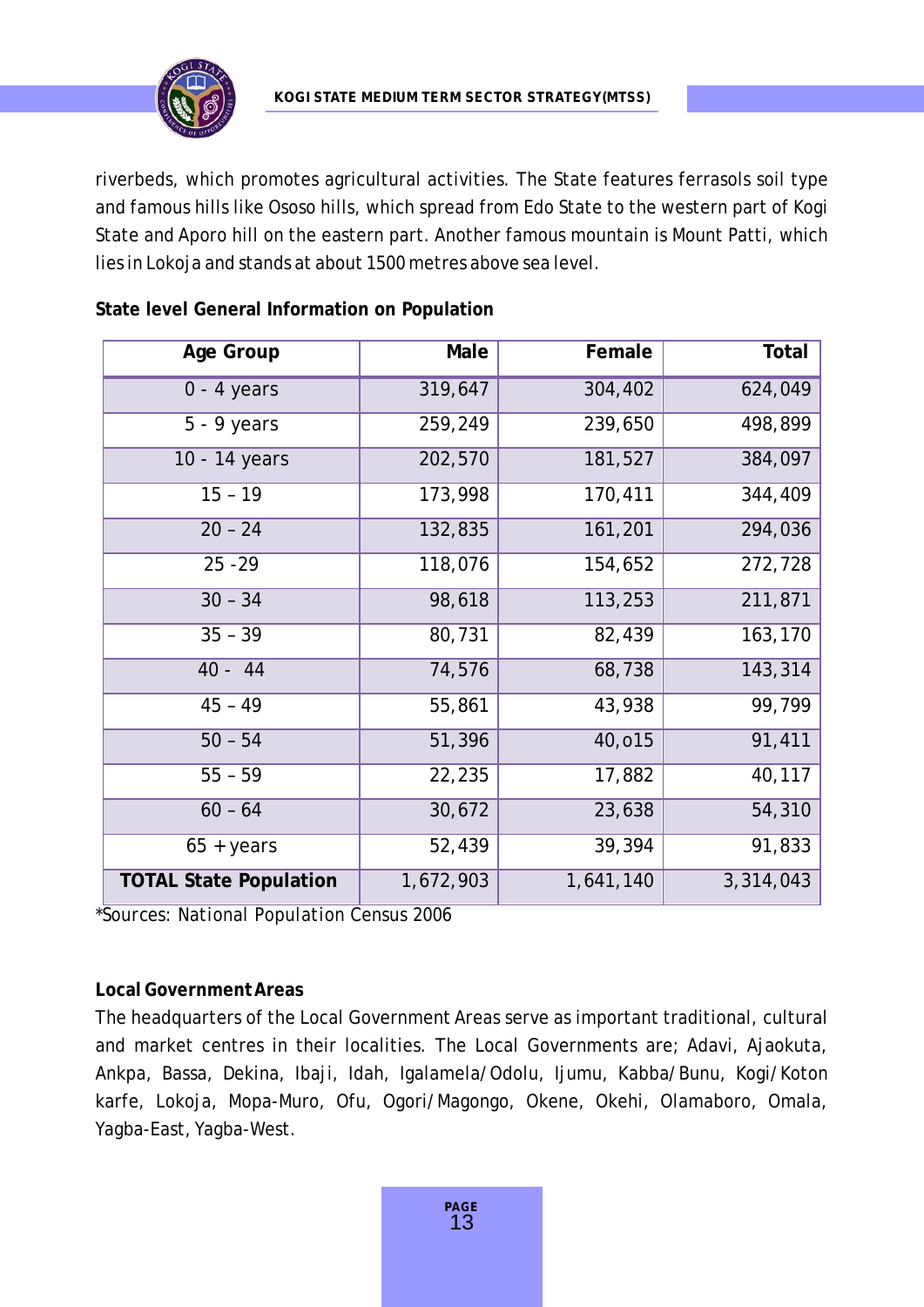

**Agriculture, Forestry and other Bush Activities:** Kogi State has extensive arable land for cultivation, with good grazing grounds for livestock breeding and large water bodies for fishing. Crops cultivated include yam, cassava, maize, guinea corn and groundnut. Rice production is encouraged in the flood plains of the rivers, while coffee, cocoa, orange and cashew nuts are produced in ljumu and Kabba/Bunu LGAs. Farmers are engaged in share cropping schemes at lyagu, Alade and Adikena. Palm plantations are being rehabilitated and a standard agricultural mechanical workshop is being constructed for the maintenance of machinery.

The Kogi State Agricultural Development Project was established with an initial investment capital of N144 million to be drawn from a World Bank loan. This was done to improve 300 kilometres of rural roads, provide fifty points of potable water and distribute 50 tonnes of various farms inputs. Much emphasis has been placed on agriculture with substantial lumbering and saw milling carried out in the forest areas of the state (e.g ljumu and Kabba/Bunu LGAs).

Exotic plants such as teak (tectona grandis) and pulp wood are being planted in different parts of the State. Other basic economic activities include the unincorporated private sector with farmers, fishermen, artisans and people in other activities such a mechanics, vulcanizers, electricians, carpenters, bricklayers, plumbers and traders.

**Mineral Resources:** Kogi State is rich in mineral resources. Most of these minerals are available in commercial quantities and these include coal at KotonKarfe, Okaba and Ogboyaga; limestone and marble at Jakura, Ajaokuta, Osara, Ekinrin Adde and ltobe; kaolin at Agbaja and iron ore at Agbaja plateau and Itakpe hills. It is worthy of note here to highlight that out of the seven (7) mineral resources of focus by Nigeria in the effort towards diversification, three (3) of them are available in Kogi State in commercial quantities. These are Iron Ore, Limestone and Coal.

Coal was mined in Kogi State during the Nigerian civil war; limestone and marble are exploited at Jakura.. Other minerals include feldspar at Okene and Osara; clay, cassiterite, columbite and tantalite at Egbe; gold at Isanlu, gems, quartz, mica and crude oil at Idah. At the present time however, attention is being given commencement of exploitation of Coal in Kogi East by Dangote group. The Federal Government has started giving exploitation of Itakpe Iron Ore attention. For years now the limestone had continued to be exploited by Dangote Groupe into cement manufacturing.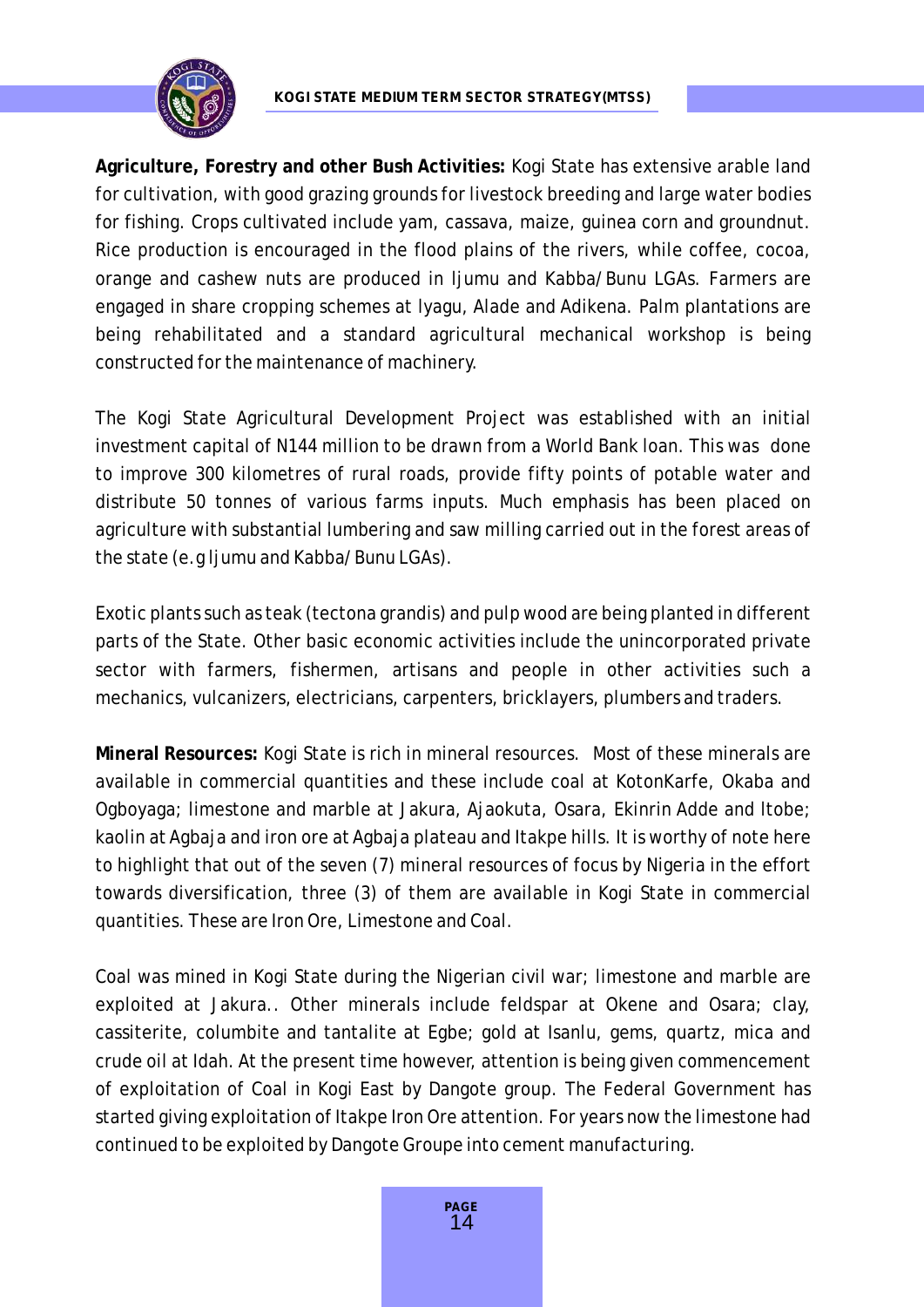

**Industrial Development:** The available resources are land, water, minerals, agriculture and forestry, hydro power and electricity. Ajaokuta Iron and Steel Company and the tertiary institutions in the State are potential sources of input for industrialization, if properly developed and maintained. There were sixteen industrial establishments operating in the State in 1992. Development of the Ajaokuta Steel Company will lead to springing up of upstream and downstream industries in Kogi State.

The Itakpe Iron Ore Mining Company and the Ajaokuta Steel Company, both of which could generate subsidiary industries such as iron and steel, foundries, cement plant, tar installation plant, carbon black and carbon graphic electrodes industry light forging, metal fabrication and agricultural tools and implements industries.

**Development Potentials:** Kogi State's endowment of natural resources include land, water, mineral and forest resources. The vast land area of the State provides adequate opportunity for the location of various types of industrial and other economic activities.

The water resources of Rivers Niger and Benue and their several tributaries could provide ample water supply for people, animals and various industries when fully harnessed. The confluence of Rivers Niger and Benue could be an important source of tourist attraction. Fishery could be developed on a large scale with allied fishery industries.

The waterfalls at Osomi (Ogugu) and Ofejiji are potential sources of hydro-electricity. The water from the rivers could support large irrigation schemes for raising various crops. The forests provide wood for timber and fuel.

**Local Sourcing of Raw Materials:** Agricultural products such as grains (maize, guinea corn, rice and others), root crops (yam, cassava and groundnuts etc), other crops include beans, soya beans, cocoa and coffee provide the needed raw materials for cereals, flour beverages and other food processing industry. Livestock and fisheries could provide raw materials for meat and fish canning industries.

The forest has the potential to provide wood for plywood and other wood related industries to produce such items as toothpicks, matches and other household utensils while foliage and minerals are sources of raw materials for chemical and pharmaceutical industries.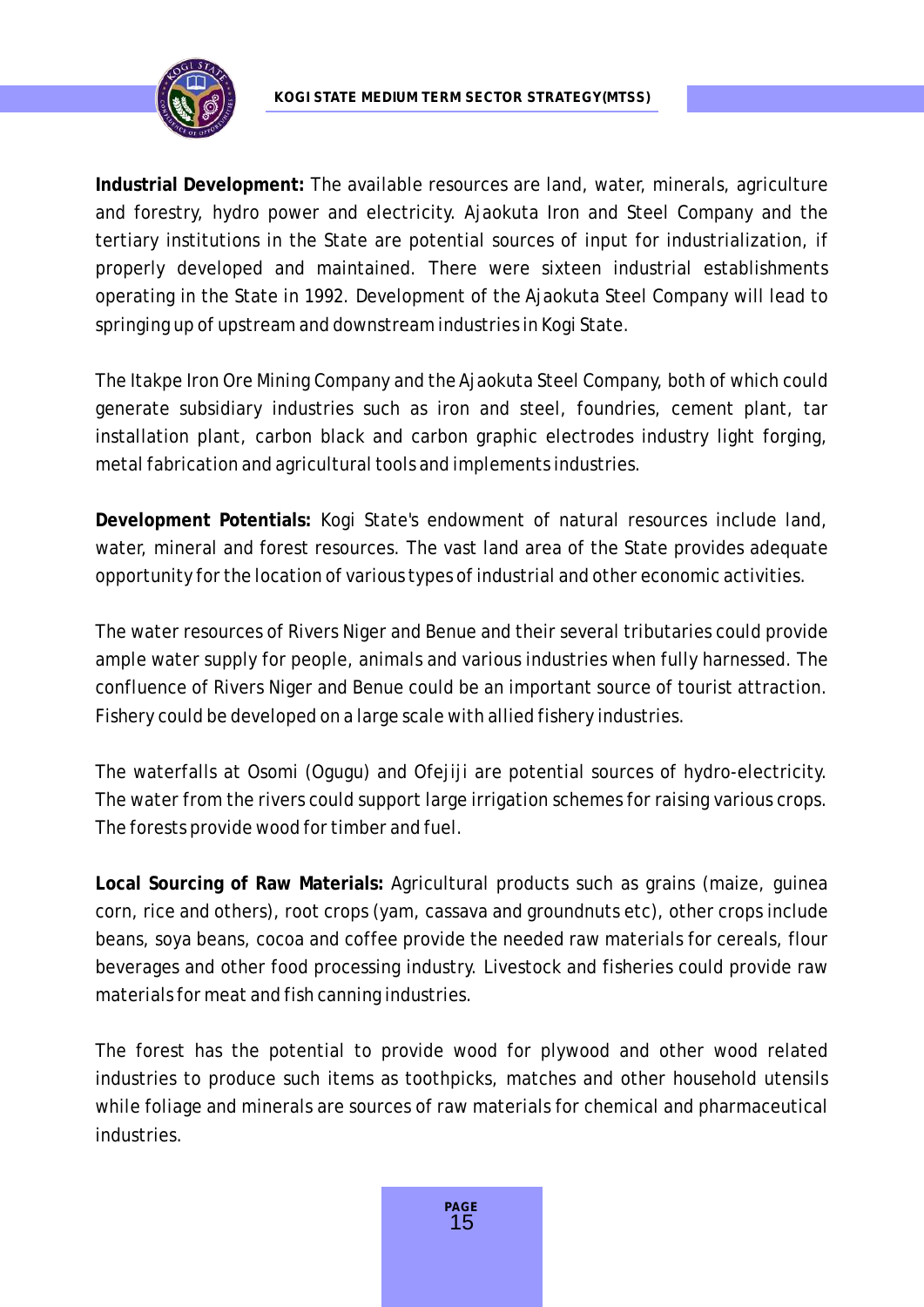

Mineral resources in the State can provide immense local sources of raw materials for the manufacture of various products.

Coal and iron ore provide raw materials for the iron and steel industry and for the manufacture of machinery, alloys, oxides, tools, rails, linoleum and fillers. Coal also provides raw material for making ammonia, tar, cyanide, explosives and organic compounds. Limestone and marble at Jakura, Oshokoshoko, Ajaokuta, Osara.

Ekinrin Adde and ltobe have raw materials for making cement, glass, lime, ceramics, carbon dioxide, ethylene, caustic soda, carbide, paint, floor slabs, terrazzo chips and building stones amongst others. Feldspar from Osara, Okene, Okoloke and Egbe and clay obtained in many parts of the LGAs of the state could supply the needed raw materials for glass, ceramics and pottery. Kaolin from Agbaja is an important raw material for chalk making, paint, kaolin poultice and Plaster of Paris (POP).

Cassiterite, columbite and tantalite from Egbe are used for tin coating and alloys while talc and mica from Isanlu, Ogbom and Mopa could supply the raw materials for ceramics, paints and electrical equipment. Gold from Isanlu in Yagba East LGA, gems and ornamental stones from Lokoja, quartz from Okene, Okehi, Okoloke and Egbe and crude petroleum from Ibaji are other important minerals in the state.

## **2.2 A Brief Introduction of the Sector**

The State Ministry of Works and Housing is traditionally saddled with the onerous responsibilities of superintending and managing the provision of road, electricity infrastructure and Housing in the State. To this end, we undertake the design, construction and supervision of all manner of roads(rural and urban) and provision in like manner of Electrification, Civil Engineering, and Intervention in erosion control in the State. We have a crop of seasoned, well trained and dedicated Engineers, Builders, Architects, and Ancillary technical Workforce that can handle our schedules satisfactorily. We are all aware of the great infrastructural challenges confronting our State: challenges in the form of designing, construction and supervision of durable roads to open up our rural communities for increased access to Agricultural produce and market to improve social-cultural and political interaction.

In addition, the Ministry serves as the Consultant/Supervisor to other government agencies in designing, supervision and execution of their capital projects. The Ministry

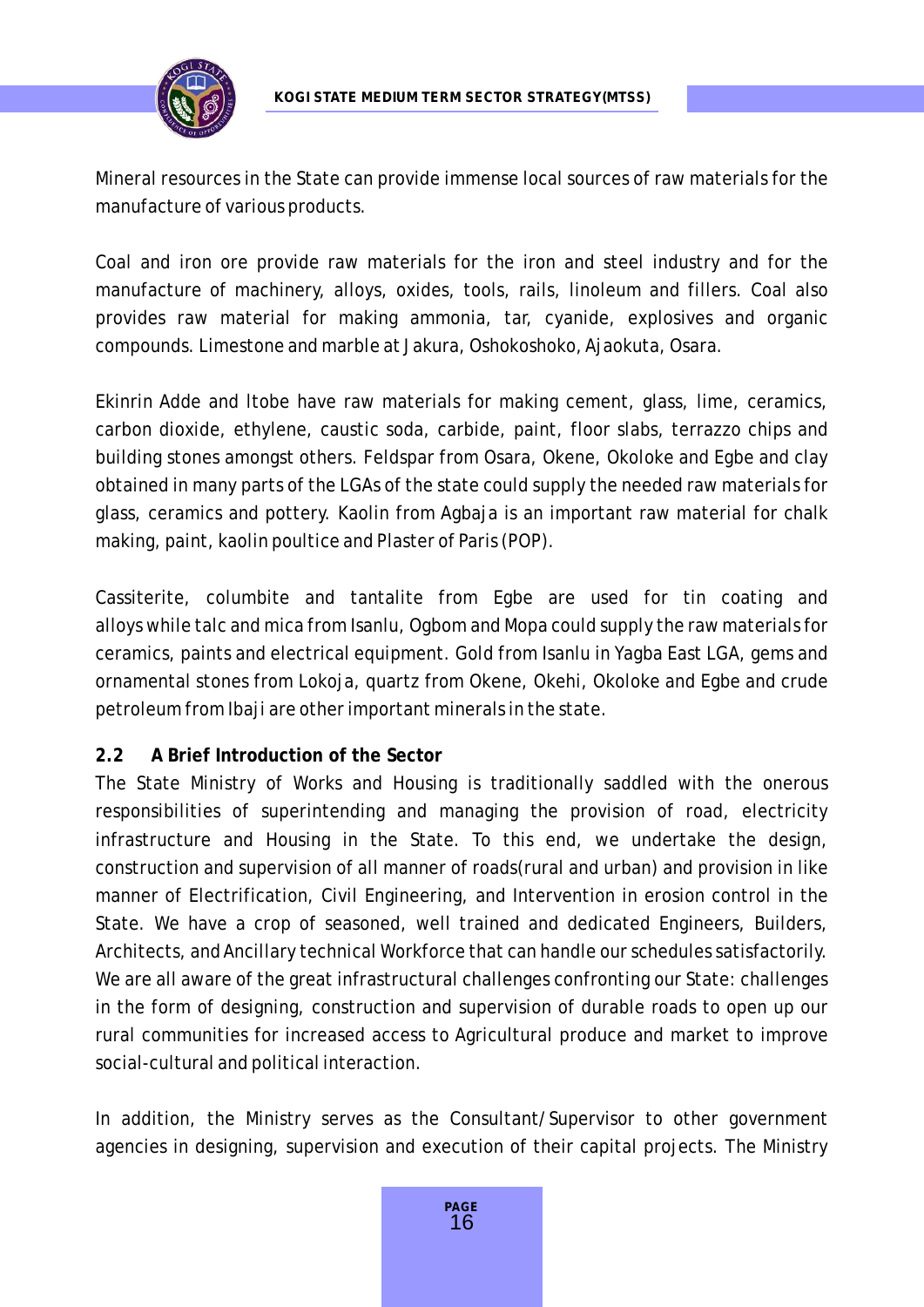

also serves as the supervising agency over Kogi State Road Maintenance Agency, and Kogi State Fire Services Agency.

## **2.3 The Current Situation in the Sector**

The Ministry of Works and Housing was established in 1991 when Kogi State was created and it has the cabinet responsibility of initiating, designing and executing Capital Projects/Programmes.

The Ministry is statutorily responsible for, among others,

- v Designing, Construction, Supervision and Rehabilitation of Public Roads.
- v Designing, Provision, Installation and Distribution of Electrical Facilities to Ministries/Extra Ministerial Departments as well as Urban/Rural Areas of the State.
- ◆ Procurement, Maintenance and Utilization of Equipment, Plants Vehicles and Machineries to execute State Projects.
- v Liaises with Ministry of Water Resources for the installation of water hydrants in the State.
- v Monitoring of capital projects at the State and Local Government Levels.

It is composed of seven (7) Departments and two (2) Agencies, each of which is headed by a Director who is directly responsible and answerable to the Permanent Secretary. The Departments are:-

- v Department of Administration and Finance;
- ❖ Department of Civil Engineering
- v Department of Planning Research and Statistics
- ❖ Department of Mechanical Engineering
- ❖ Department of Electrical Engineering.
- ❖ Department Housing.
- v Department of Account

While the agencies are

❖ Kogi State Fire Agency

v Kogi State Road Maintenance Agency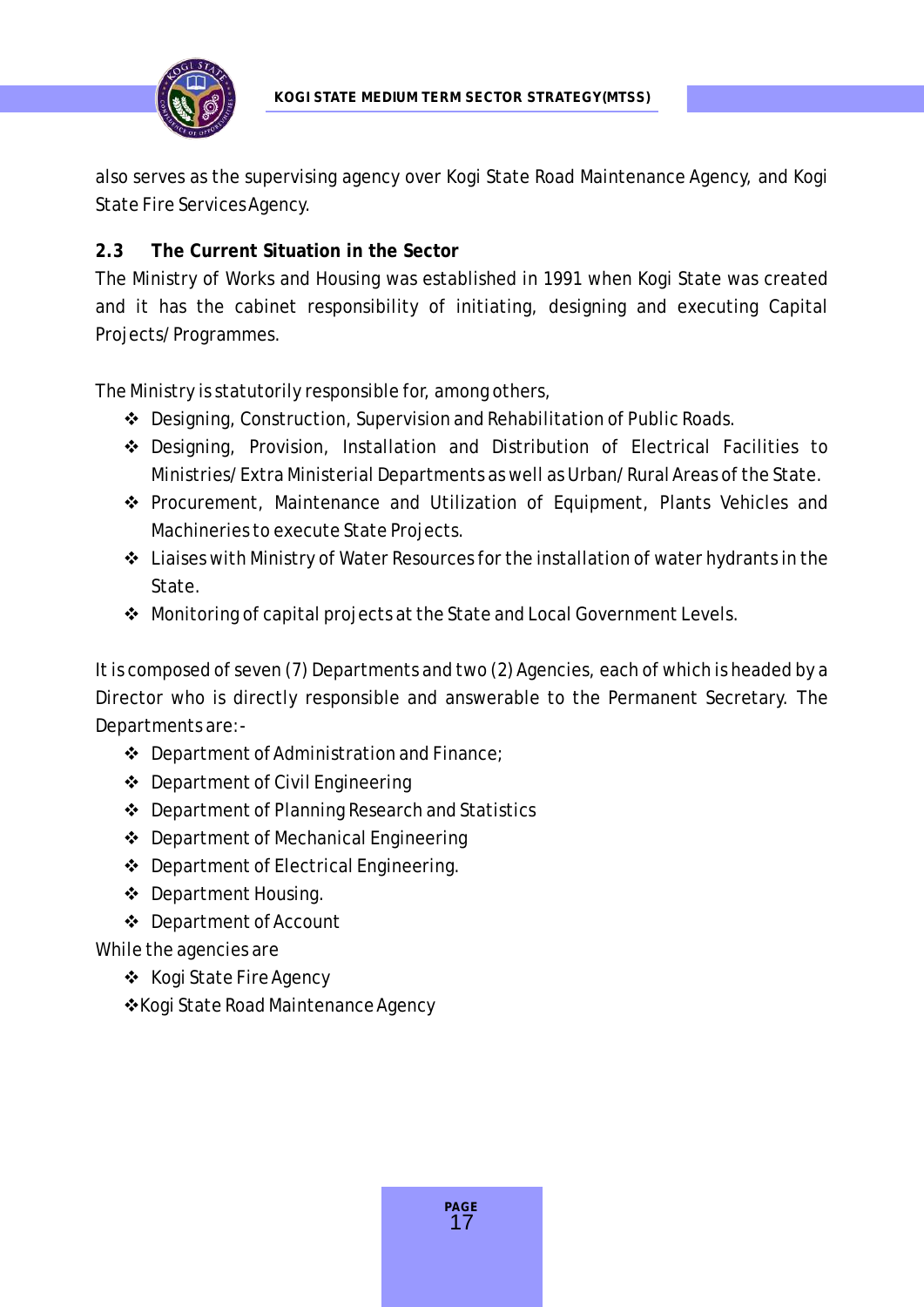

**2.4 Overview of the Sector's Institutional Structure** .



## **2.5 Statement of the Sector's Mission, Vision and Core Values**

## **2.5.1 Mission Statement**

"To deliver sustainable Roads and Housing infrastructures that will drive economic growth within a specified period of time."

## **2.5.2 Vision Statement**

"To deliver Kogi State where all communities are accessible and comfortable by quality Roads and Housing infrastructure all year round."

## **2.5.3 Core V alues**

- v Prudence
- ❖ Professionalism
- v Integrity
- ❖ Dynamism
- ❖ Teamwork

## **2.6 Sector Policy**

The Ministry of Works and Housingis responsible for the realization of the goals of Government and translating its policy thrust into manageable programmes, projects and activities. Over the years, it has managed the development of road constructions as well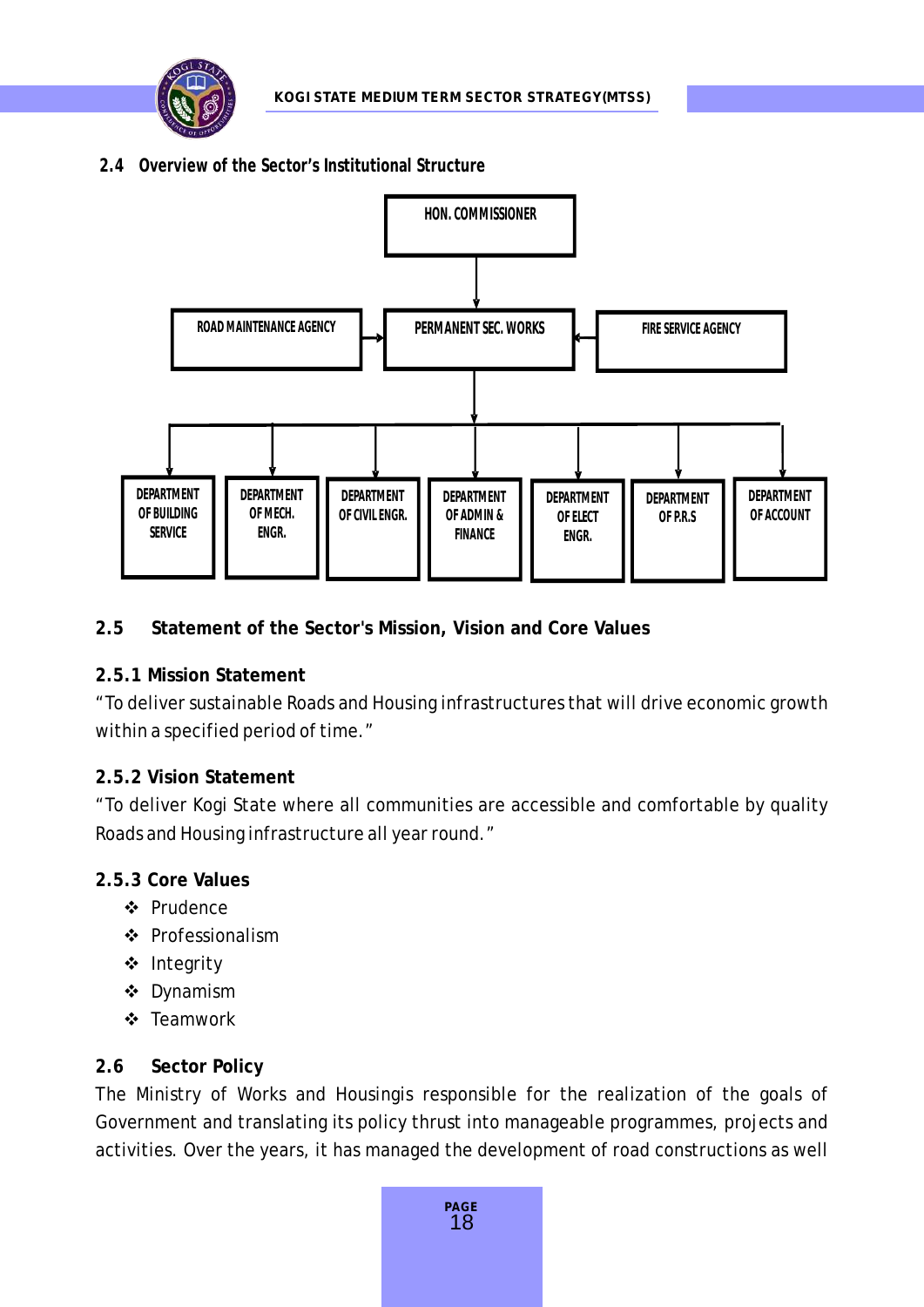

as General Maintenance of Roads and drainages, Housing, Urban Development and in the areas of its Revenue and Expenditure. It has ensured this through robust policies and annual budgets to fulfill the overarching policy goal of Government.

**2.7 The Sector's Goals and Programmes for the MTSS Period**

This is a summary of how the goals developed for the Sector over the medium term relate to the overall goals set at the level of Kogi State as contained in high level policy documents. This is a way of demonstrating that the Sector Strategy which contains specific means of achieving or contributing to the achievement of relevant high level Policy Statements of Kogi State.

**Table 1: Summary of State Level Goals, Sector Level Goals, Programmes and Outcomes**

| <b>State Level</b><br>Goals                                                                                                | Sector Level Goal                           | Programmes                                         | Outcomes                                                                                                                 |
|----------------------------------------------------------------------------------------------------------------------------|---------------------------------------------|----------------------------------------------------|--------------------------------------------------------------------------------------------------------------------------|
| Infrastructura<br>I for<br>economic                                                                                        | To optimally<br>manage<br>infrastructure to | Construction/re<br>habilitation of<br>road network | Transport system improved                                                                                                |
| growth and<br>enhance the<br>Affordable<br>sustainable<br>standard of living<br>of the citizens.<br>housing<br>development |                                             | programme                                          | Increased number of people<br>that benefited from<br>affordable housing                                                  |
|                                                                                                                            |                                             | Electrification<br>programme                       | Improved small and medium<br>scale enterprises residential,<br>commercial, and industrial<br>users access to electricity |
|                                                                                                                            |                                             | Procurement<br>and<br>maintenance of<br>equipment  | Improved performance of the<br>sector                                                                                    |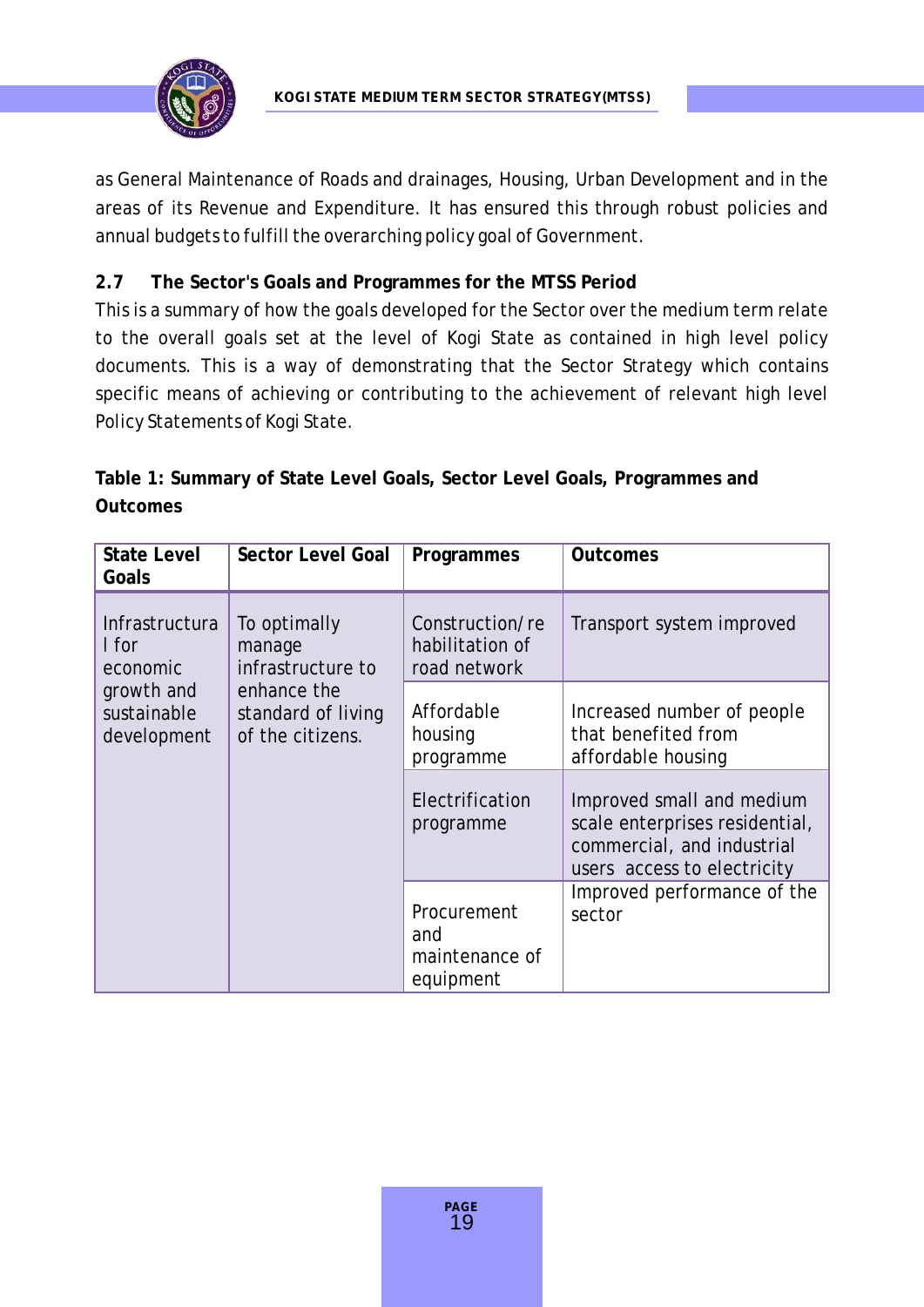

| Table 2: Goals, Programmes and Outcome Deliverables |  |  |
|-----------------------------------------------------|--|--|
|                                                     |  |  |

| Sector                                                                    | Programmes<br>Goals                                   |                                                                                                                                         | KPI of<br>Outcomes                                                                                                        | Baseline<br>(i.e.                                                 | Outcome Target                                                                                        |                                                                                                                 |                                                                                                                 |  |
|---------------------------------------------------------------------------|-------------------------------------------------------|-----------------------------------------------------------------------------------------------------------------------------------------|---------------------------------------------------------------------------------------------------------------------------|-------------------------------------------------------------------|-------------------------------------------------------------------------------------------------------|-----------------------------------------------------------------------------------------------------------------|-----------------------------------------------------------------------------------------------------------------|--|
|                                                                           |                                                       | Deliverables                                                                                                                            |                                                                                                                           | Value of<br>Outcome<br>in 2019)                                   | 2021                                                                                                  | 2022                                                                                                            | 2023                                                                                                            |  |
| To<br>optimally<br>manage<br>infrastruc                                   | Construction/<br>rehabilitation<br>of road<br>network | Transport<br>system<br>improved                                                                                                         | Percentage<br>rate of road<br>traffic<br>recorded                                                                         | <b>NA</b>                                                         | 15% Improved<br>in the<br>transport<br>system                                                         | 20%<br>Improved in<br>the<br>transport<br>system                                                                | 25%<br>Improved in<br>the<br>transport<br>system                                                                |  |
| ture to<br>enhance<br>the<br>standard<br>of living<br>of the<br>citizens. | Affordable<br>housing<br>programme                    | Increased<br>number of<br>people that<br>benefited<br>from<br>affordable<br>housing                                                     | Number of<br>people that<br>benefited<br>from the<br>housing<br>scheme                                                    | 2,500<br>househol<br>d<br>benefite<br>d from<br>housing<br>scheme | 500<br>household<br>benefited<br>from housing<br>scheme                                               | 700<br>household<br>benefited<br>from housing<br>scheme                                                         | 1000<br>household<br>benefited<br>from housing<br>scheme                                                        |  |
|                                                                           | Electrification<br>programme                          | Improved<br>small and<br>medium scale<br>enterprises<br>residential,<br>commercial,<br>and industrial<br>users access<br>to electricity | Percentage<br>increase in<br>access to<br>electricity<br>by<br>residentia,<br>commercial<br>, and<br>industrial<br>users. | <b>NA</b>                                                         | 5% increased<br>access to<br>electricity by<br>residential,<br>commercial,<br>and industrial<br>users | 10%<br>increased<br>access to<br>electricity<br>by<br>residential,<br>commercial,<br>and<br>industrial<br>users | 15%<br>increased<br>access to<br>electricity<br>by<br>residential,<br>commercial,<br>and<br>industrial<br>users |  |
|                                                                           | Procurement<br>and<br>maintenance<br>of equipment     | Improved<br>performance<br>of the sector                                                                                                | rate of<br>performanc<br>e                                                                                                | <b>NA</b>                                                         | improved<br>rate of<br>performance<br>by 5%                                                           | improved<br>rate of<br>performance<br>by 5%                                                                     | improved<br>rate of<br>performance<br>by 5%                                                                     |  |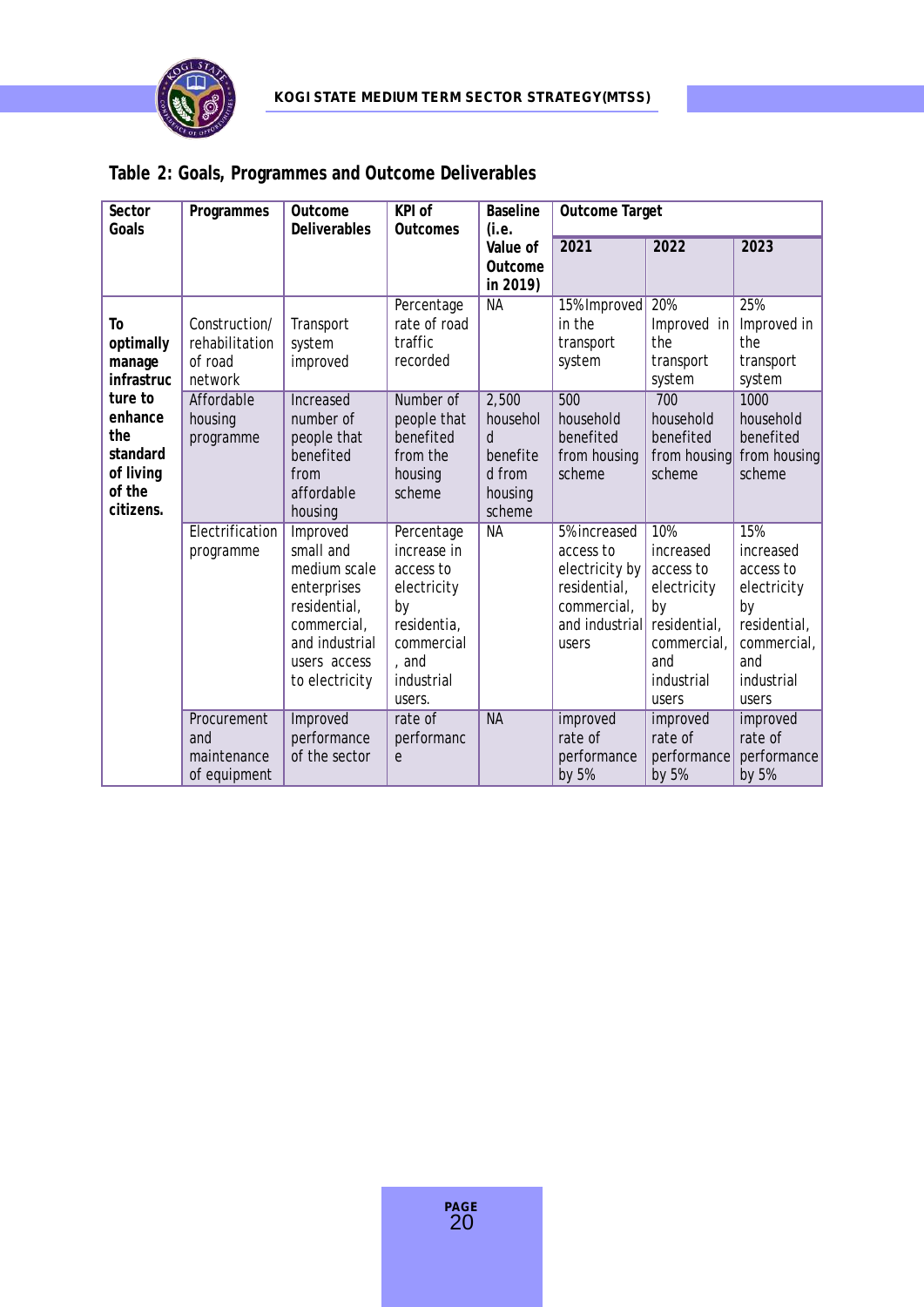

## **CHAPTER 3**

**The Development of Sector Strategy**

## **3.1 Major Strategic Challenges**

Kogi State Ministry of Works and Housing sector emerges as one of the foremost resources management control and analysis with potentials to significantly elevate the good governance of the State. Indications of economic reform policy adopted by the government targets the improvement in good governance as central policy consideration in the Medium Term Expenditure Plan.

Key issues that should be addressed as the sector articulates its Medium Term Strategies include the following:

- $\clubsuit$  Shortage of staff; to effectively and efficiently carry out the sector functions;
- $\clubsuit$  Inadequate Office accommodation;
- $\clubsuit$  Need for more training to enhance capacity building of the sector staff;
- v Inadequate legal/regulatory framework for the protection and promotion of Monitoring and Evaluation of projects in the sectors.

## **3.2 Resource Constraints**

Funding of the Ministry's sectors over the years has not been sufficient and even some of the listed projects fund has not been receiving proper attention.

| A. REVENUE                       |                                |              |  |  |  |  |  |
|----------------------------------|--------------------------------|--------------|--|--|--|--|--|
| Approved Revenue Estimates 2019  | <b>Actual Collection 2019</b>  | %performance |  |  |  |  |  |
| 25,201,524                       | 72,200                         | 0.28%        |  |  |  |  |  |
| <b>B. RECURRENT EXPENDITURES</b> |                                |              |  |  |  |  |  |
| Approved Estimates 2019          | <b>Actual Expenditure 2019</b> | %performance |  |  |  |  |  |
| 336,512,874                      | 256,653,637                    | 76.26%       |  |  |  |  |  |
|                                  | C. CAPITAL EXPENDITURES        |              |  |  |  |  |  |
| Approved Estimates 2019          | Actual Expenditure 2019        | %performance |  |  |  |  |  |
| 15,266,000,000                   | 5,180,730,822                  | 33.93%       |  |  |  |  |  |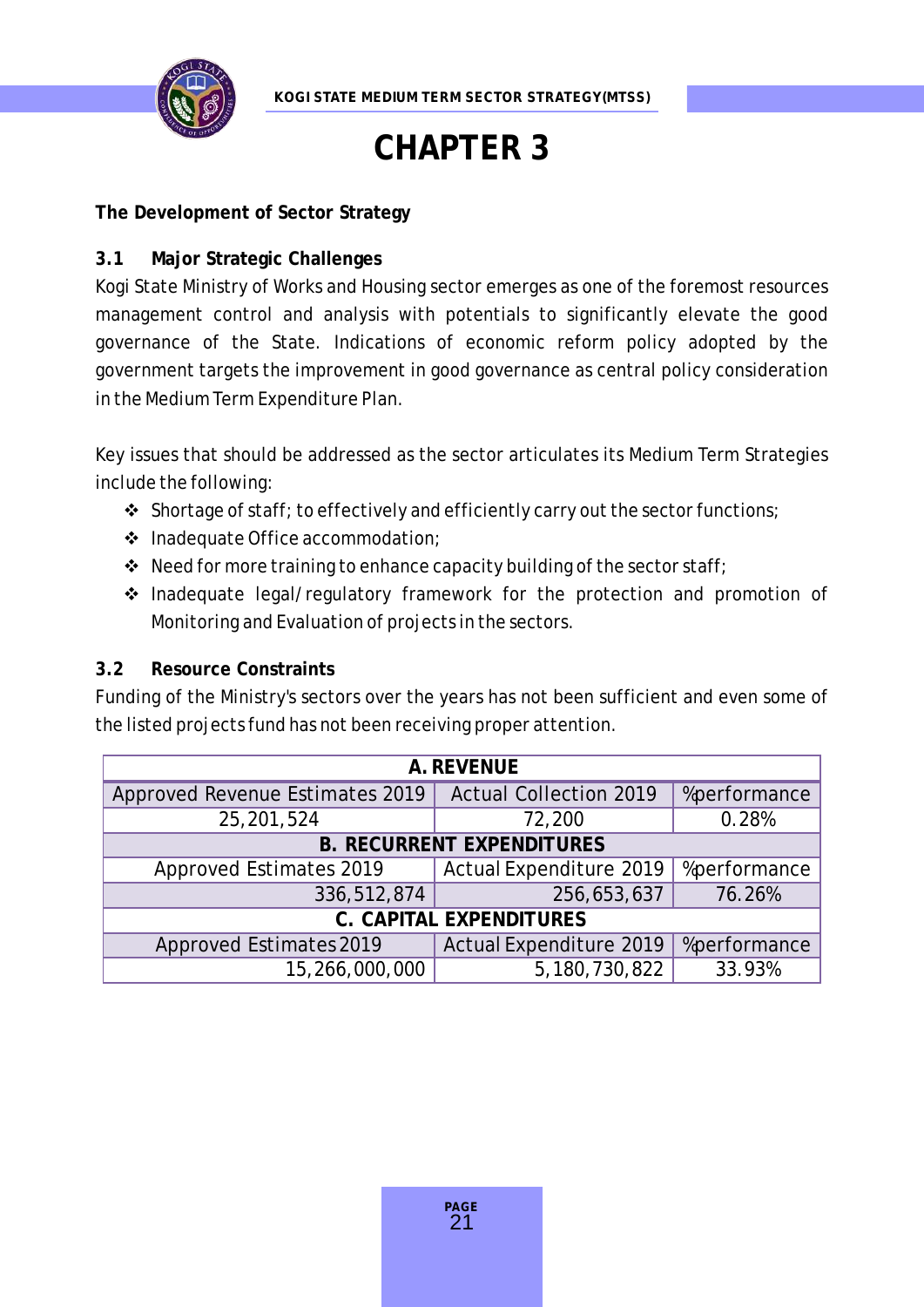

| Item      | Revised<br>Budget (N) in<br>2019 | Amount<br>Released (N)<br>in 2019 | Actual<br>Expenditure<br>$(N)$ 2019 | Amount<br>Released<br>as % of<br>Approved<br>2019 | Actual<br>Expenditure<br>as % of<br>Releases<br>2019 |
|-----------|----------------------------------|-----------------------------------|-------------------------------------|---------------------------------------------------|------------------------------------------------------|
| Personnel | 298, 375, 992                    | 241,941,937                       | 241,941,937                         | 81.09                                             | 100                                                  |
| Overhead  | 38, 136, 882                     | 14,711,700                        | 14,711,700                          | 38.57                                             | 100                                                  |
| Capital   | 15,266,000,000                   | 5,180,730,822                     | 5,180,730,822                       | 33.93                                             | 100                                                  |
| Total     | 15,602,512,874                   | 5,437,384,459                     | 5,437,384,459                       | 34.84                                             | 100                                                  |

**Table 3: Summary of 2019 Budget Data for the Sector**

**Table 4: Summary of 2020 Budget Data for the Sector**

| Item      | Approved<br>Amount |               | Actual            | Amount   | Actual         |
|-----------|--------------------|---------------|-------------------|----------|----------------|
|           | Budget (N) in      | Released (N)  | Expenditure       | Released | Expenditure    |
|           | 2020               | as at end     | (N) as at end     | as % of  | as % of        |
|           |                    | March 2020    | <b>March 2020</b> | Approved | Releases       |
| Personnel | 251,528,452        | 99,458,664    | 99,458,664        | 39.54    | 100            |
| Overhead  | 22,720,202         | 3,414,833     | 3,414,833         | 15.02    | 100            |
| Capital   | 5,907,500,000      | 805,706,657   | 805,706,657       | 13.63    | 0 <sup>1</sup> |
| Total     | 6,181,748,654      | 1,817,160,308 | 2,541,190,549     | 29.39    | 100            |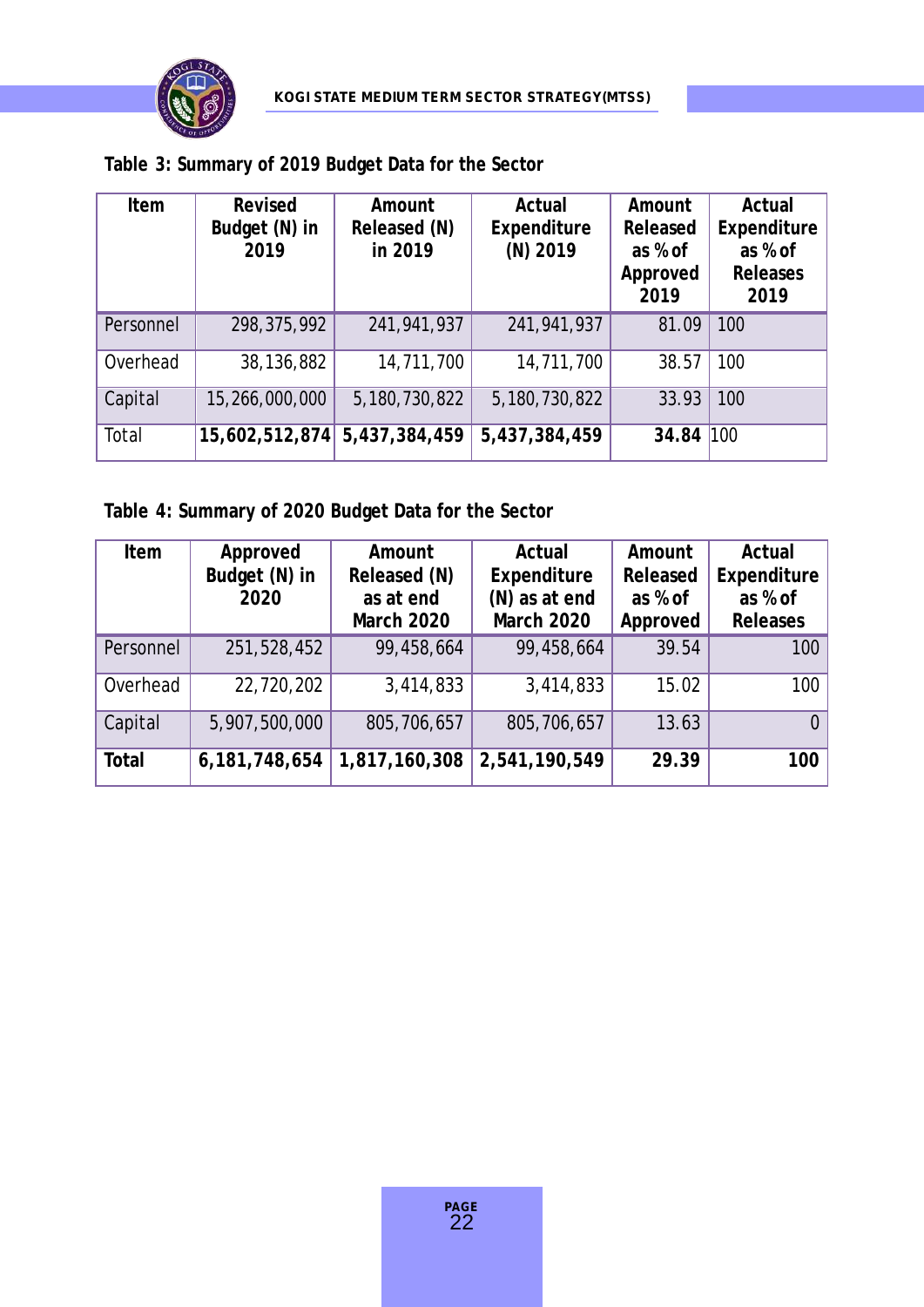

**Table 5: Summary of the Review of On-going and Existing Projects Scorecard**

**(Ranked by Average score for On-going and Existing Projects and by Final Score for New Projects)**

| S/N            | Project Title                                                                                                    | $\overline{\phantom{0}}$ | $\sim$         | S              | 4              | 5              |                          |              |               |  |  |
|----------------|------------------------------------------------------------------------------------------------------------------|--------------------------|----------------|----------------|----------------|----------------|--------------------------|--------------|---------------|--|--|
|                |                                                                                                                  | Criterion                | Criterion      | Criterion      | Criterion      | Criterion      | Average /<br>Final Score | Rank         | Justification |  |  |
|                | Ongoing and Existing Projects                                                                                    |                          |                |                |                |                |                          |              |               |  |  |
| $\mathbf{1}$   | 170000040103 Procurement<br>of Emergency Tender for<br><b>Flood Related Disaster</b>                             | 3                        | 3              | 2              | 4              | 3              | 3                        | 1            | Important     |  |  |
| $\overline{2}$ | 130000030144<br>Supply/Installation of Fire<br>Extinguishers to<br>Government House and<br>MDAs Office in Lokoja | $\overline{4}$           | $\overline{4}$ | 3              | $\overline{2}$ | $\overline{2}$ | $\overline{3}$           | $\mathbf{1}$ | Important     |  |  |
| $\overline{3}$ | 170000010311 Construction<br>of Army Signal-Secretariat<br>Road                                                  | 3                        | $\overline{3}$ | 1              | 1              | $\overline{4}$ | 2.4                      | 30           | Important     |  |  |
| $\overline{4}$ | 060000030104 Site and<br>Services                                                                                | $\overline{4}$           | $\overline{3}$ | $\overline{3}$ | $\overline{2}$ | $\mathfrak{Z}$ | $\overline{3}$           | 1            | Important     |  |  |
| 5              | 170000010206 On-going<br>Construction of Ponyan-<br>Irele Road (2km)                                             | $\overline{3}$           | $\overline{2}$ | $\overline{3}$ | $\overline{2}$ | $\overline{3}$ | 2.6                      | 25           | Important     |  |  |
| 6              | 170000010181 Construction<br>of Access road to School of<br>Disable Iyale (2.5km)                                | $\overline{1}$           | $\mathbf{1}$   | $\mathbf{1}$   | $\mathbf{1}$   | $\overline{2}$ | $\overline{1.2}$         | 61           | Important     |  |  |
| $\overline{7}$ | 170000010124 Construction<br>of Ebiya<br>Patesi/Adogo/Unosi Road                                                 | 3                        | $\overline{2}$ | 3              | $\overline{2}$ | 3              | 2.6                      | 25           | Important     |  |  |
| 8              | 010000040101<br>Rehabilitation/Equipping of<br>Central Mechanic<br>Workshop, Lokoja                              | 3                        | $\overline{2}$ | 3              | $\overline{2}$ | $\mathfrak{Z}$ | 2.6                      | 25           | Important     |  |  |
| 9              | 060000030102<br>Repairs/Maintenance Of<br>Plants & Equipment                                                     | $\overline{2}$           | 3              | $\overline{2}$ | $\overline{2}$ | 3              | 2.4                      | 30           | Important     |  |  |
| 10             | 140000010107 Lokoja-<br>Banda-Karara-Izih Ohono-<br>Jamata-Koton-Karfe<br><b>Electrification Scheme</b>          | $\overline{2}$           | 3              | $\overline{2}$ | $\overline{2}$ | $\mathfrak{Z}$ | 2.4                      | 30           | Important     |  |  |
| 11             | 170000010136 Asphat<br>overlay of Anyigba-Iyale-<br>Abejukolo Road                                               | $\overline{2}$           | $\overline{2}$ | $\overline{2}$ | $\mathbf{1}$   | 2              | 1.8                      | 53           | Important     |  |  |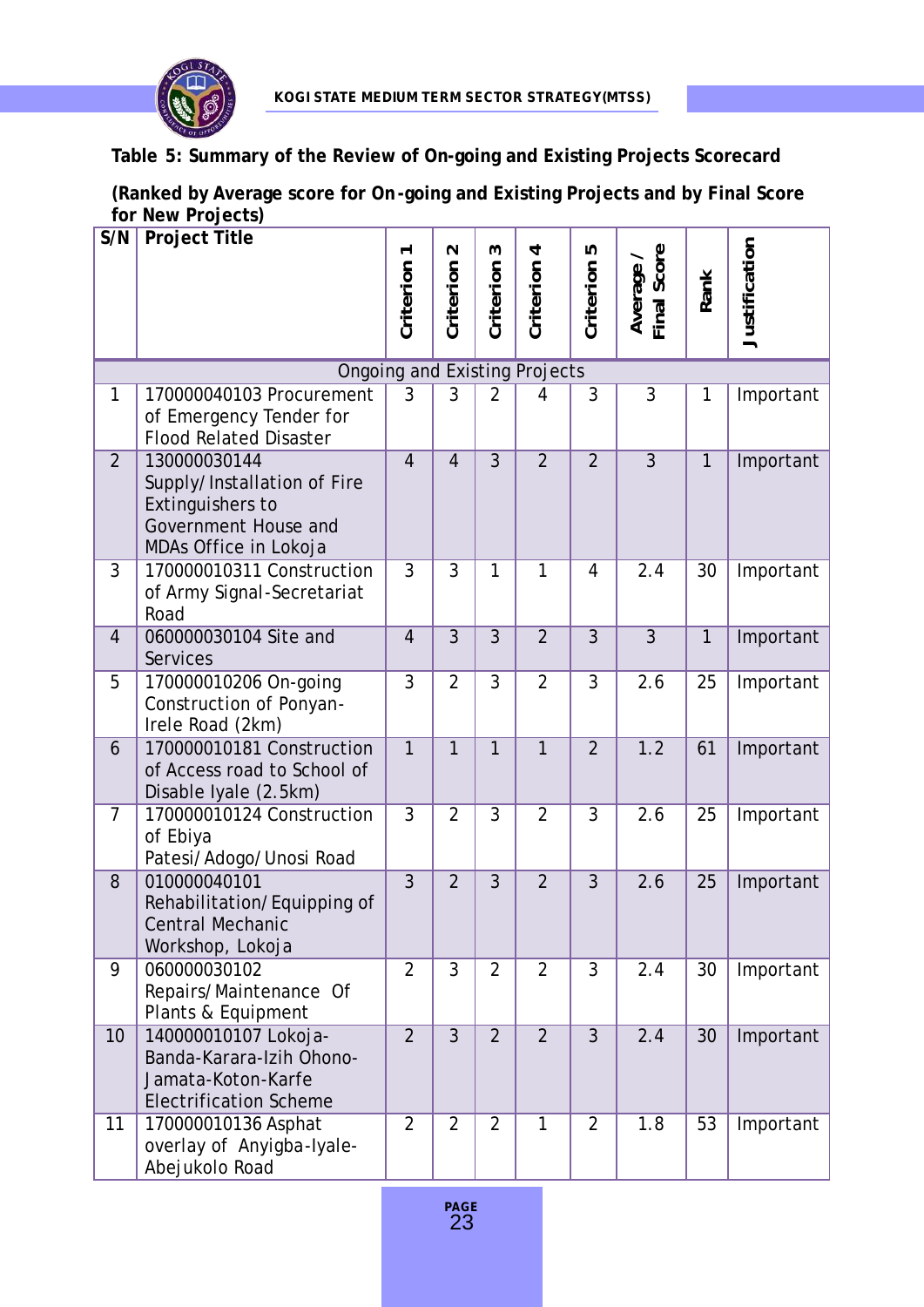

| $\overline{12}$ | 170000010202 On-going<br>Construction of Lokoja<br>Ward "A" Township Road<br>(4.73km)                | $\overline{2}$ | 3              | 3              | $\overline{2}$ | 3              | 2.6              | 25           | Important |
|-----------------|------------------------------------------------------------------------------------------------------|----------------|----------------|----------------|----------------|----------------|------------------|--------------|-----------|
| 13              | 170000010103 Completion<br>of Idah/Okpachala/Ajegwu<br>Road                                          | $\overline{2}$ | $\overline{2}$ | $\overline{2}$ | 1              | $\overline{2}$ | 1.8              | 53           | Important |
| 14              | 170000010105 Construction<br>of Ankpa/Ogodo/Akwu<br>Acharane Road                                    | $\overline{2}$ | $\overline{2}$ | $\overline{2}$ | $\mathbf{1}$   | $\overline{2}$ | $\overline{1.8}$ | 53           | Important |
| 15              | 170000010111 Construction<br>of Internal Road Network of<br>Kogi Poly & phase II Gate II             | $\overline{2}$ | $\overline{2}$ | $\overline{2}$ | $\overline{2}$ | 3              | 2.2              | 37           | Important |
| 16              | 170000010183 Construction<br>of Lions Club-Geregu Road<br>(4.974km)                                  | $\mathbf{1}$   | $\overline{3}$ | $\overline{3}$ | $\overline{2}$ | $\overline{3}$ | 2.4              | 30           | Important |
| 17              | 170000010117 Construction<br>of Iyara Odokoro Road<br>(12.1km)                                       | $\overline{2}$ | $\overline{2}$ | $\overline{2}$ | 1              | $\overline{2}$ | 1.8              | 53           | Important |
| 18              | 170000010161 17 No.<br>Selected Road From<br><b>Eastern Senatorial Districts</b>                     | $\overline{3}$ | $\overline{2}$ | $\overline{3}$ | $\overline{2}$ | $\overline{2}$ | 2.4              | 30           | Important |
| 19              | 170000010162 Some<br>Selected Road From<br><b>Western Senatorial Districts</b>                       | 3              | $\overline{2}$ | $\overline{2}$ | $\overline{2}$ | $\overline{2}$ | 2.2              | 37           | Important |
| 20              | 130000030142 Construction<br>and Equipping of Fire<br>Stations in Lokoja, Idah,<br>Okene and Anyigba | $\overline{4}$ | 3              | $\overline{3}$ | $\overline{2}$ | 3              | $\overline{3}$   | $\mathbf{1}$ | Important |
| 21              | 140000010103 Street<br>Lighting (Road)                                                               | $\overline{2}$ | $\overline{2}$ | $\overline{2}$ | 1              | $\overline{2}$ | 1.8              | 53           | Important |
| 22              | 170000010224 Construction<br>of Okene Township Road<br>(10.7km)                                      | 4              | 3              | 3              | $\overline{2}$ | 3              | 3                | 1            | Important |
| 23              | 170000010140 Construction<br>of Idrisu-Okpotala-Bagaji-<br>Ajokpachi Road (19.5km)                   | 1              | 1              | 1              | 1              | 1              | 1                | 62           | Important |
| 24              | 170000010114 Construction<br>of Dekina/Olowa/Abocho-<br>Ogbabede with a spur to<br>Agada Road (46km) | $\overline{3}$ | $\overline{2}$ | $\overline{2}$ | $\overline{2}$ | $\overline{2}$ | 2.2              | 37           | Important |
| 25              | 170000010115 Construction<br>of Mopa Township Road<br>(9.295km)                                      | 3              | $\overline{2}$ | $\overline{2}$ | $\overline{2}$ | $\overline{2}$ | 2.2              | 37           | Important |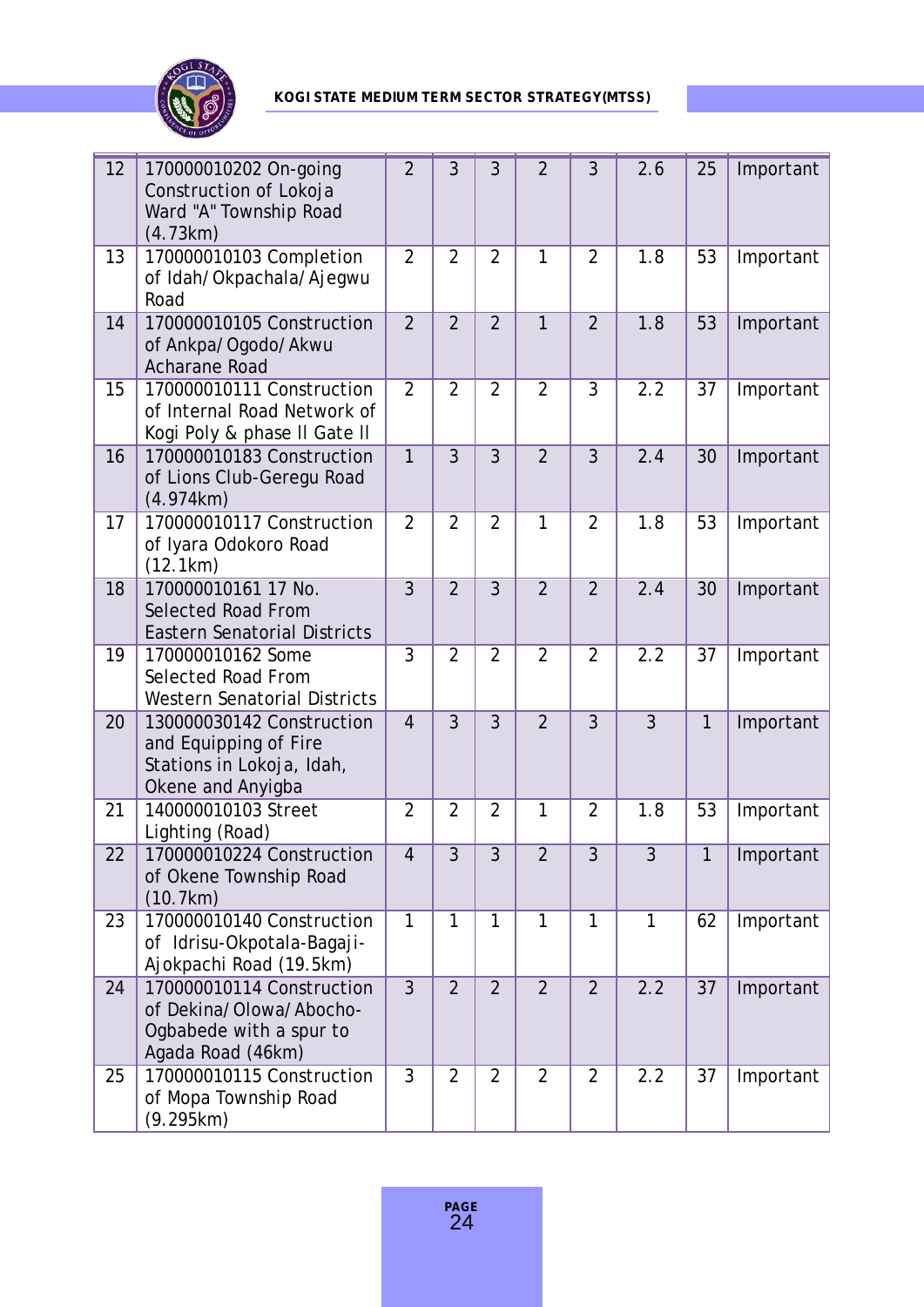

| 26 | 170000010129 Construction<br>of Anyigba Township Road<br>(Lot III)                                    | 3              | $\overline{2}$ | $\overline{2}$ | $\overline{2}$ | 3              | 2.4            | 30           | Important |
|----|-------------------------------------------------------------------------------------------------------|----------------|----------------|----------------|----------------|----------------|----------------|--------------|-----------|
| 27 | 170000010137 Construction<br>of Oguma-Kpanche Ikende-<br>Abeju-Kolo Road (60km)                       | $\overline{4}$ | 3              | 3              | $\overline{2}$ | 3              | 3              | 1            | Important |
| 28 | 170000010194 Construction<br>of Abejukolo Township<br>Road and Dualization<br>(3.6km)                 | $\overline{2}$ | $\overline{2}$ | $\overline{2}$ | 1              | $\overline{2}$ | 1.8            | 53           | Important |
| 29 | 170000010178 Construction<br>of Ofugo-ika Iloni Ichala<br>Icheke Road (35km)                          | $\overline{4}$ | 3              | 3              | $\overline{2}$ | $\mathfrak{Z}$ | $\overline{3}$ | $\mathbf{1}$ | Important |
| 30 | 170000010143 Odugbo-<br>Mozum Road including 3&4<br>Span Bridges (27km)                               | $\mathbf{1}$   | 1              | $\mathbf{1}$   | 1              | $\mathbf{1}$   | $\mathbf{1}$   | 62           | Important |
| 31 | 060000020107 Provision of<br><b>Basic Equipment For The</b><br>Survey/Design Unit of<br>M.O.W, Lokoja | 1              | 1              | 1              | 1              | $\mathbf{1}$   | 1              | 62           | Important |
| 32 | 170000010192<br>Establishment of<br>Material/Building/Testing<br>Laboratory                           | $\mathbf{1}$   | $\mathbf{1}$   | 1              | 1              | $\mathbf{1}$   | 1              | 62           | Important |
| 33 | 170000010104 On-going<br>Construction of<br>Ankpa/Imane/Mabene/Okp<br>o Road (30km)                   | 4              | 3              | 3              | $\overline{2}$ | 3              | 3              | $\mathbf{1}$ | Important |
| 34 | 170000010235<br>Construction/Beautificatio<br>n of Lokoja Round About                                 | $\overline{4}$ | 3              | 3              | $\overline{2}$ | 3              | $\overline{3}$ | $\mathbf{1}$ | Important |
| 35 | 170000010113 Construction<br>of Effo/Takete-Ide/Ahara<br>Otafun (Bridge)                              | 3              | 2              | 2              | 2              | 2              | 2.2            | 37           | Important |
| 36 | 170000010169 Asphalt<br>Overay of Egbe Township<br>Road                                               | $\overline{2}$ | $\overline{2}$ | $\overline{2}$ | $\mathbf{1}$   | $\overline{2}$ | 1.8            | 53           | Important |
| 37 | 170000010175<br>Rehabilitation of Koton-<br>karfe Township Road II<br>(4.46km)                        | 3              | $\overline{2}$ | $\overline{2}$ | $\overline{2}$ | $\overline{2}$ | 2.2            | 37           | Important |
| 38 | 170000010184 Ogugu<br>Akenogbolo Link Road<br>(15km)                                                  | $\overline{2}$ | $\overline{2}$ | $\overline{2}$ | 1              | $\overline{2}$ | 1.8            | 53           | Important |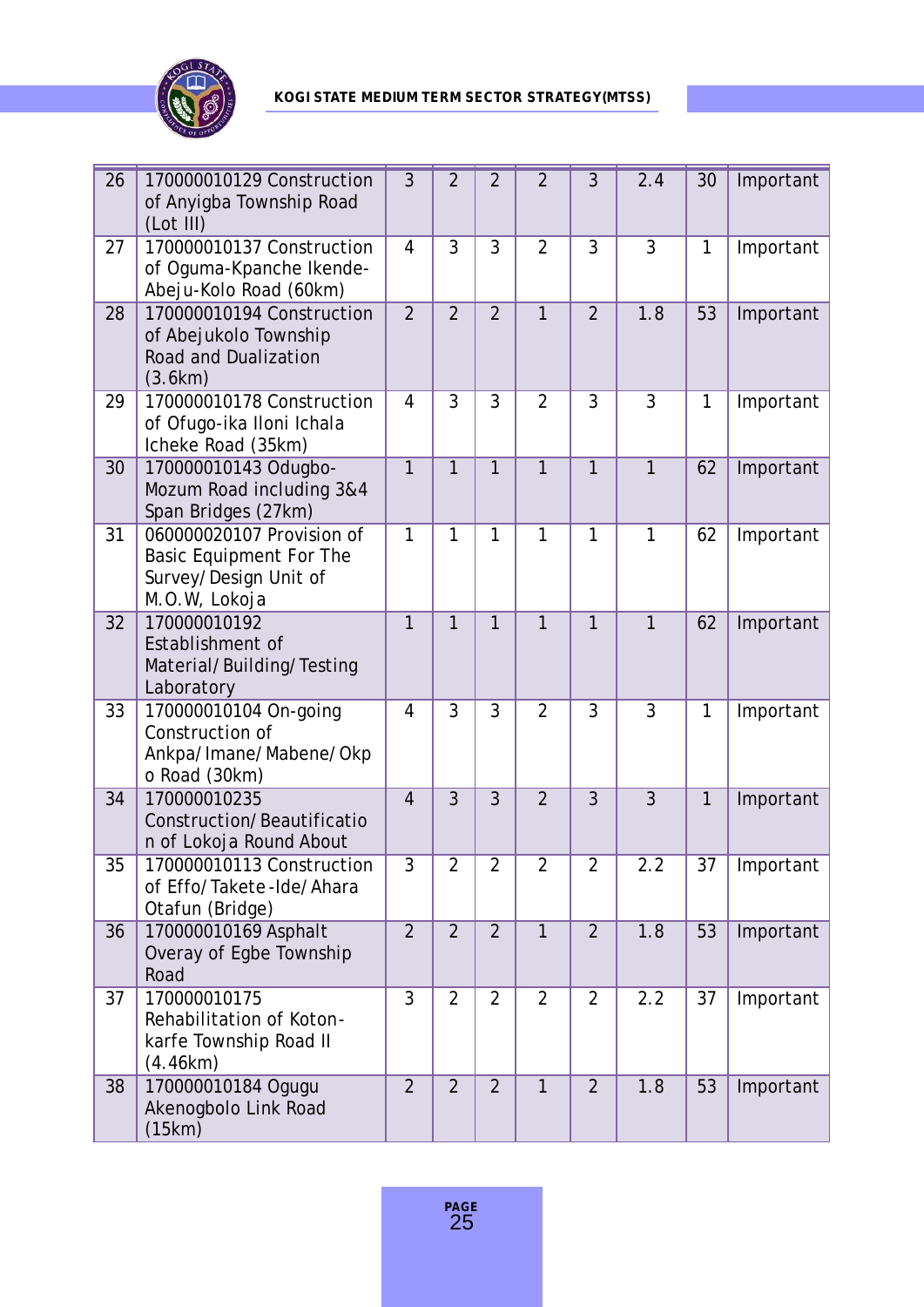

| 39 | 170000010146 On-going<br>Construction of Idioro<br>Ayede - Ogale Road (13km)                                     | 3              | $\overline{2}$ | $\overline{2}$ | 1              | $\overline{2}$ | $\overline{2}$ | 50           | Important |
|----|------------------------------------------------------------------------------------------------------------------|----------------|----------------|----------------|----------------|----------------|----------------|--------------|-----------|
| 40 | 170000010126 Construction<br>of Isanlu Township Road<br>(2.5km)                                                  | $\overline{1}$ | $\mathbf{1}$   | $\mathbf{1}$   | $\mathbf{1}$   | $\mathbf{1}$   | $\mathbf{1}$   | 62           | Important |
| 41 | 170000010177 Construction<br>of Hassan Katsina Road<br>(House of Assembly)<br>(11.2km)                           | $\overline{3}$ | $\overline{3}$ | 3              | $\overline{2}$ | $\mathfrak{Z}$ | 2.8            | 24           | Important |
| 42 | 170000010203 On-going<br><b>Dualization of Dekina</b><br>Township Road (8.3km)                                   | $\overline{4}$ | 3              | 3              | $\overline{2}$ | $\overline{3}$ | $\overline{3}$ | $\mathbf{1}$ | Important |
| 43 | 170000010218 Construction<br>of Odo-<br>Ere/Okunran/Okoloke/Isanl<br>u Esa Road (14km)                           | $\overline{4}$ | 3              | 3              | $\overline{2}$ | 3              | 3              | 1            | Important |
| 44 | 170000010230 Construction<br>of Iyara Township Road                                                              | $\overline{4}$ | $\overline{3}$ | $\overline{3}$ | $\overline{2}$ | $\overline{3}$ | $\overline{3}$ | $\mathbf{1}$ | Important |
| 45 | 170000010127 Construction<br>of Oziokutu Ihima-<br>Obangede Road (3KM)                                           | $\overline{4}$ | $\overline{2}$ | $\overline{2}$ | $\mathbf{1}$   | $\overline{2}$ | 2.2            | 37           | Important |
| 46 | 170000010182 Construction<br><sub>of</sub><br>ozuri/Ogaminana/Obanged<br>e/Okaito/Kabba Junction<br>Road (9.4km) | $\overline{4}$ | 3              | $\overline{3}$ | $\overline{2}$ | $\overline{3}$ | $\overline{3}$ | $\mathbf{1}$ | Important |
| 47 | 170000010217<br>Reconstruction of Anyigba-<br>Dekina Road                                                        | $\overline{4}$ | $\overline{2}$ | $\overline{2}$ | 1              | $\overline{2}$ | 2.2            | 37           | Important |
| 48 | 170000010226 Construction<br>of Ogori/Magongo Township<br>Road                                                   | $\overline{4}$ | $\overline{2}$ | $\overline{2}$ | 1              | $\overline{2}$ | 2.2            | 37           | Important |
| 49 | 170000010149 On-going<br>Construction of Idah-<br>Ugwolawo-Ejule-Anyigba<br>Road (55.5km)                        | 3              | $\overline{2}$ | $\overline{2}$ | 1              | 2              | $\overline{2}$ | 50           | Important |
| 50 | 170000010147<br>Rehabilitation of 10KM<br>Kabba Township Roads                                                   | $\overline{4}$ | $\overline{3}$ | $\overline{3}$ | $\overline{2}$ | $\mathfrak{Z}$ | 3              | $\mathbf{1}$ | Important |
| 51 | 170000010164<br>Construction/<br>Rehabilitation of Lokoja<br>Township Roads/Ganaja<br>Overhead Bridget           | 4              | 3              | 3              | $\overline{2}$ | 3              | $\mathfrak{Z}$ | $\mathbf{1}$ | Important |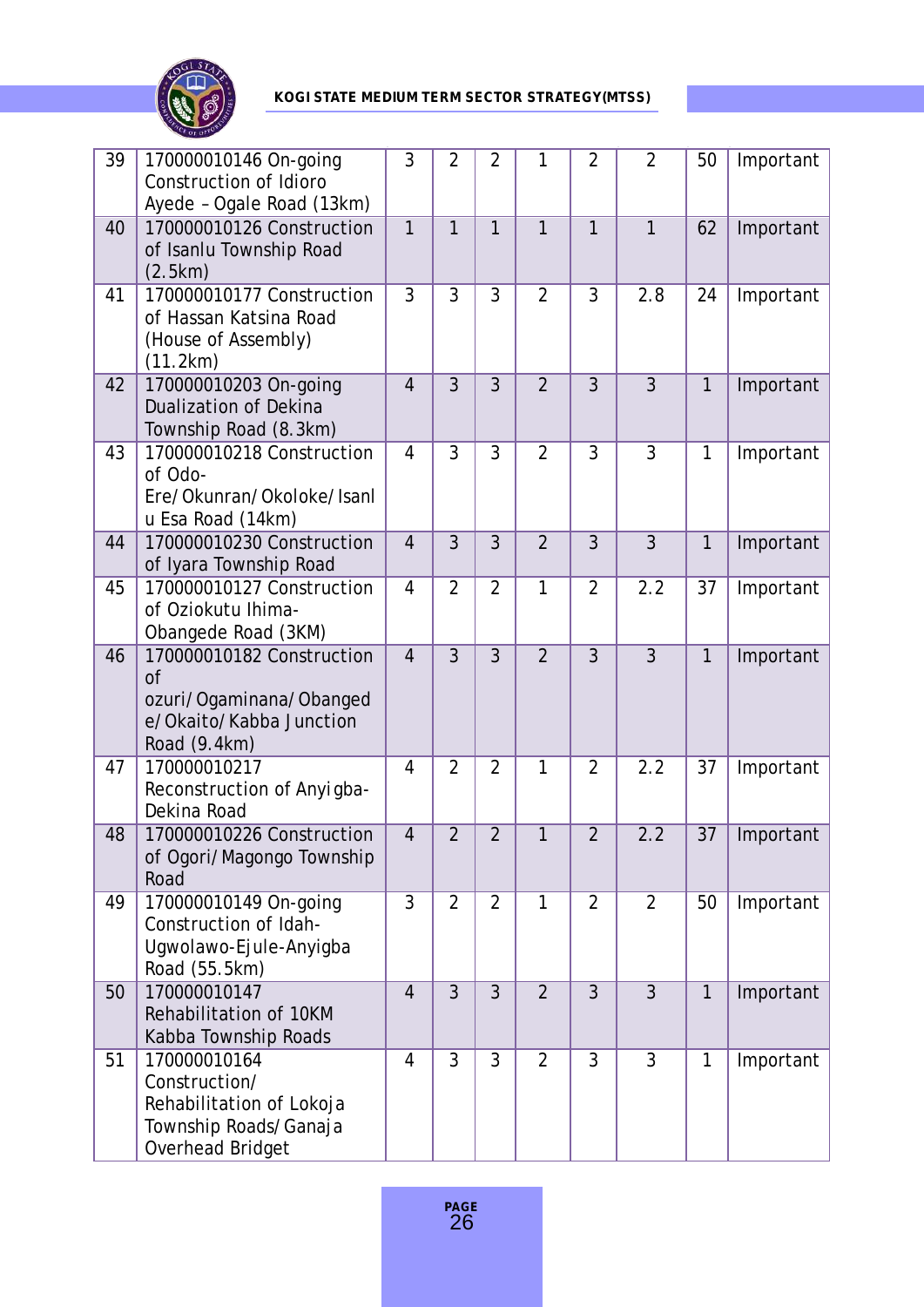

| 52 | 170000010109<br>Rehabilitation of<br>Idah/Onyedega Road<br>(32km)                                                    | $\overline{4}$ | 3              | 3              | $\overline{2}$ | $\overline{3}$ | $\overline{3}$ | 1            | Important |
|----|----------------------------------------------------------------------------------------------------------------------|----------------|----------------|----------------|----------------|----------------|----------------|--------------|-----------|
| 53 | 170000010141 Construction<br>and Dualization of Ankpa<br>Township Rd phase 1&II<br>(6.5km)                           | 4              | 3              | 3              | $\overline{2}$ | 3              | 3              | $\mathbf{1}$ | Important |
| 54 | 130000030143 Purchase of<br>6 Nos. Fire Engines and Fire<br>Fighting<br>Equipment/Appliance.                         | $\overline{4}$ | $\overline{3}$ | $\overline{3}$ | $\overline{2}$ | $\overline{3}$ | $\overline{3}$ | $\mathbf{1}$ | Important |
| 55 | 170000010207<br>Reconstruction of Ankpa-<br>Abejukolo Road (56km)                                                    | 1              | 1              | 1              | 1              | 1              | 1              | 62           | Important |
| 56 | 170000010199 Construction<br>of Ekirin Ade/Ohun/Ife-<br>Olukotu Road/Ekinrin-Ade<br>Township Road                    | $\overline{4}$ | $\overline{2}$ | $\overline{2}$ | 1              | $\overline{2}$ | 2.2            | 37           | Important |
| 57 | 170000010236<br>Rehabilitation of Ibana<br>Junction/Ikeje/Ogugu/Ette<br>Road                                         | $\overline{4}$ | 3              | 3              | $\overline{2}$ | 3              | 3              | 1            | Important |
| 58 | 170000010125 Asphalt<br>overlay of new<br>Market/Muritala<br>Mohammed /Barrack/<br>Kabba Junction Road<br>(20.75kms) | $\mathbf{1}$   | 1              | 1              | 1              | $\mathbf{1}$   | 1              | 62           | Important |
| 59 | 170000010205 On-going<br>Construction of Odenyi<br>Oguma/Sheria Road<br>(16.0km)                                     | 4              | 3              | 3              | 2              | 3              | 3              | $\mathbf{1}$ | Important |
| 60 | 170000010247 Construction<br>of Shintaku to Dekina<br>(Bassa LGA)                                                    | $\overline{4}$ | 3              | $\overline{3}$ | $\overline{2}$ | 3              | $\overline{3}$ | $\mathbf{1}$ | Important |
| 61 | 060000030119<br>Landscaping/Renovation of<br><b>Civil Service Commission</b><br>Compound and Office<br>Furniture     | $\overline{4}$ | $\overline{2}$ | $\overline{2}$ | 1              | 3              | 2.4            | 30           | Important |
| 62 | 170000010176 Asphalt<br>Overlay of Iyamoye-Jege-<br>Ijowa Road to Isanlu<br>(73km)                                   | $\mathbf{1}$   | $\mathbf{1}$   | $\mathbf{1}$   | 1              | $\mathbf{1}$   | 1              | 62           | Important |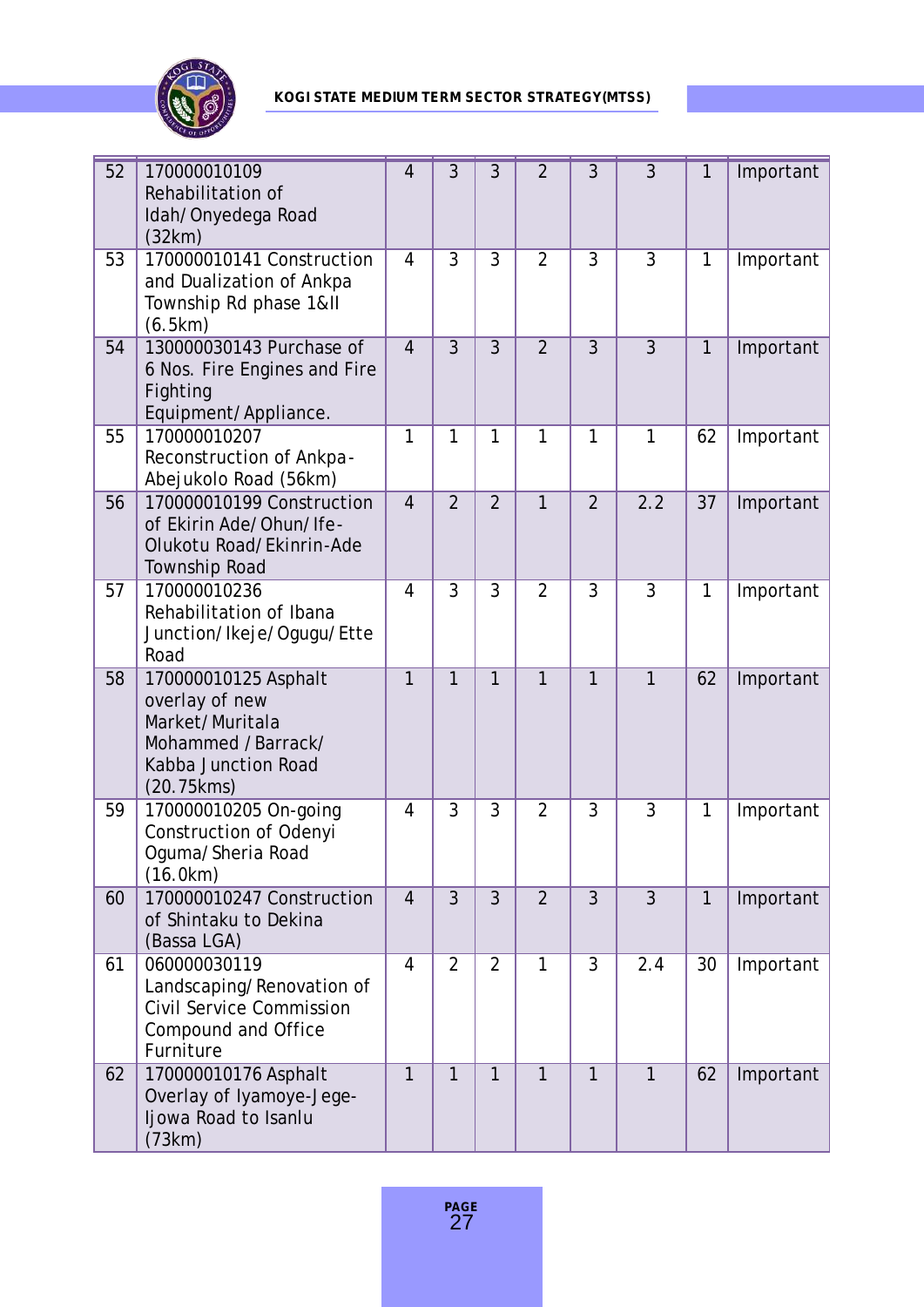

| 63             | 170000010227 Construction<br>of Obehira Okengwe/Ihima<br>Township Road (21km)                                                                                                                | $\mathbf{1}$   | 1              |                | 1              | 1              | 1              | 62           | Important |
|----------------|----------------------------------------------------------------------------------------------------------------------------------------------------------------------------------------------|----------------|----------------|----------------|----------------|----------------|----------------|--------------|-----------|
| 64             | 170000010304 Construction<br>of Aseni Road (Earthwork)                                                                                                                                       | $\overline{4}$ | $\overline{2}$ | $\overline{2}$ | $\mathbf{1}$   | $\overline{2}$ | 2.2            | 37           | Important |
| 65             | 140000010121<br><b>Electrification of Urban</b><br>Area                                                                                                                                      | $\overline{4}$ | 3              | 3              | $\overline{2}$ | 3              | 3              | $\mathbf{1}$ | Important |
| 66             | 170000010155 Construction<br>of Agassa Upogoro - Okene<br>Road (10.71km)                                                                                                                     | $\overline{4}$ | $\overline{2}$ | $\overline{2}$ | $\overline{1}$ | $\overline{2}$ | 2.2            | 37           | Important |
| 67             | 060000010104 Construction<br>of 500 Nos Residential<br>Housing Scheme in Lokoja<br>(BD)                                                                                                      | $\overline{4}$ | $\overline{2}$ | $\overline{2}$ | 1              | $\overline{2}$ | 2.2            | 37           | Important |
| 68             | 170000010165 Construction<br>of Ogaminana Eboga Ipaku-<br>Kuroko Juction (5.5km)                                                                                                             | $\overline{3}$ | $\overline{2}$ | $\overline{2}$ | $\overline{1}$ | $\overline{2}$ | $\overline{2}$ | 50           | Important |
| 69             | 060000030121 Renovation<br>of Government Lodges<br>across the State                                                                                                                          | $\overline{4}$ | 3              | 3              | $\overline{2}$ | 3              | $\overline{3}$ | $\mathbf{1}$ | Important |
|                |                                                                                                                                                                                              |                | New Projects   |                |                |                |                |              |           |
| $\mathbf{1}$   | 080000020101 Construction<br>of: (A) 45x25m Handball<br>Court (B) 25x18m<br>Basketball Court (C)<br>23x12m Volleyball Court,<br>Each in the 3 Senatorial<br>District with Asphalt<br>Overlay | <b>NA</b>      | <b>NA</b>      | <b>NA</b>      | <b>NA</b>      | 1              | 1              | 62           | Important |
| $\overline{2}$ | 060000030123 Landscaping<br>of Arts and Culture<br>Premises                                                                                                                                  | <b>NA</b>      | <b>NA</b>      | <b>NA</b>      | <b>NA</b>      | $\overline{2}$ | 2.2            | 37           | Important |
| 3              | 060000030103 Post Flood<br>Housing Estate Including its<br>Social Amenities (Roads,<br>Electricity and<br>Infrastructures)                                                                   | <b>NA</b>      | <b>NA</b>      | <b>NA</b>      | <b>NA</b>      | 3              | 3              | $\mathbf{1}$ | Important |
| $\overline{4}$ | 170000040104 Construction<br>of Intruders Gale                                                                                                                                               | <b>NA</b>      | <b>NA</b>      | <b>NA</b>      | <b>NA</b>      | $\overline{2}$ | 2.2            | 37           | Important |
| 5              | 170000010312 Construction<br>of Owowo Bridge of<br>Itakete-Ide                                                                                                                               | <b>NA</b>      | <b>NA</b>      | <b>NA</b>      | <b>NA</b>      | $\overline{2}$ | 2.2            | 37           | Important |
| 6              | 060000030125 Maintenance<br>of Government<br>Quarters/Offices Across the<br>State.                                                                                                           | <b>NA</b>      | <b>NA</b>      | <b>NA</b>      | <b>NA</b>      | $\overline{2}$ | $\overline{2}$ | 50           | Important |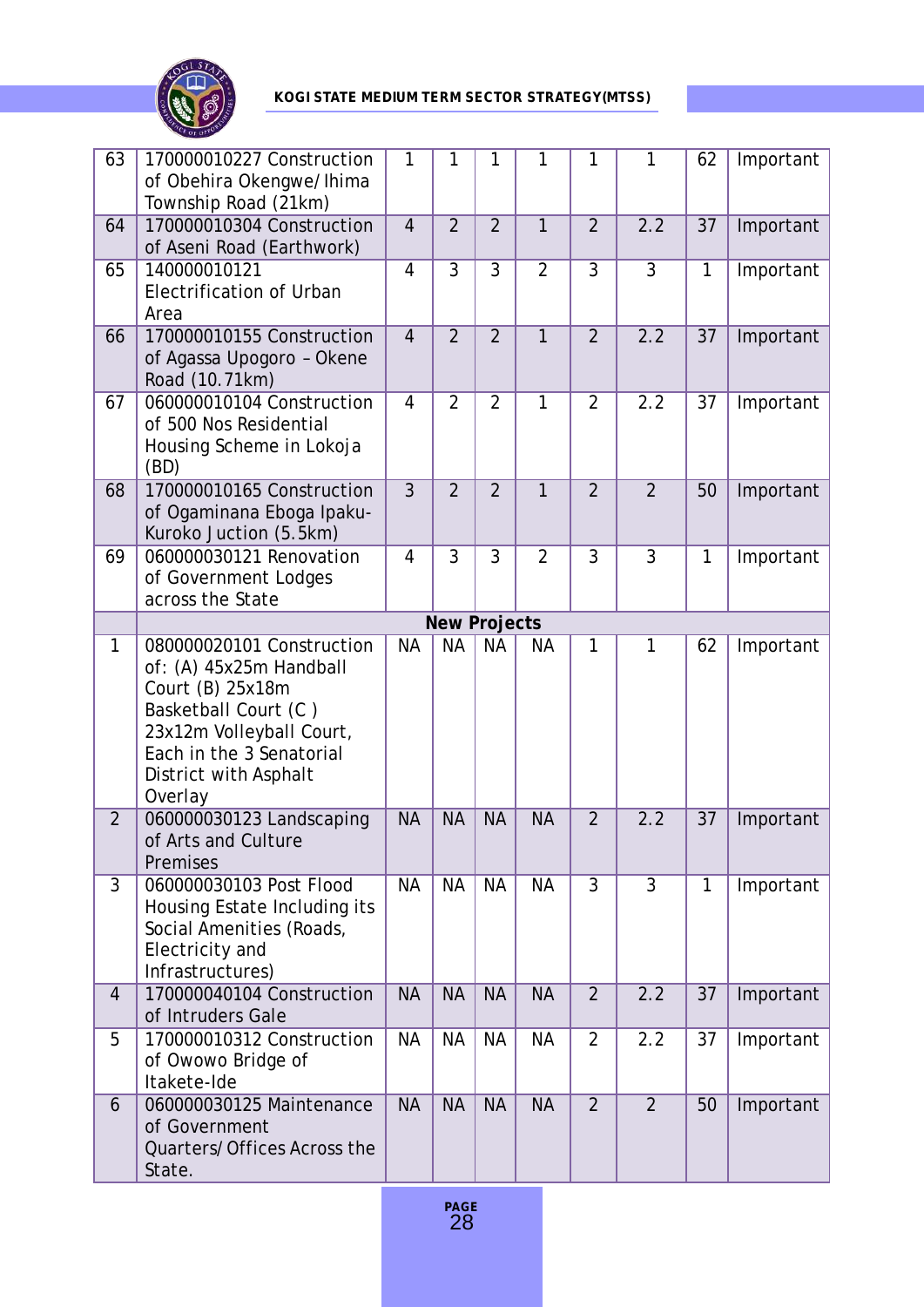

| $\overline{7}$ | 170000010133<br>Construction/Rehabilitatio<br>n of Other State Roads                                                                                                                         | <b>NA</b> | <b>NA</b> | <b>NA</b> | <b>NA</b> | 3              | 3                | $\mathbf{1}$ | Important |
|----------------|----------------------------------------------------------------------------------------------------------------------------------------------------------------------------------------------|-----------|-----------|-----------|-----------|----------------|------------------|--------------|-----------|
| 8              | 080000020101 Construction<br>of: (A) 45x25m Handball<br>Court (B) 25x18m<br>Basketball Court (C)<br>23x12m Volleyball Court,<br>Each in the 3 Senatorial<br>District with Asphalt<br>Overlay | <b>NA</b> | <b>NA</b> | <b>NA</b> | <b>NA</b> | $\overline{3}$ | 2.6              | 25           | Important |
| 9              | 060000030123 Landscaping<br>of Arts and Culture<br>Premises                                                                                                                                  | <b>NA</b> | <b>NA</b> | <b>NA</b> | <b>NA</b> | $\overline{2}$ | 3                | 37           | Important |
| 10             | 060000030103 Post Flood<br>Housing Estate Including its<br>Social Amenities (Roads,<br>Electricity and<br>Infrastructures)                                                                   | <b>NA</b> | <b>NA</b> | <b>NA</b> | <b>NA</b> | $\overline{3}$ | $\overline{3}$   | 40           | Important |
| 11             | 170000040104 Construction<br>of Intruders Gale                                                                                                                                               | <b>NA</b> | <b>NA</b> | <b>NA</b> | <b>NA</b> | $\mathbf{1}$   | 1                | 62           | Important |
| 12             | 170000010312 Construction<br>of Owowo Bridge of<br>Itakete-Ide                                                                                                                               | <b>NA</b> | <b>NA</b> | <b>NA</b> | <b>NA</b> | $\overline{2}$ | 2.2              | 37           | Important |
| 13             | 060000030125 Maintenance<br>of Government<br>Quarters/Offices Across the<br>State.                                                                                                           | <b>NA</b> | <b>NA</b> | <b>NA</b> | <b>NA</b> | 3              | 3                | $\mathbf{1}$ | Important |
| 14             | 170000010133<br>Construction/Rehabilitatio<br>n of Other State Roads                                                                                                                         | <b>NA</b> | <b>NA</b> | <b>NA</b> | <b>NA</b> | $\overline{2}$ | $\overline{2.2}$ | 37           | Important |
| 15             |                                                                                                                                                                                              |           |           |           |           |                |                  |              |           |
| 16             |                                                                                                                                                                                              |           |           |           |           |                |                  |              |           |

**Note:**

**Criterion 1=** Evidence that the Existing Projects are indeed Ongoing

**Criterion 2=** Clarity of Current Justification for Budget Commitment

**Criterion 3=** Current Impact of Budget Commitment

**Criterion 4=** Likelihood of Completion in 2017 – 2019 Timeframe.

**Criterion 5=** Relation to the Sector's goals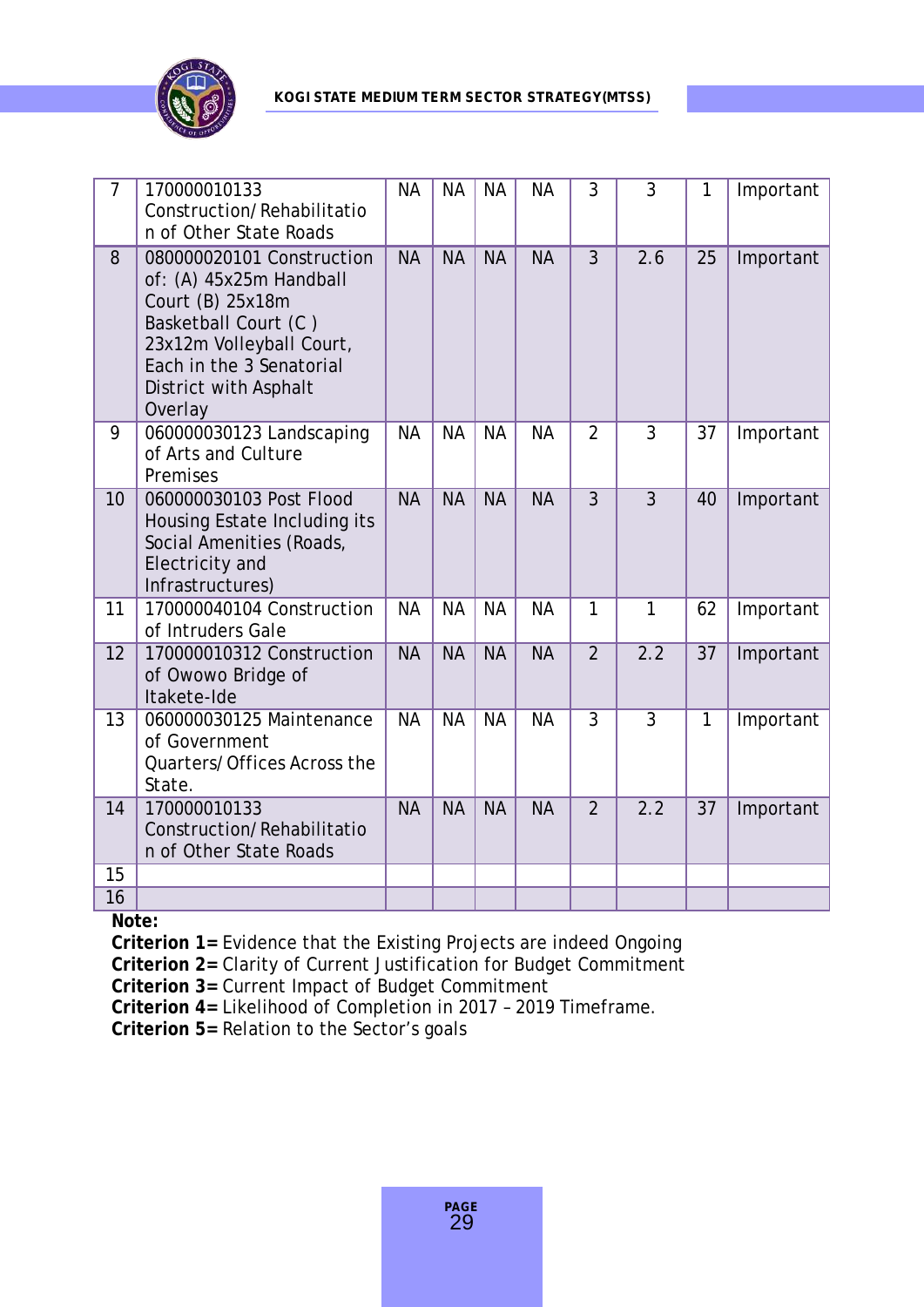

## **Table 6: Capital Costs Commitments**

| S/N | Project Title                                                                                                           | Status of<br>Completion | Contract<br>Sum $(\mathbb{H})$ | Amount<br>Paid to<br>Date $(\mathbb{H})$ | Outstanding<br>Commitment<br>$t(\mathbf{H})$ |
|-----|-------------------------------------------------------------------------------------------------------------------------|-------------------------|--------------------------------|------------------------------------------|----------------------------------------------|
| 1.  | 170000040103 Procurement<br>of Emergency Tender for<br><b>Flood Related Disaster</b>                                    | <b>NA</b>               | <b>NA</b>                      | <b>NA</b>                                | <b>NA</b>                                    |
| 2.  | 130000030144<br>Supply/Installation of Fire<br><b>Extinguishers to Government</b><br>House and MDAs Office in<br>Lokoja | <b>NA</b>               | <b>NA</b>                      | <b>NA</b>                                | <b>NA</b>                                    |
| 3.  | 170000010311 Construction<br>of Army Signal-Secretariat<br>Road                                                         | <b>NA</b>               | <b>NA</b>                      | <b>NA</b>                                | <b>NA</b>                                    |
| 4.  | 060000030104 Site and<br>Services                                                                                       | <b>NA</b>               | <b>NA</b>                      | <b>NA</b>                                | <b>NA</b>                                    |
| 5.  | 170000010206 On-going<br>Construction of Ponyan-Irele<br>Road (2km)                                                     | <b>NA</b>               | <b>NA</b>                      | <b>NA</b>                                | <b>NA</b>                                    |
| 6.  | 170000010181 Construction<br>of Access road to School of<br>Disable Iyale (2.5km)                                       | <b>NA</b>               | <b>NA</b>                      | <b>NA</b>                                | <b>NA</b>                                    |
| 7.  | 170000010124 Construction<br>of Ebiya Patesi/Adogo/Unosi<br>Road                                                        | <b>NA</b>               | <b>NA</b>                      | <b>NA</b>                                | <b>NA</b>                                    |
| 8.  | 010000040101<br>Rehabilitation/Equipping of<br>Central Mechanic Workshop,<br>Lokoja                                     | <b>NA</b>               | <b>NA</b>                      | <b>NA</b>                                | <b>NA</b>                                    |
| 9.  | 060000030102<br>Repairs/Maintenance Of<br>Plants & Equipment                                                            | <b>NA</b>               | <b>NA</b>                      | <b>NA</b>                                | <b>NA</b>                                    |
| 10. | 140000010107 Lokoja-Banda-<br>Karara-Izih Ohono-Jamata-<br>Koton-Karfe Electrification<br>Scheme                        | NА                      | NА                             | ΝA                                       | NА                                           |
| 11. | 170000010136 Asphat overlay<br>of Anyigba-Iyale-Abejukolo<br>Road                                                       | <b>NA</b>               | <b>NA</b>                      | <b>NA</b>                                | <b>NA</b>                                    |
| 12. | 170000010202 On-going<br>Construction of Lokoja Ward<br>"A" Township Road (4.73km)                                      | <b>NA</b>               | <b>NA</b>                      | <b>NA</b>                                | NА                                           |
| 13. | 170000010103 Completion of<br>Idah/Okpachala/Ajegwu<br>Road                                                             | <b>NA</b>               | <b>NA</b>                      | <b>NA</b>                                | <b>NA</b>                                    |

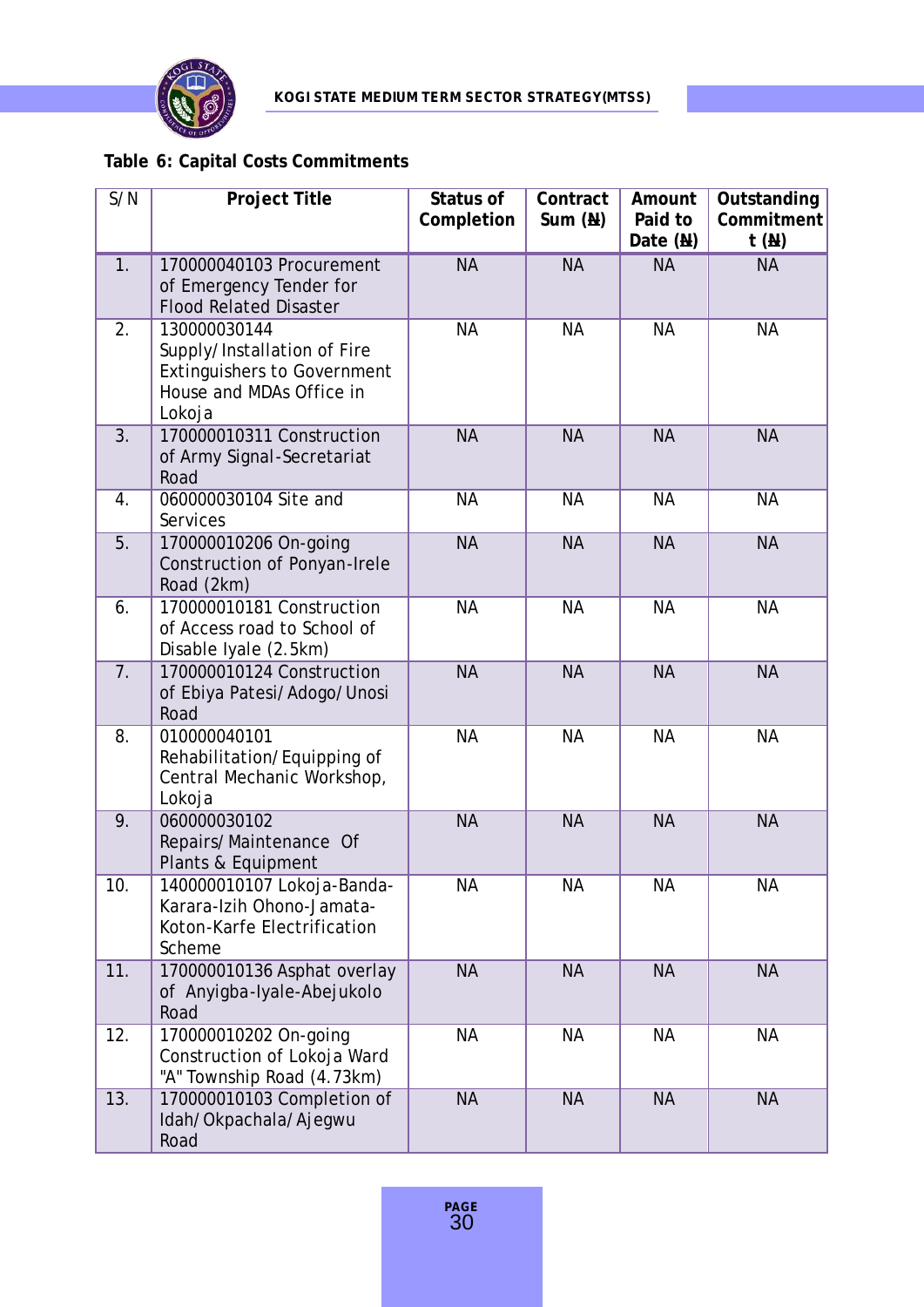

| 14. | 170000010105 Construction<br>of Ankpa/Ogodo/Akwu<br>Acharane Road                                    | <b>NA</b> | <b>NA</b> | <b>NA</b> | <b>NA</b> |
|-----|------------------------------------------------------------------------------------------------------|-----------|-----------|-----------|-----------|
| 15. | 170000010111 Construction<br>of Internal Road Network of<br>Kogi Poly & phase II Gate II             | <b>NA</b> | <b>NA</b> | <b>NA</b> | <b>NA</b> |
| 16. | 170000010183 Construction<br>of Lions Club-Geregu Road<br>(4.974km)                                  | <b>NA</b> | <b>NA</b> | <b>NA</b> | <b>NA</b> |
| 17. | 170000010117 Construction<br>of Iyara Odokoro Road<br>(12.1km)                                       | <b>NA</b> | <b>NA</b> | <b>NA</b> | <b>NA</b> |
| 18. | 170000010161 17 No.<br>Selected Road From Eastern<br><b>Senatorial Districts</b>                     | <b>NA</b> | <b>NA</b> | <b>NA</b> | <b>NA</b> |
| 19. | 170000010162 Some Selected<br>Road From Western<br>Senatorial Districts                              | <b>NA</b> | <b>NA</b> | <b>NA</b> | <b>NA</b> |
| 20. | 130000030142 Construction<br>and Equipping of Fire<br>Stations in Lokoja, Idah,<br>Okene and Anyigba | <b>NA</b> | <b>NA</b> | <b>NA</b> | <b>NA</b> |
| 21. | 140000010103 Street Lighting<br>(Road)                                                               | <b>NA</b> | <b>NA</b> | <b>NA</b> | <b>NA</b> |
| 22. | 170000010224 Construction<br>of Okene Township Road<br>(10.7km)                                      | <b>NA</b> | <b>NA</b> | <b>NA</b> | <b>NA</b> |
| 23. | 170000010140 Construction<br>of Idrisu-Okpotala-Bagaji-<br>Ajokpachi Road (19.5km)                   | <b>NA</b> | <b>NA</b> | <b>NA</b> | <b>NA</b> |
| 24. | 170000010114 Construction<br>of Dekina/Olowa/Abocho-<br>Ogbabede with a spur to<br>Agada Road (46km) | <b>NA</b> | <b>NA</b> | <b>NA</b> | <b>NA</b> |
| 25. | 170000010115 Construction<br>of Mopa Township Road<br>(9.295km)                                      | <b>NA</b> | <b>NA</b> | <b>NA</b> | <b>NA</b> |
| 26. | 170000010129 Construction<br>of Anyigba Township Road<br>(Lot III)                                   | <b>NA</b> | <b>NA</b> | <b>NA</b> | <b>NA</b> |
| 27. | 170000010137 Construction<br>of Oguma-Kpanche Ikende-<br>Abeju-Kolo Road (60km)                      | <b>NA</b> | <b>NA</b> | <b>NA</b> | <b>NA</b> |
| 28. | 170000010194 Construction<br>of Abejukolo Township Road<br>and Dualization (3.6km)                   | <b>NA</b> | <b>NA</b> | <b>NA</b> | <b>NA</b> |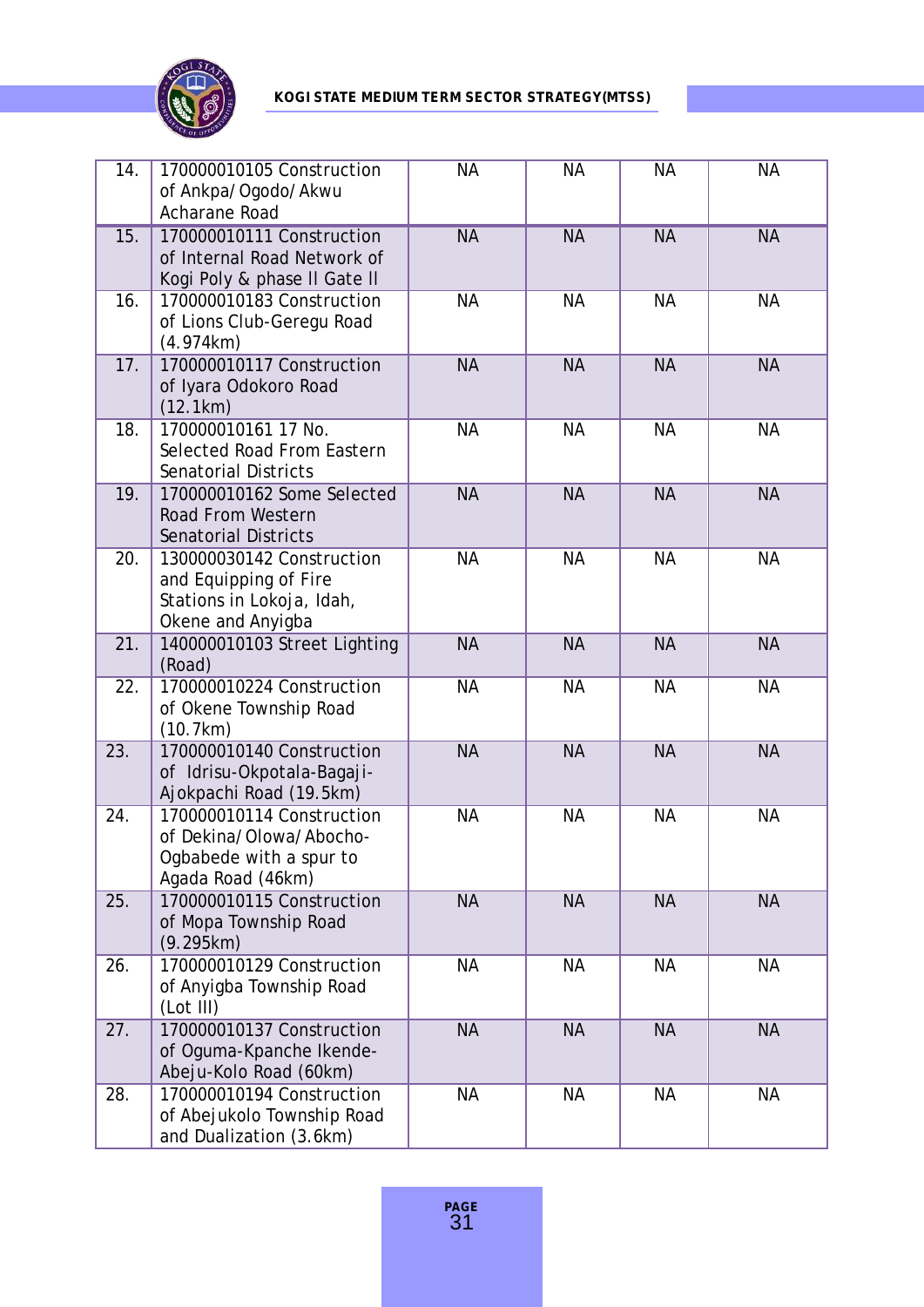

| 29. | 170000010178 Construction<br>of Ofugo-ika Iloni Ichala<br>Icheke Road (35km)                   | <b>NA</b> | <b>NA</b> | <b>NA</b> | <b>NA</b> |
|-----|------------------------------------------------------------------------------------------------|-----------|-----------|-----------|-----------|
| 30. | 170000010143 Odugbo-<br>Mozum Road including 3&4<br>Span Bridges (27km)                        | <b>NA</b> | <b>NA</b> | <b>NA</b> | <b>NA</b> |
| 31. | 060000020107 Provision of<br>Basic Equipment For The<br>Survey/Design Unit of<br>M.O.W, Lokoja | <b>NA</b> | <b>NA</b> | <b>NA</b> | <b>NA</b> |
| 32. | 170000010192 Establishment<br>of Material/Building/Testing<br>Laboratory                       | <b>NA</b> | <b>NA</b> | <b>NA</b> | <b>NA</b> |
| 33. | 170000010104 On-going<br>Construction of<br>Ankpa/Imane/Mabene/Okpo<br>Road (30km)             | <b>NA</b> | <b>NA</b> | <b>NA</b> | <b>NA</b> |
| 34. | 170000010235<br>Construction/Beautification<br>of Lokoja Round About                           | <b>NA</b> | <b>NA</b> | <b>NA</b> | <b>NA</b> |
| 35. | 170000010113 Construction<br>of Effo/Takete-Ide/Ahara<br>Otafun (Bridge)                       | <b>NA</b> | <b>NA</b> | <b>NA</b> | <b>NA</b> |
| 36. | 170000010169 Asphalt Overay<br>of Egbe Township Road                                           | <b>NA</b> | <b>NA</b> | <b>NA</b> | <b>NA</b> |
| 37. | 170000010175 Rehabilitation<br>of Koton-karfe Township<br>Road II (4.46km)                     | <b>NA</b> | <b>NA</b> | <b>NA</b> | <b>NA</b> |
| 38. | 170000010184 Oququ<br>Akenogbolo Link Road (15km)                                              | <b>NA</b> | <b>NA</b> | <b>NA</b> | <b>NA</b> |
| 39. | 170000010146 On-going<br>Construction of Idioro Ayede<br>- Ogale Road (13km)                   | <b>NA</b> | <b>NA</b> | <b>NA</b> | <b>NA</b> |
| 40. | 170000010126 Construction<br>of Isanlu Township Road<br>(2.5km)                                | <b>NA</b> | <b>NA</b> | <b>NA</b> | <b>NA</b> |
| 41. | 170000010177 Construction<br>of Hassan Katsina Road<br>(House of Assembly) (11.2km)            | <b>NA</b> | <b>NA</b> | <b>NA</b> | <b>NA</b> |
| 42. | 170000010203 On-going<br>Dualization of Dekina<br>Township Road (8.3km)                        | <b>NA</b> | <b>NA</b> | <b>NA</b> | <b>NA</b> |
| 43. | 170000010218 Construction<br>of Odo-<br>Ere/Okunran/Okoloke/Isanlu<br>Esa Road (14km)          | <b>NA</b> | <b>NA</b> | <b>NA</b> | <b>NA</b> |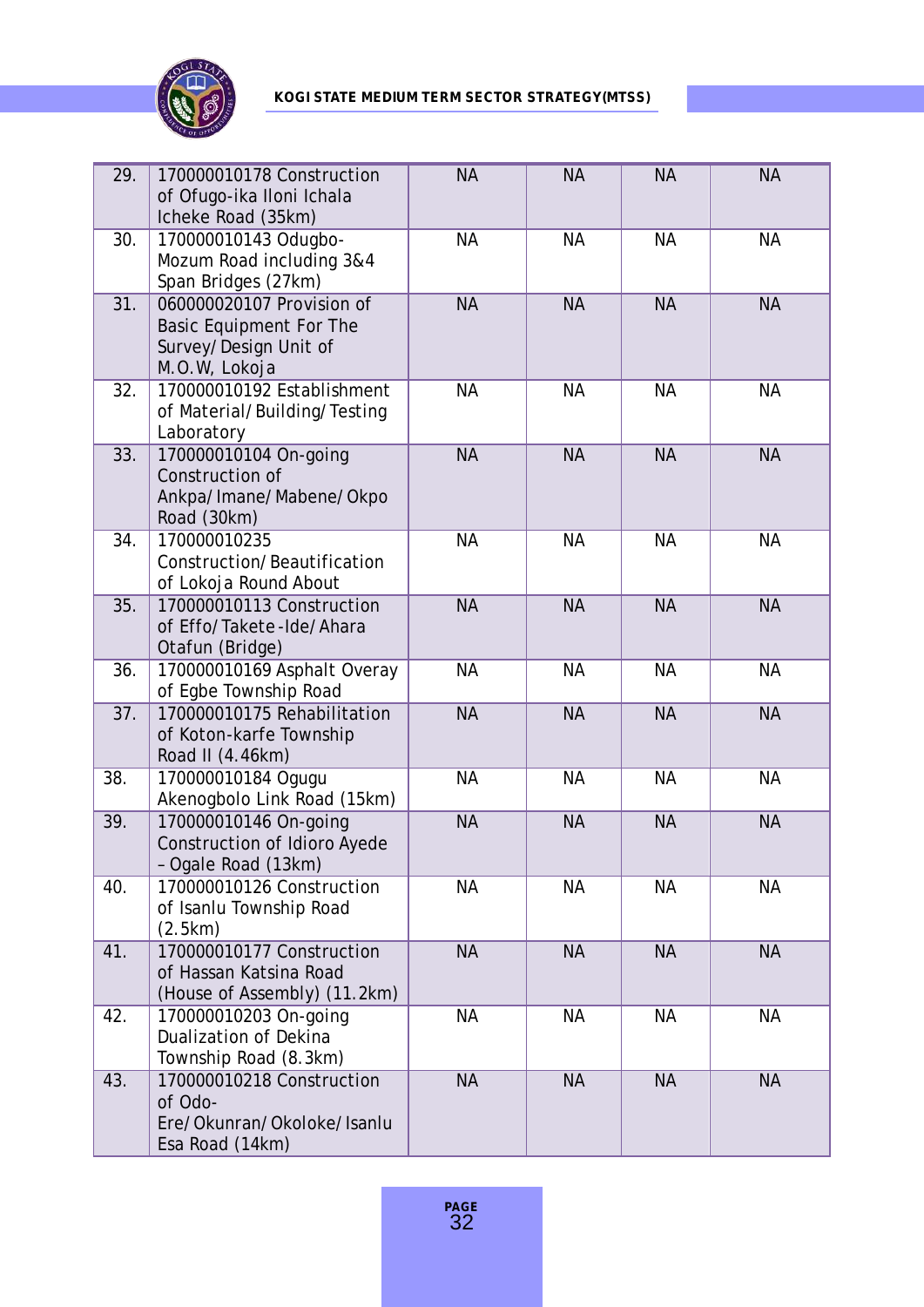

| 44.               | 170000010230 Construction<br>of Iyara Township Road                                                   | <b>NA</b>                | <b>NA</b>                | <b>NA</b> | <b>NA</b>                |
|-------------------|-------------------------------------------------------------------------------------------------------|--------------------------|--------------------------|-----------|--------------------------|
| 45.               | 170000010127 Construction<br>of Oziokutu Ihima-Obangede<br>Road (3KM)                                 | <b>NA</b>                | <b>NA</b>                | <b>NA</b> | <b>NA</b>                |
| 46.               | 170000010182 Construction<br>0f<br>ozuri/Ogaminana/Obangede/<br>Okaito/Kabba Junction Road<br>(9.4km) | <b>NA</b>                | <b>NA</b>                | <b>NA</b> | <b>NA</b>                |
| 47.               | 170000010217 Reconstruction<br>of Anyigba-Dekina Road                                                 | <b>NA</b>                | <b>NA</b>                | <b>NA</b> | <b>NA</b>                |
| 48.               | 170000010226 Construction<br>of Ogori/Magongo Township<br>Road                                        | <b>NA</b>                | <b>NA</b>                | <b>NA</b> | <b>NA</b>                |
| 49.               | 170000010149 On-going<br>Construction of Idah-<br>Ugwolawo-Ejule-Anyigba<br>Road (55.5km)             | <b>NA</b>                | <b>NA</b>                | <b>NA</b> | <b>NA</b>                |
| 50.               | 170000010147 Rehabilitation<br>of 10KM Kabba Township<br>Roads                                        | <b>NA</b>                | <b>NA</b>                | <b>NA</b> | <b>NA</b>                |
| $\overline{51}$ . | 170000010164 Construction/<br>Rehabilitation of Lokoja<br>Township Roads/Ganaja<br>Overhead Bridget   | <b>NA</b>                | $\overline{\mathsf{NA}}$ | <b>NA</b> | $\overline{\mathsf{NA}}$ |
| 52.               | 170000010109 Rehabilitation<br>of Idah/Onyedega Road<br>(32km)                                        | <b>NA</b>                | <b>NA</b>                | <b>NA</b> | <b>NA</b>                |
| 53.               | 170000010141 Construction<br>and Dualization of Ankpa<br>Township Rd phase 1&II<br>(6.5km)            | <b>NA</b>                | <b>NA</b>                | <b>NA</b> | <b>NA</b>                |
| 54.               | 130000030143 Purchase of 6<br>Nos. Fire Engines and Fire<br>Fighting<br>Equipment/Appliance.          | $\overline{\mathsf{NA}}$ | NA                       | <b>NA</b> | <b>NA</b>                |
| 55.               | 170000010207 Reconstruction<br>of Ankpa-Abejukolo Road<br>(56km)                                      | <b>NA</b>                | <b>NA</b>                | <b>NA</b> | <b>NA</b>                |
| 56.               | 170000010199 Construction<br>of Ekirin Ade/Ohun/Ife-<br>Olukotu Road/Ekinrin-Ade<br>Township Road     | <b>NA</b>                | <b>NA</b>                | <b>NA</b> | <b>NA</b>                |
| 57.               | 170000010236 Rehabilitation<br>of Ibana<br>Junction/Ikeje/Ogugu/Ette<br>Road                          | <b>NA</b>                | <b>NA</b>                | <b>NA</b> | <b>NA</b>                |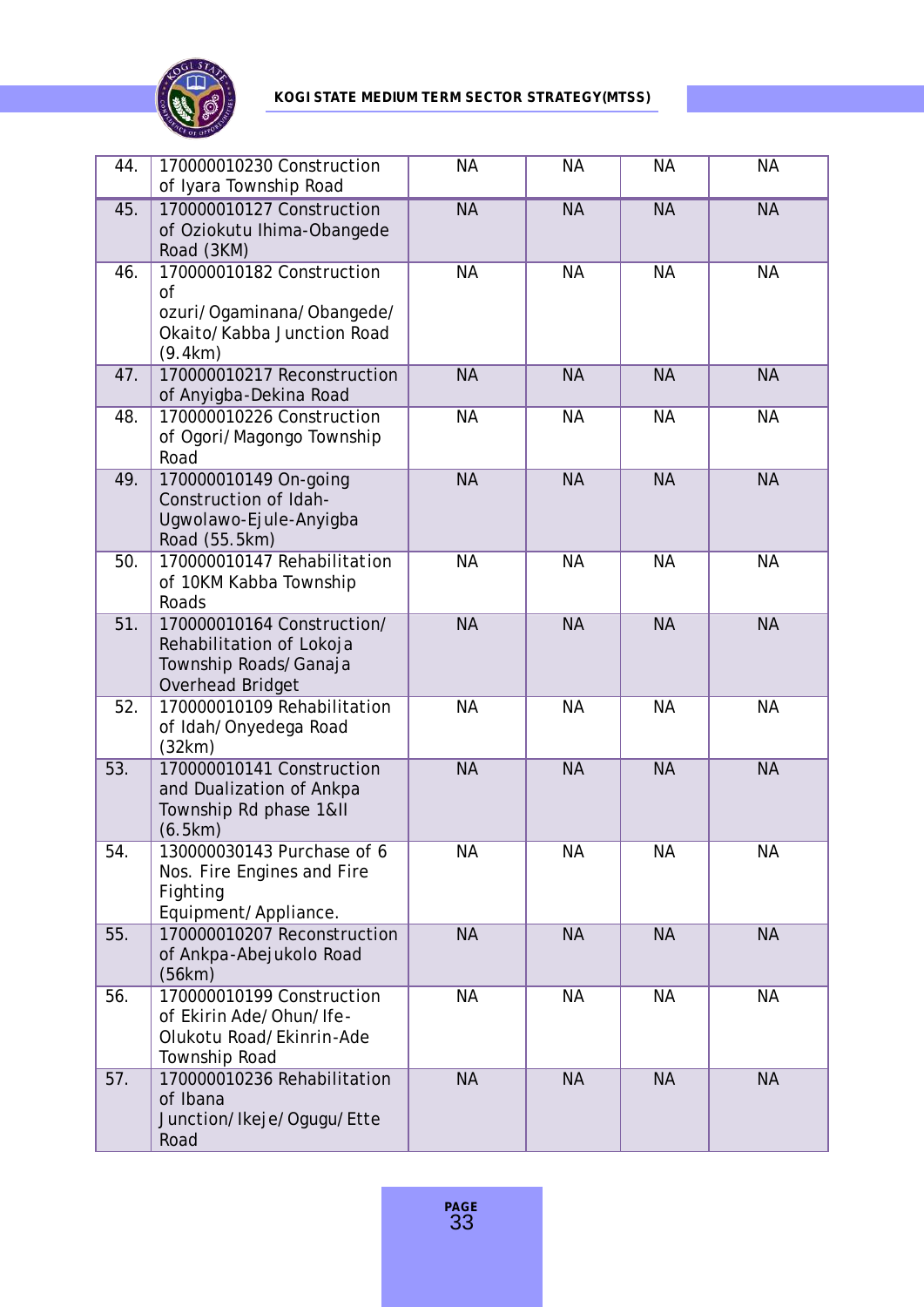

| 58. | 170000010125 Asphalt<br>overlay of new<br>Market/Muritala Mohammed<br>/Barrack/ Kabba Junction<br>Road (20.75kms) | <b>NA</b> | <b>NA</b> | <b>NA</b> | <b>NA</b> |
|-----|-------------------------------------------------------------------------------------------------------------------|-----------|-----------|-----------|-----------|
| 59. | 170000010205 On-going<br>Construction of Odenyi<br>Oguma/Sheria Road (16.0km)                                     | <b>NA</b> | <b>NA</b> | <b>NA</b> | <b>NA</b> |
| 60. | 170000010247 Construction<br>of Shintaku to Dekina (Bassa<br>LGA                                                  | <b>NA</b> | <b>NA</b> | <b>NA</b> | <b>NA</b> |
| 61. | 060000030119<br>Landscaping/Renovation of<br><b>Civil Service Commission</b><br>Compound and Office<br>Furniture  | <b>NA</b> | <b>NA</b> | <b>NA</b> | <b>NA</b> |
| 62. | 170000010176 Asphalt<br>Overlay of Iyamoye-Jege-<br>Ijowa Road to Isanlu (73km)                                   | <b>NA</b> | <b>NA</b> | <b>NA</b> | <b>NA</b> |
| 63. | 170000010227 Construction<br>of Obehira Okengwe/Ihima<br>Township Road (21km)                                     | <b>NA</b> | <b>NA</b> | <b>NA</b> | <b>NA</b> |
| 64. | 170000010304 Construction<br>of Aseni Road (Earthwork)                                                            | <b>NA</b> | <b>NA</b> | <b>NA</b> | <b>NA</b> |
| 65. | 140000010121 Electrification<br>of Urban Area                                                                     | <b>NA</b> | <b>NA</b> | <b>NA</b> | <b>NA</b> |
| 66. | 170000010155 Construction<br>of Agassa Upogoro - Okene<br>Road (10.71km)                                          | <b>NA</b> | <b>NA</b> | <b>NA</b> | <b>NA</b> |
| 67. | 060000010104 Construction<br>of 500 Nos Residential<br>Housing Scheme in Lokoja<br>(BD)                           | <b>NA</b> | <b>NA</b> | <b>NA</b> | <b>NA</b> |
| 68. | 170000010165 Construction<br>of Ogaminana Eboga Ipaku-<br>Kuroko Juction (5.5km)                                  | <b>NA</b> | <b>NA</b> | <b>NA</b> | <b>NA</b> |
| 69. | 060000030121 Renovation of<br>Government Lodges across<br>the State                                               | <b>NA</b> | <b>NA</b> | <b>NA</b> | <b>NA</b> |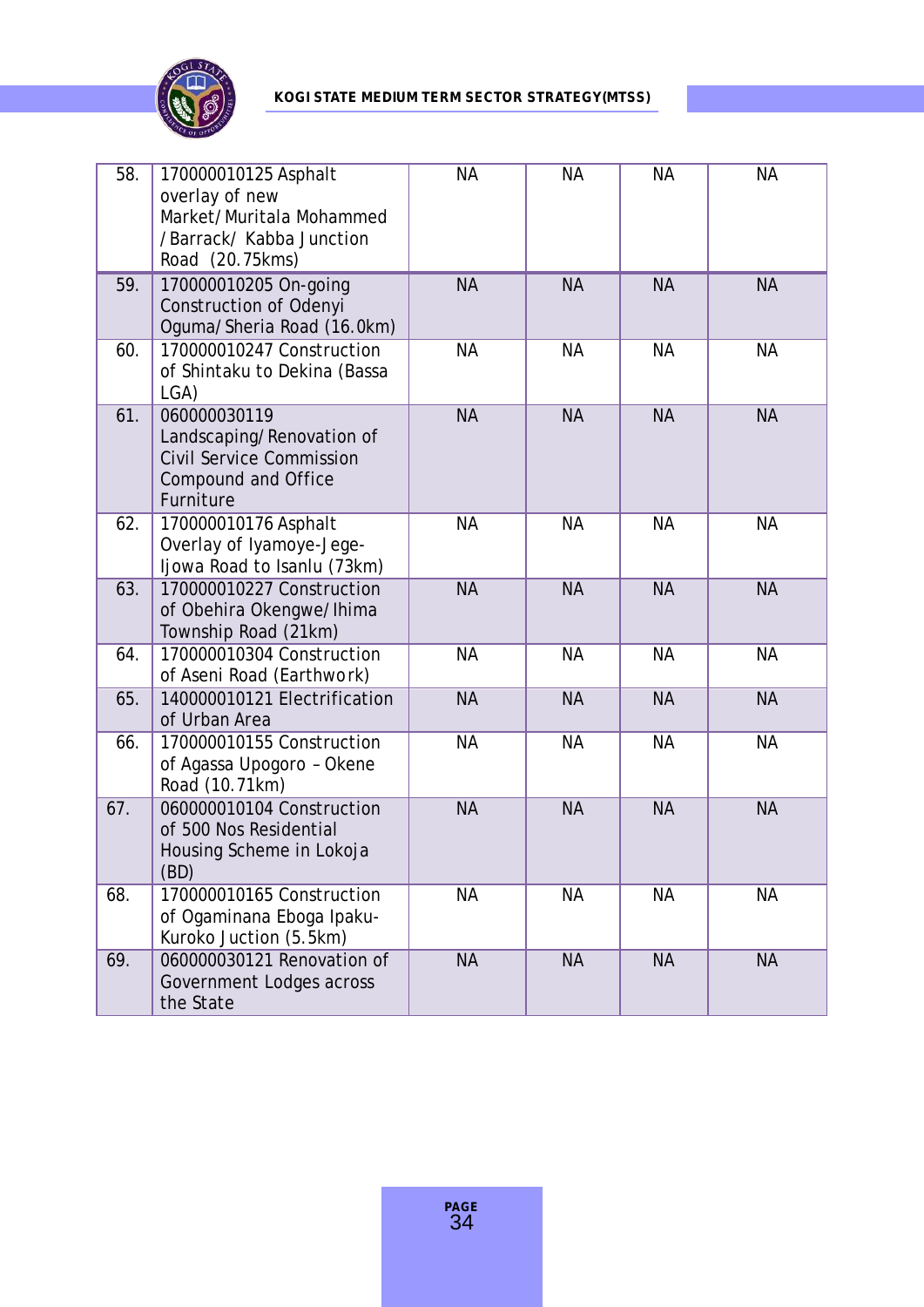

**Table 7: Personnel Costs – Existing and Projected**

| Number of Staff    | <b>NA</b>     | ΝA          | <b>NA</b>   | <b>NA</b>                 | <b>NA</b>   |
|--------------------|---------------|-------------|-------------|---------------------------|-------------|
| Items of Personnel | 2019 Budget   | 2019 Actual | $2021+$     | 2022                      | 2023        |
| Costs              |               |             |             |                           |             |
| Salary             | 298, 375, 992 | 241,941,937 | 279,039,286 | 281,829,679               | 284,620,072 |
| Total Cost (N)     | 298,375,992   | 241,941,937 |             | $530,032,815$ 530,032,815 | 578,217,617 |

## **Table 8: Overhead Costs –Existing and Projected**

| <b>ITEM OF OVER HEADS</b>                                                                             | 2019            | 2019           | 2021      | 2022      | 2023      |
|-------------------------------------------------------------------------------------------------------|-----------------|----------------|-----------|-----------|-----------|
|                                                                                                       | <b>APPROVED</b> | <b>ACTUAL</b>  |           |           |           |
| 22020101 LOCAL TRAVELS<br>AND TRANSPORT - TRAINING                                                    | 400,000         | 400,000        | 200,000   | 202,000   | 204,000   |
| 22020102 TRAVEL AND<br><b>TRANSPORT</b>                                                               | 1,300,000       | 571,400        | 1,294,386 | 1,307,330 | 1,320,274 |
| 22020204 ELECTRICITY<br><b>BILL/CHARGES</b>                                                           | $\overline{0}$  | $\overline{0}$ | 238,200   | 240,582   | 242,964   |
| 22020205 TELEPHONE<br><b>CHARGES</b>                                                                  | 200,000         | 123,000        | 150,000   | 151,500   | 153,000   |
| 22020301 OFFICE<br>STATIONERY/COMPUTER<br><b>CONSUMABLE</b>                                           | 2,300,000       | 1,586,000      | 500,000   | 505,000   | 510,000   |
| 22020303<br>NEWSPAPERS/SUBSCRIPTIONS                                                                  | 180,000         | 83,000         | 200,000   | 202,000   | 204,000   |
| 22020308 UNIFORMS AND<br><b>OTHER CLOTHINGS</b>                                                       | 700,000         | $\overline{0}$ | 236,402   | 238,766   | 241,130   |
| 22020310 DRAWING OFFICE<br>AND SURVEY MATERIALS                                                       | 200,000         | 100,000        | 100,000   | 101,000   | 102,000   |
| 22020315 PHOTOGRAPHIC<br><b>MATERIALS</b>                                                             | 100,000         | 100,000        | 50,000    | 50,500    | 51,000    |
| 22020319 PRINTING OF<br><b>BUDGET STATISTICS AND</b><br>PLANNING DOCUMENTS                            | 100,000         | 100,000        | 50,000    | 50,500    | 51,000    |
| 22020333 PRINTING OF FILES<br><b>JACKETS</b>                                                          | 200,000         | 200,000        | 220,000   | 222,200   | 224,400   |
| 22020334 PRINTING OF<br><b>RECEIPTS</b>                                                               | 50,000          | $\overline{0}$ | 600,000   | 606,000   | 612,000   |
| <b>22020341 PURCHASE OF</b><br><b>CHEMICAL FARM FOR</b><br><b>EXTINGUISHING OIL</b><br>FIRE/AUXILLARY | 1,000,000       | 326,700        | 50,000    | 50,500    | 51,000    |
| 22020350 PRINTING OF<br><b>FORMS</b>                                                                  | 100,000         | $\overline{0}$ | 2,250,000 | 2,272,500 | 2,295,000 |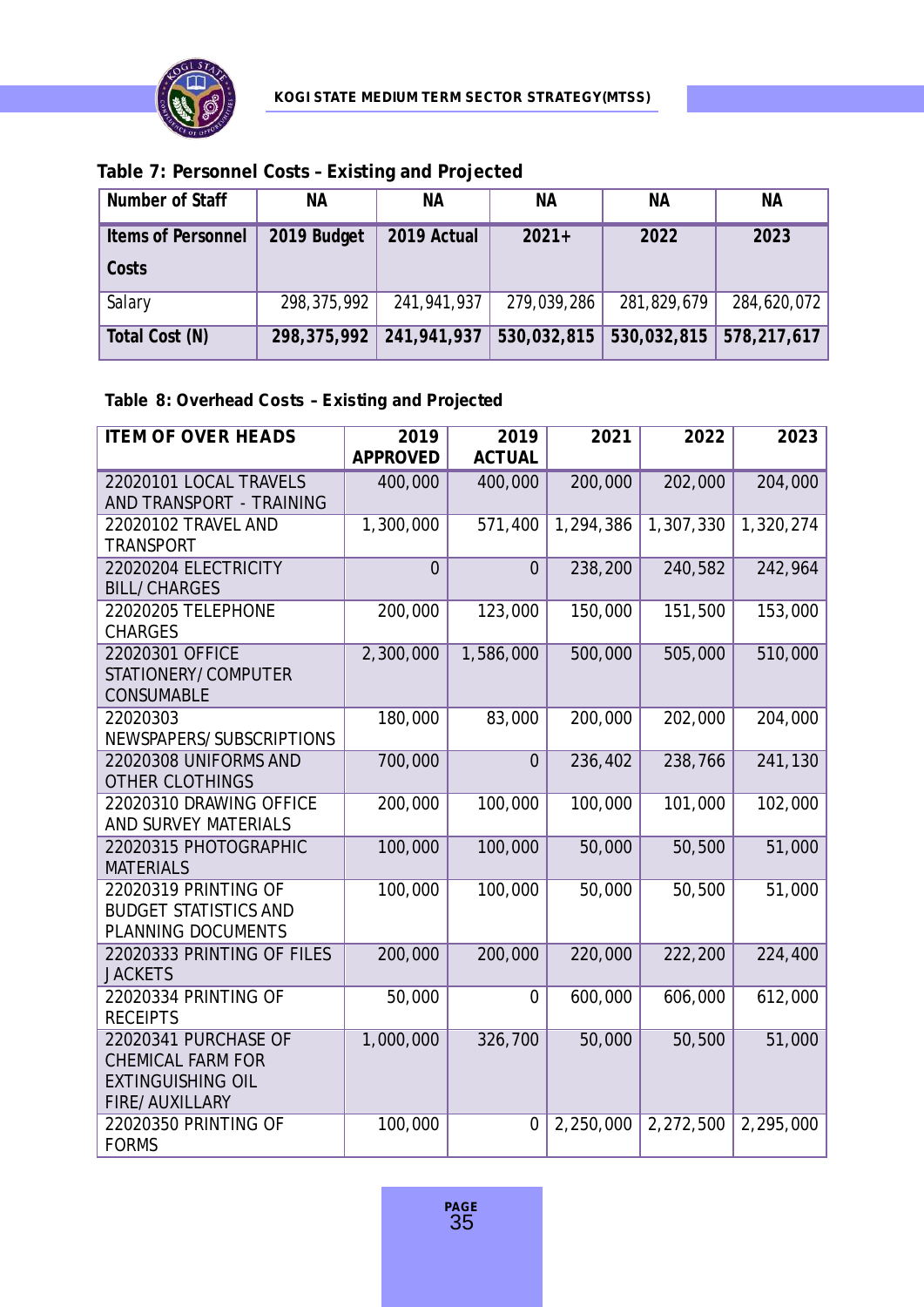

| 22020401 MAINTENANCE OF<br>MOTOR VEHICLE/TRANSPORT<br><b>EQUIPMENT</b>                                | 3,500,000 | 2,631,100 | 700,000   | 707,000   | 714,000   |
|-------------------------------------------------------------------------------------------------------|-----------|-----------|-----------|-----------|-----------|
| 22020402 MAINTENANCE OF<br>OFFICE FURNITURE AND<br><b>FITTINGS</b>                                    | 1,026,882 | 718,500   | 150,000   | 151,500   | 153,000   |
| 22020403 MAINTENANCE OF<br><b>OFFICE BUILDING /</b><br><b>RESIDENTIAL QTRS</b>                        | 300,000   | 200,000   | 250,000   | 252,500   | 255,000   |
| 22020404<br>PURCHASE/MAINTENANCE OF<br>PLANTS/GENERATORS                                              | 500,000   | 450,000   | 500,000   | 505,000   | 510,000   |
| 22020405 MAINTENANCE OF<br><b>OFFICE EQUIPMENT</b>                                                    | 600,000   | 160,000   | 1,150,000 | 1,161,500 | 1,173,000 |
| 22020408 MAINTENANCE OF<br><b>HEAVY DUTY EQUIPMENT</b>                                                | 1,300,000 | 215,000   | 50,000    | 50,500    | 51,000    |
| 22020409 WORKSHOP<br><b>MAINTENANCE</b>                                                               | 100,000   | 90,000    | 100,000   | 101,000   | 102,000   |
| 22020419 MAINTENANCE &<br>REPLACEMENT OF<br><b>FURNITURE AND FITTINGS IN</b><br><b>GOVT. QUARTERS</b> | 100,000   | 100,000   | 810,000   | 818,100   | 826,200   |
| 22020501 LOCAL TRAINING                                                                               | 1,500,000 | 322,000   | 500,000   | 505,000   | 510,000   |
| 22020601 SECURITY SERVICES                                                                            | 500,000   | 60,000    | 300,000   | 303,000   | 306,000   |
| 22020653 MINOR WORK (ALL<br>MINISTRRIES)                                                              | 100,000   | $\Omega$  | 200,000   | 202,000   | 204,000   |
| 22020654 DRAWING OFFICE<br>EQUIPMENT (ELECT) TESTING<br>INSTRUMENT (ELECT)                            | 200,000   | 0         | 1,725,600 | 1,742,856 | 1,760,112 |
| 22020656 WORKSHOPS,<br><b>SEMINARS &amp; CONFERENCES</b>                                              | 500,000   | 300,000   | 800,000   | 808,000   | 816,000   |
| 22020658 PROJECT<br><b>MONITORING AND</b><br><b>EVALUATION</b>                                        | 300,000   | 300,000   | 50,000    | 50,500    | 51,000    |
| 22020679 OFFICE AND<br><b>GENERAL EXPENSES</b>                                                        | 1,000,000 | 800,000   | 500,000   | 505,000   | 510,000   |
| 22020698 FIRE SERVICES<br>DEPARTMENT GENERAL<br><b>EXPENSES</b>                                       | 500,000   | 500,000   | 100,000   | 101,000   | 102,000   |
| 22020704 CONSULTANCY<br><b>SERVICES</b>                                                               | 300,000   | 10,000    | 200,000   | 202,000   | 204,000   |
| 22020721 ROAD OPENING                                                                                 | 250,000   | 0         | 800,000   | 808,000   | 816,000   |
| 22020729 HOSTING OF<br>NATIONAL/STATE MEETINGS                                                        | 200,000   | 200,000   | 1,500,000 | 1,515,000 | 1,530,000 |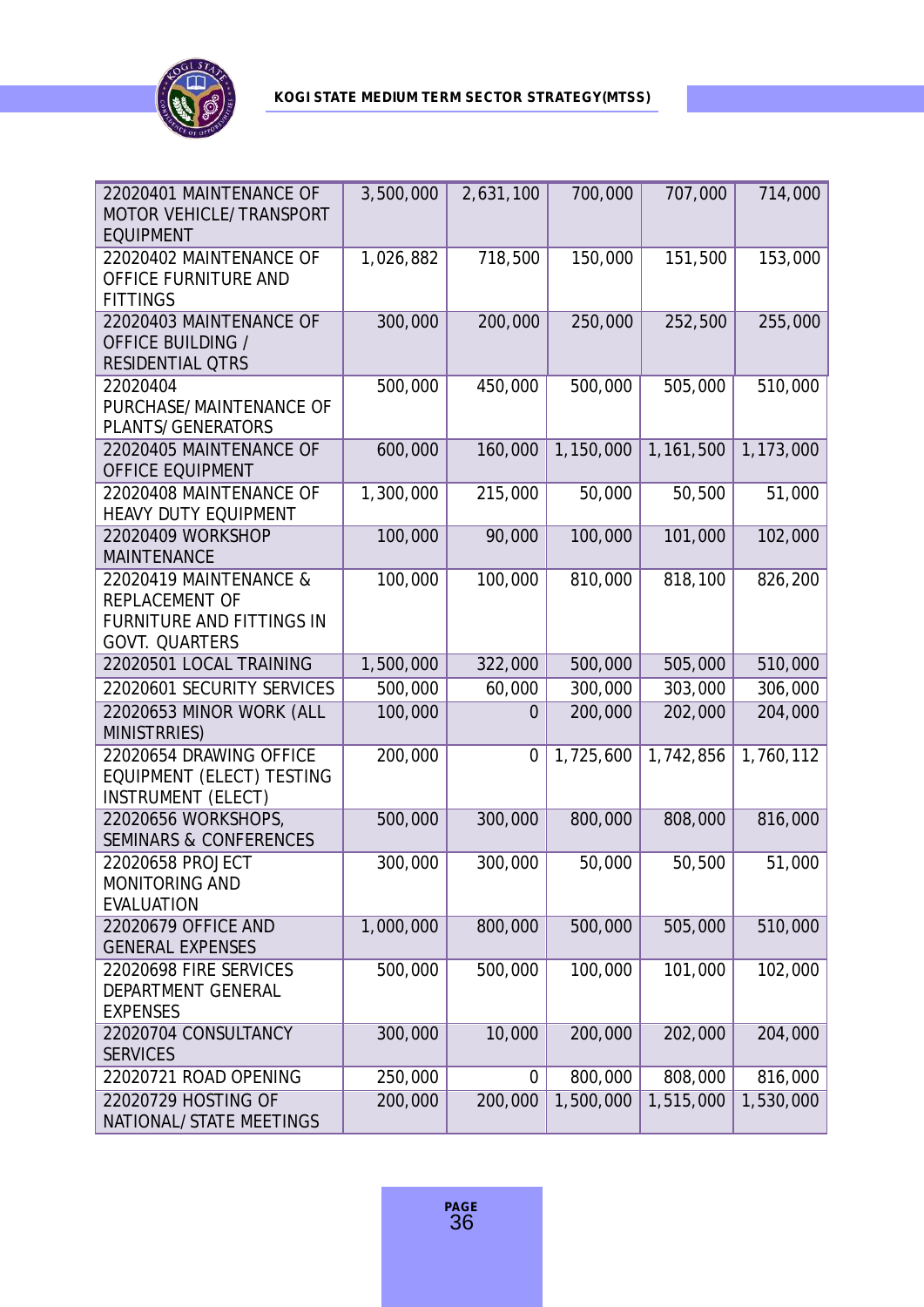

| 22020731 BOARD MEETING<br><b>EXPENSES</b>                                   | 500,000        | 25,000         | 500,000   | 505,000   | 510,000   |
|-----------------------------------------------------------------------------|----------------|----------------|-----------|-----------|-----------|
| 22020758 TENDER,<br>PUBLICITY AND<br>ADVERTISEMENT                          | 300,000        | 300,000        | 1,600,000 | 1,616,000 | 1,632,000 |
| 22020801 MOTOR VEHICLE<br><b>FUEL COST</b>                                  | 200,000        | 200,000        | 2,000,000 | 2,020,000 | 2,040,000 |
| 22020803<br>PLANTS/GENERATOR FUEL<br>COST                                   | 1,700,000      | 1,450,000      | 150,000   | 151,500   | 153,000   |
| 22020806 DIESEL EXPENSES                                                    | 500,000        | 200,000        | 360,000   | 363,600   | 367,200   |
| 22020807 FUEL EXPENSES                                                      | 1,250,000      | 405,000        | 250,000   | 252,500   | 255,000   |
| 22020905 EXTERNAL<br><b>AUDITOR FEES</b>                                    | 10,000,000     | $\overline{0}$ | 500,000   | 505,000   | 510,000   |
| 22020907 REFUNDS OF<br><b>VARIOUS EXPENSES</b>                              | 100,000        | 100,000        | 150,000   | 151,500   | 153,000   |
| 22021001 REFRESHMENT,<br><b>MEALS AND HOSPITALITY</b><br>(MEETING EXPENSES) | 700,000        | 627,000        | 200,000   | 202,000   | 204,000   |
| 22021004 MEDICAL<br>EXPENSES/REFUND (LOCAL)                                 | 450,000        | 304,000        | 350,000   | 353,500   | 357,000   |
| 22021006 WELFARE<br><b>PACKAGES</b>                                         | 100,000        | 100,000        | 500,000   | 505,000   | 510,000   |
| 22021009 MEDICAL<br>EXPENSES/REFUND<br>(INTERNATIONAL)                      | 300,000        | $\overline{0}$ | 200,000   | 202,000   | 204,000   |
| 22021013 PROMOTION<br><b>EXPENSES</b>                                       | 200,000        | 200,000        | 1,294,386 | 1,307,330 | 1,320,274 |
| 22021014 ANNUAL BUDGET<br><b>EXPENSES AND</b><br>ADMINISTRATION             | $\overline{0}$ | $\overline{0}$ | 238,200   | 240,582   | 242,964   |
| 22021015 BURIAL EXPENSES                                                    | 1,500,000      | 200,000        | 150,000   | 151,500   | 153,000   |
| 22021020 HIV/AIDS<br><b>PROGRAMM</b>                                        | 100,000        | $\overline{0}$ | 500,000   | 505,000   | 510,000   |
| 22021021<br><b>GRANTS/CONTRIBUTION AND</b><br><b>SUBVENTION</b>             | 100,000        | $\overline{0}$ | 200,000   | 202,000   | 204,000   |
| 22021098 STAFF WELFARE                                                      | 200,000        | 200,000        | 236,402   | 238,766   | 241,130   |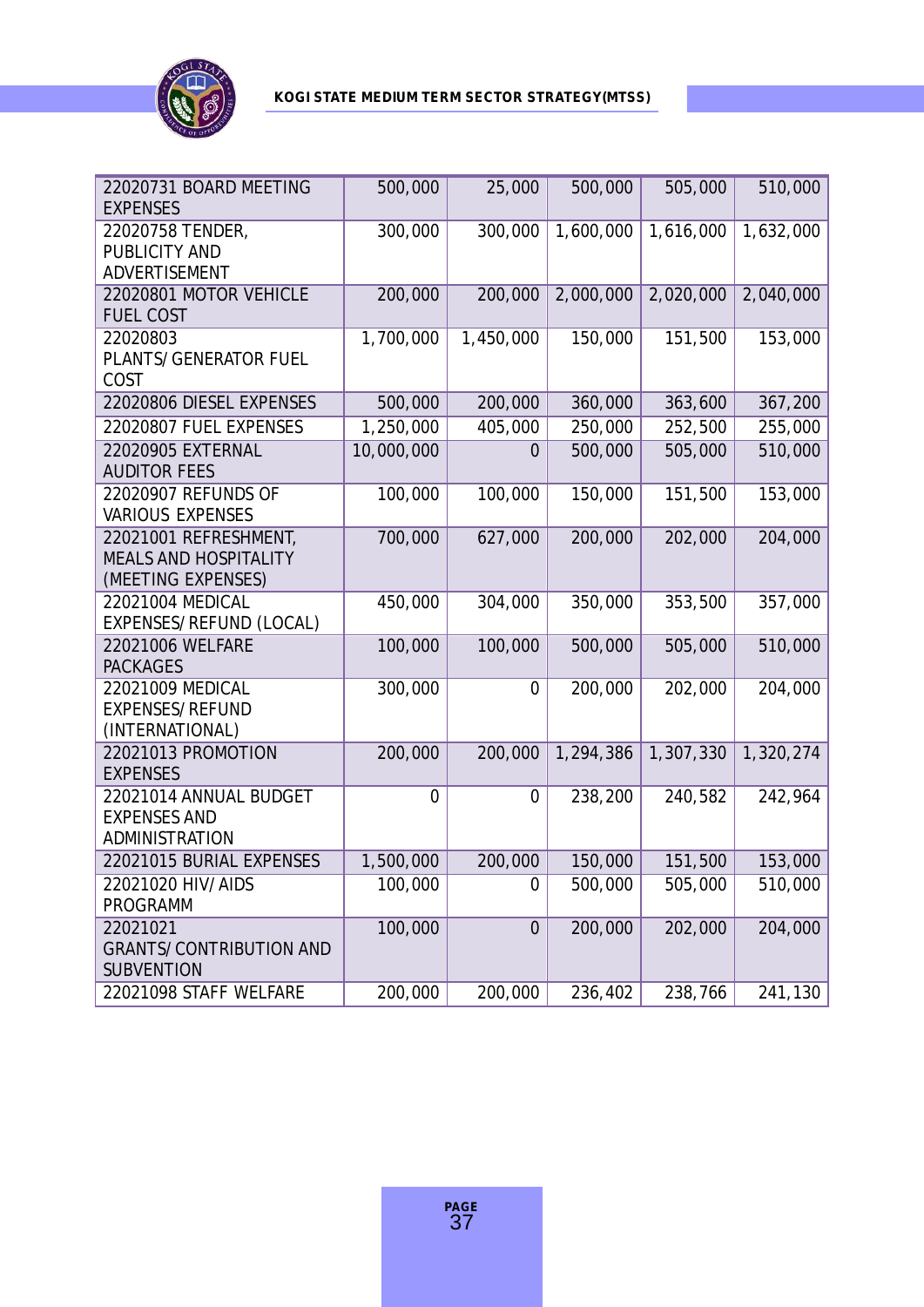

### **Table 9: Summary of Cancelled/Shutdown Projects**

| Project Name                                      | Justification for<br>cancellation/shut down |
|---------------------------------------------------|---------------------------------------------|
| 140000010104 Street Lighting                      | Inadequate Resources                        |
| 170000010106 Construction of Otokiti Ganaja By    | Inadequate Resources                        |
| pass mutIti-Lane carriage way                     |                                             |
| 170000010108 Construction of Ayere/Ogidi-Kabba    | Inadequate Resources                        |
| Road - Including Culverts & Bridges (17km)        |                                             |
| 170000010121 Koton-Karfe-Kpareke Osuku            | Inadequate Resources                        |
| Achara/Tawari-Gegu Road (40.5km)                  |                                             |
| 170000010144 Ashpalt overlay of Ageva-Ogori       | Inadequate Resources                        |
| Road (12km)                                       |                                             |
| 170000010148 Construction of Banda Road           | Inadequate Resources                        |
| 170000010163 Selected Road From central           | Inadequate Resources                        |
| senatorial Districts.                             |                                             |
| 170000010179 Construction of Felele Agbaja Road   | Inadequate Resources                        |
| (28km)                                            |                                             |
| 170000010239 Reconstruction of Idoji<br>-Agassa - | Lack of Fund                                |
| Ahache - Enyinare Road(2.4KM)                     |                                             |
| 170000010308 Construction of Ozuma-               | Lack of Fund                                |
| Udiannechi-Ereh Road                              |                                             |
| 170000010310 Construction of Barki-Idichi-Spur    | Lack of Fund                                |
| Enyinarl to Okene Eba to Ahache                   |                                             |
| 170000040101 Purchase of Earthmoving              | Lack of Fund                                |
| Equipment of Buldozers, Lowbird, Excavator,       |                                             |
| Tippers and Graders for the Board (TPDB)          |                                             |

## **3.3 Contributions from partners**

**Table 10: Grants and Donor Funding**

| Source /<br>Description of |      | Amount Expected (N) |      | Counterpart Funding<br>Requirements (N) |            |      |
|----------------------------|------|---------------------|------|-----------------------------------------|------------|------|
| Grant                      | 2020 | 2021                | 2022 | 2020                                    | 2021       | 2022 |
| <b>NIL</b>                 | NIL  | <b>NIL</b>          | NIL  | NIL                                     | <b>NIL</b> | NIL  |

## **3.4 Program Connections between Sector MDAs**

Parastatals under the Ministry of Works and Housing Kogi State Fire Agency, Kogi State Road Maintenance Agency.As the supervising and coordinating authority on Works and Housing, the Ministry is responsible for setting out the policy and strategic direction for the sector while the parastatals are responsible for the implementation of Programme of strategic activities.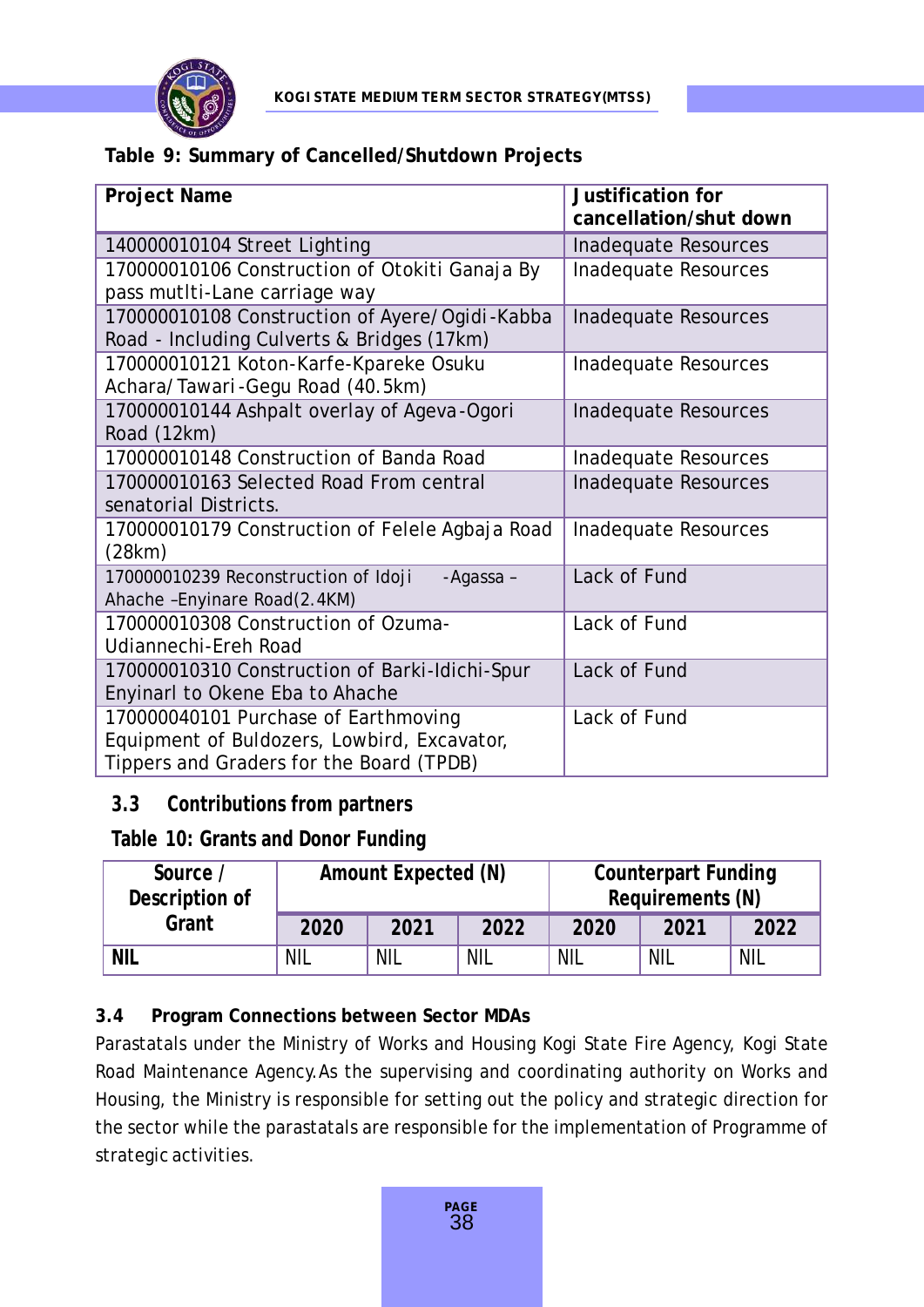

**MDA Responsible**

With th e $\Xi^ \mathcal{S}$ strate gie sdefin ed, th ese ctor te amdevelo pedcapital a nd re curre nt a ctivitie sfor th e im  $\frac{\omega}{\Omega}$ mentatio nof th emediu m term pla n. A ssp ecifie dabove, a number o fcapital proje  $\ddot{\phantom{a}}$ cts are curre ntly ongoin gandwere accord edhig hpriority in th e cycle softh e5<br>M  $\mathcal{S}$ for 2021 -202 3. It is anticip ate d th at re curre nt c osts for su stainin g th ese proje cts wo a<br>B befa ctore d into su bse quent  $\Xi^ \Im$ 



**mary of Projects' Expenditures and Output Measures ures**

|                                                 |                                                                 |             | <b>MOW&amp;H</b>                                                                                                 | MOW&H                                                                 | MOW&H                                                                                             | MOW&H                                                                                     |
|-------------------------------------------------|-----------------------------------------------------------------|-------------|------------------------------------------------------------------------------------------------------------------|-----------------------------------------------------------------------|---------------------------------------------------------------------------------------------------|-------------------------------------------------------------------------------------------|
|                                                 | Activity<br><b>MTSS</b><br>Code                                 |             |                                                                                                                  |                                                                       |                                                                                                   |                                                                                           |
|                                                 |                                                                 | 2023        | 50 numbers<br>installed<br>supplied<br>and                                                                       | lightening<br>50 main<br>street                                       | 100%                                                                                              | 100%                                                                                      |
|                                                 |                                                                 | 2022        | 40 numbers<br>installed<br>supplied<br>and                                                                       | lightening<br>40 main<br>street                                       | completion completion<br>98%                                                                      | completion completion<br>90%                                                              |
|                                                 | Output Target                                                   | 2021        | 30 numbers<br>installed<br>supplied<br><b>Dug</b>                                                                | lightening<br>30 main<br>street                                       | completion<br>95%                                                                                 | completion<br>80%                                                                         |
|                                                 | (i.e. Output<br>Base Line<br>Value in<br>2019)                  |             | ₹                                                                                                                | street roads<br>in Lokoja<br>20% main<br>lightened                    | completion<br>90%                                                                                 | $\equiv$                                                                                  |
|                                                 | Output KPI                                                      |             | Availability of<br>Extinguishers<br>Fire                                                                         | Availability of<br>streets (main<br>light in the<br>selected<br>road) | Availability of<br>electricity                                                                    | accommodati<br>Provision of<br>residential<br>on for civil<br>servant                     |
|                                                 | Output                                                          |             | and installed<br>Extinguisher<br>s supplied<br>Fire                                                              | Street Light<br>constructed<br>main road                              | Electrification<br>distance<br>5km<br>$\equiv$                                                    | Residential<br>completed<br>functional<br>building<br>and                                 |
| Output Measures                                 |                                                                 | 2023        | 000'000'E                                                                                                        | 000'009'09                                                            | 000'00L'0L                                                                                        | 000'087'09                                                                                |
|                                                 | Expenditure<br>Budgeted<br>Cost (N)                             | 2022        | 2,000,000                                                                                                        | 000'000'09                                                            | 000'000'0L                                                                                        | 008' 186' 09                                                                              |
|                                                 |                                                                 | <b>7021</b> | 000'000'L                                                                                                        | 000'000'08                                                            | 000'000'0L                                                                                        | 000'087'09                                                                                |
|                                                 | $\overline{e}$<br>Project So<br>Spent on T<br>Amount<br>Far (N) |             | ≣                                                                                                                | Ξ                                                                     | Ξ                                                                                                 | ≣                                                                                         |
| Table 11: Summary of Projects' Expenditures and | Project / Activity Title                                        |             | Supply/Installation of Fire<br>Extinguishers to<br>Government House and<br>MDAs Office in Lokoja<br>130000030144 | 00140000010103 Street<br>Lighting (Road)                              | Banda-Karara-IzihOhono-<br>Jamata-Koton-Karfe<br>00140000010107 Lokoja-<br>Electrification Scheme | Construction of 500 Nos<br>Residential Housing<br>Scheme in Lokoja (BD)<br>00060000010104 |
|                                                 | Programme                                                       |             | Electrification<br>programme                                                                                     |                                                                       |                                                                                                   | Affordable housing<br>programme                                                           |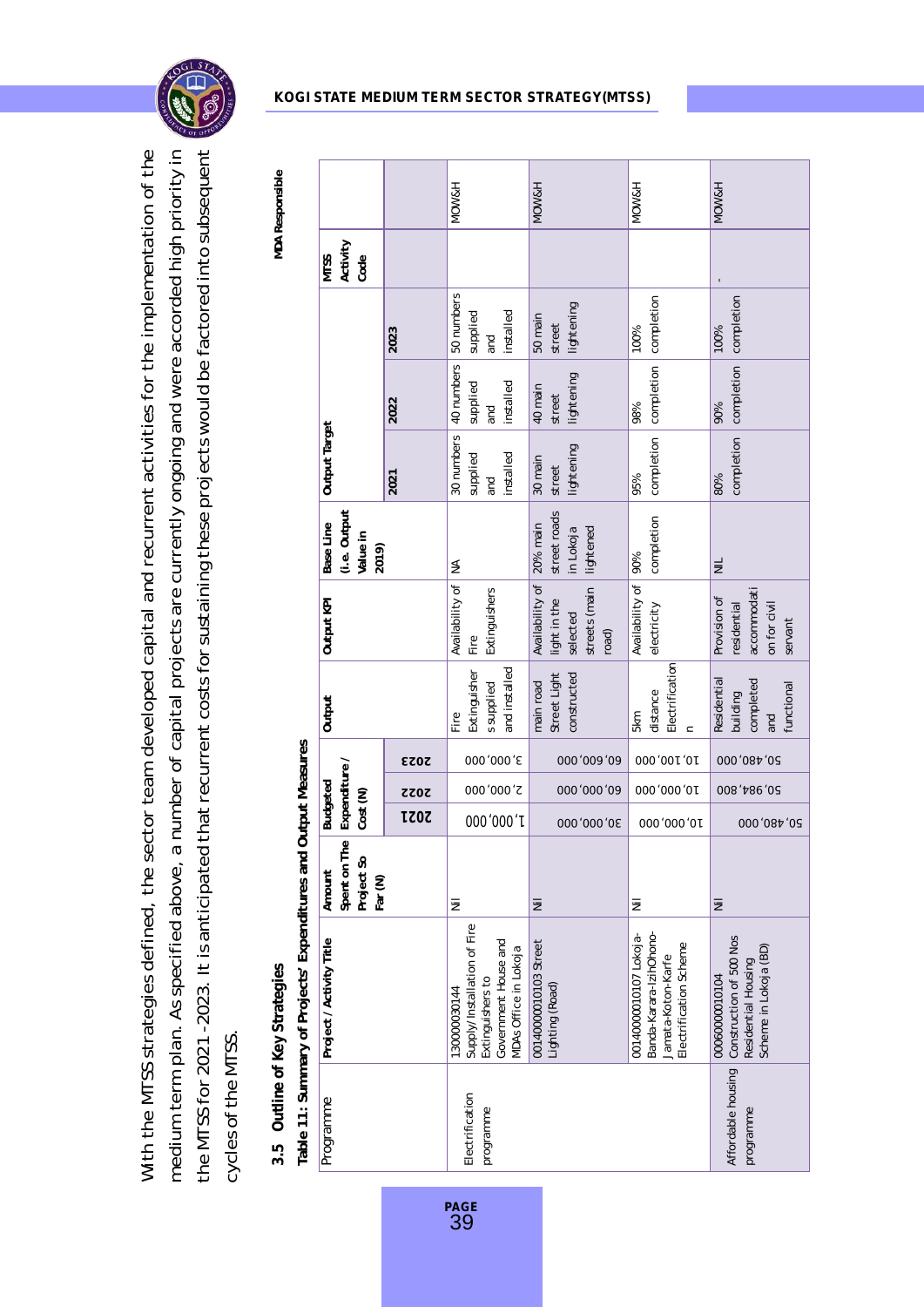

| <b>MOW&amp;H</b>                                                                                                                   | <b>MOW&amp;H</b>                                                 | <b>MOW&amp;H</b>                                                                                                   | <b>MOW&amp;H</b>                                                                       | <b>MOW&amp;H</b>                                                                        | MOW&H                               |
|------------------------------------------------------------------------------------------------------------------------------------|------------------------------------------------------------------|--------------------------------------------------------------------------------------------------------------------|----------------------------------------------------------------------------------------|-----------------------------------------------------------------------------------------|-------------------------------------|
|                                                                                                                                    |                                                                  |                                                                                                                    |                                                                                        |                                                                                         |                                     |
| completion<br>100%                                                                                                                 | completion<br>100%                                               | completion<br>100%                                                                                                 | completion<br>100%                                                                     | completion<br>100%                                                                      | Evidence<br>service<br>based        |
| completion<br>70%                                                                                                                  | completion<br>80%                                                | completion<br>80%                                                                                                  | completion<br>70%                                                                      | completion<br>80%                                                                       | Evidence<br>service<br>based        |
| completion<br>20%                                                                                                                  | completion<br>50%                                                | completion<br>60%                                                                                                  | completion<br>40%                                                                      | completion<br>70%                                                                       | Evidence<br>service<br>based        |
| Ħ                                                                                                                                  | 亖                                                                | 言                                                                                                                  | Ħ                                                                                      | 亖                                                                                       | Evidence<br>service<br>based        |
| internal road<br>network for<br>the estate<br>Access/                                                                              | environment/<br>Provide good<br>premises<br>working              | Provide good<br>environment<br>habitable<br>office                                                                 | accommodati<br>Provide good<br>$\overline{5}$                                          | accommodati<br>residential<br>office and<br>habitable<br>Provide<br>$\overline{5}$      | based service<br>Evidence           |
| Internal road<br>constructed<br>functional<br>network<br>and                                                                       | andscapped<br>Premises<br>Arts and<br>Culture                    | ehabilitate<br>functional<br>complex<br>Office<br>d and                                                            | government<br>constructed<br><b>Eunctional</b><br>New and<br>existing<br>lodges<br>and | ehabilitate<br>offices and<br>residential<br>functional<br>quarters<br>d and            | Sited and<br>serviced               |
| 000'009'09                                                                                                                         | 45,803,904                                                       | 30,542,400                                                                                                         | 252,500,000                                                                            | 000'009'L9L                                                                             | 000'090'9                           |
| 000'000'09                                                                                                                         | 45,350,400                                                       | 30,240,000                                                                                                         | 000'000'097                                                                            | 000'000'09L                                                                             | 000'000'0009                        |
|                                                                                                                                    | 000'000'06                                                       | 000'000'00L                                                                                                        | 0                                                                                      | 000'000'009                                                                             | 000'000'007                         |
| 亖                                                                                                                                  | 0                                                                | 45,794,172.55                                                                                                      | 0                                                                                      | 0                                                                                       | 0                                   |
| Post Flood Housing<br>Amenities (Roads,<br>00060000030103<br>Estate Including<br>Infrastructures)<br>Electricity and<br>its Social | Arts and Culture<br>00060000030123<br>Landscaping of<br>Premises | Landscaping/Reno<br>00060000030119<br>Office Furniture<br>Compound and<br>vation of Civil<br>Commission<br>Service | Lodges across the<br>0006000003012<br>Renovation of<br>Government<br>State             | Quarters/Offices<br>Across the State.<br>00060000030125<br>Maintenance of<br>Government | Site and Services<br>00060000030104 |
|                                                                                                                                    |                                                                  |                                                                                                                    |                                                                                        |                                                                                         |                                     |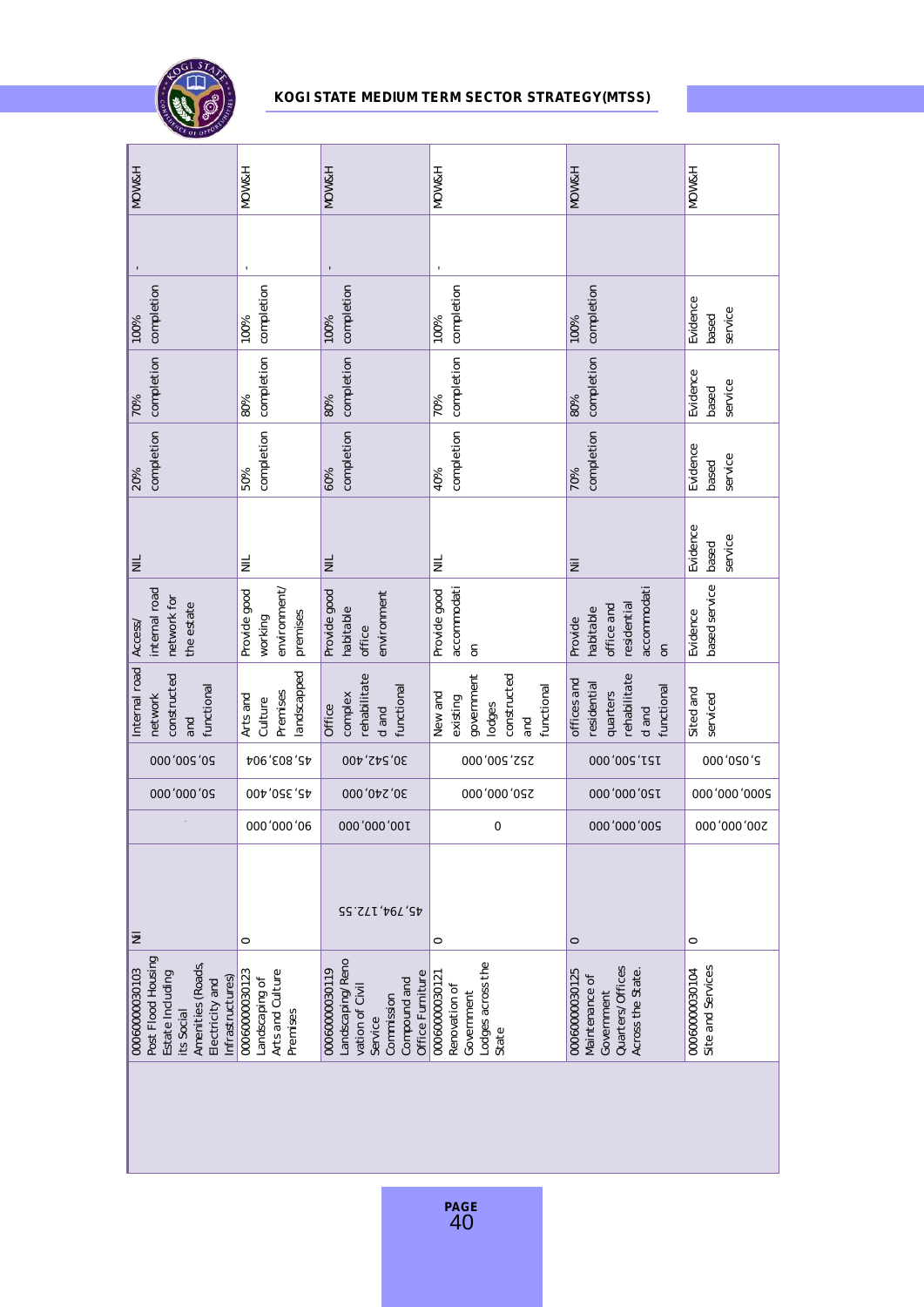

| <b>MOW&amp;H</b>                                                              | MOW&H                                                                                                  | <b>MOW&amp;H</b>                                                                                                                                           | MOW&H                                                                                             | <b>MOW&amp;H</b>                                                                         | <b>MOW&amp;H</b>                                                                                                         |
|-------------------------------------------------------------------------------|--------------------------------------------------------------------------------------------------------|------------------------------------------------------------------------------------------------------------------------------------------------------------|---------------------------------------------------------------------------------------------------|------------------------------------------------------------------------------------------|--------------------------------------------------------------------------------------------------------------------------|
|                                                                               |                                                                                                        |                                                                                                                                                            |                                                                                                   | ₹                                                                                        |                                                                                                                          |
| operational<br>30%                                                            | Equipment<br>Provided<br>$\ldots$ % of<br>Basic                                                        | equipment<br>number of<br>purchased<br>all the<br>The                                                                                                      | equipment<br>number of<br>purchased<br>all the<br><b>The</b>                                      | firefighting<br>engine and<br>equipment<br>purchased<br>Fire                             | Extinguishe<br>rs supplied<br>installed<br>$\dots \dots \dots$ of<br>Fire<br>and                                         |
| continuity<br>20%                                                             | Equipment<br>Provided<br>$\ldots$ . % of<br>Basic                                                      | equipment<br>number of<br>purchased<br>all the<br>The                                                                                                      | equipment<br>number of<br>purchased<br>all the<br>™<br>Fhe                                        | firefighting<br>engine and<br>equipment<br>purchased<br>Fire                             | Extinguishe<br>rs supplied<br>installed<br>$\dots \dots \dots \dots$<br>Fire<br>and                                      |
| 10% take<br>off                                                               | Equipment<br>Provided<br>$\ldots$ . % of<br>Basic                                                      | equipment<br>number of<br>purchased<br>all the<br>The                                                                                                      | equipment<br>number of<br>purchased<br>all the<br>The                                             | firefighting<br>engine and<br>equipment<br>purchased<br>Fire                             | Extinguishe<br>rs supplied<br>installed<br>$\cdots$ of<br>Fire<br>and                                                    |
| 亖                                                                             | Equipment<br>Provided<br>% of<br><b>Basic</b>                                                          | The number<br>equipment<br>purchased<br>of all the                                                                                                         | The number<br>equipment<br>purchased<br>of all the                                                | firefighting<br>engine and<br>equipment<br>purchased<br>Fire                             | Extinguishers<br>supplied and<br>of Fire<br>nstalled                                                                     |
| Verifiable at<br>the ministry<br>of work                                      | % of Basic<br>Equipment<br>Provided                                                                    | The number<br>equipment<br>purchased<br>of all the                                                                                                         | The number<br>equipment<br>purchased<br>of all the                                                | engine and<br>firefighting<br>$Six (6)$ Fire<br>equipment<br>purchased                   | Extinguishers<br>supplied and<br>of Fire<br>installed                                                                    |
| All available<br>material are<br>put to use                                   | Equipment<br>purchased<br>functional<br>and                                                            | Equipment's<br>and put to<br>purchased<br>use                                                                                                              | Equipment's<br>and put to<br>purchased<br>use                                                     | equipment<br>purchased<br>functional<br>and                                              | installed and<br>Extinguisher<br>s supplied,<br>put to use<br>Fire                                                       |
| 000'00L'0L                                                                    | 000'00L'0L                                                                                             | $\mathbf 0$                                                                                                                                                | 000'000'LOL                                                                                       | 202,000,000                                                                              | 000'010'L                                                                                                                |
| 000'000'0L                                                                    | 000'000'0L                                                                                             | $\overline{0}$                                                                                                                                             | 000'000'00L                                                                                       | 000'000'007                                                                              | 000'000'L                                                                                                                |
| 000'000'0L                                                                    | 000'000'0L                                                                                             | 000'000'SL                                                                                                                                                 | 300'000'000                                                                                       | 000'000'SL                                                                               | 000'000'L                                                                                                                |
| $\circ$                                                                       | $\circ$                                                                                                | $\circ$                                                                                                                                                    | 332,000,000                                                                                       | $\circ$                                                                                  | $\circ$                                                                                                                  |
| Testing Laboratory<br>Material/Building<br>Establishment of<br>00170000010192 | The Survey/Design<br>Provision of Basic<br>00060000020107<br>Equipment For<br>Unit of M.O.W,<br>Lokoja | ippers<br>the Board (TPDB)<br>00170000040101<br>and Graders for<br>Equipment o<br>Earthmoving<br>Purchase of<br>Excavator,<br><b>Buldozers</b><br>Lowbird, | 00170000040102<br>Kogi State Road<br>Equipment for<br><b>Maintenance</b><br>Additional<br>Agency. | Nos. Fire Engines<br>and Fire Fighting<br>00130000030143<br>Purchases of 6<br>Equipment. | Supply/Installation<br>House and MDAs<br>00130000030144<br>Extinguishers to<br>Office in Lokoja<br>Government<br>of Fire |
|                                                                               | Procurement and<br>maintenance of<br>equipment                                                         |                                                                                                                                                            |                                                                                                   |                                                                                          |                                                                                                                          |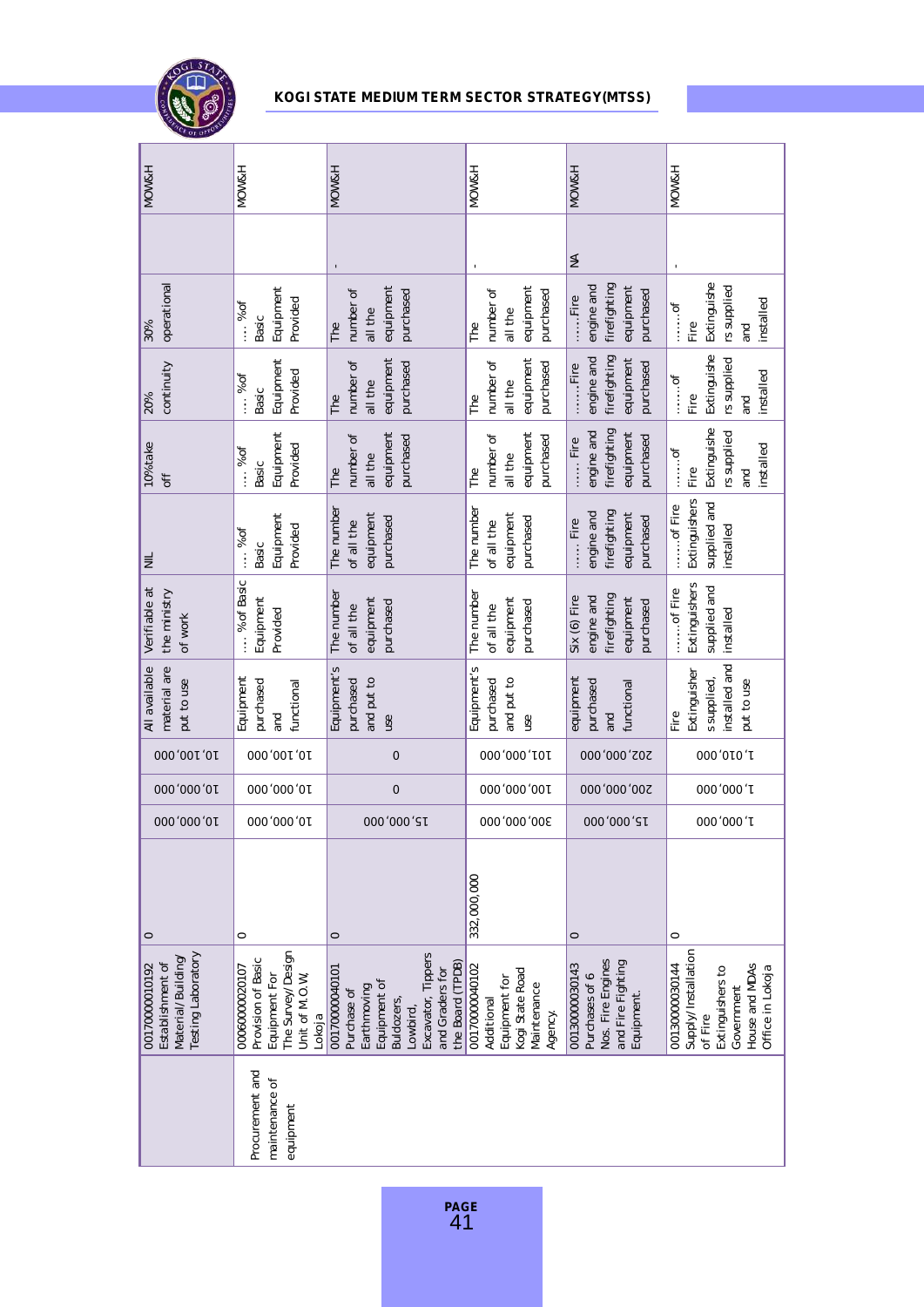

| MOW&H                                                                                     | <b>MOW&amp;H</b>                                                                        | <b>MOW&amp;H</b>                                                   | MOW&H                                                                                | <b>MOW&amp;H</b>                                                                            | MOW&H                                                                  | <b>MOW&amp;H</b>                                                                               |
|-------------------------------------------------------------------------------------------|-----------------------------------------------------------------------------------------|--------------------------------------------------------------------|--------------------------------------------------------------------------------------|---------------------------------------------------------------------------------------------|------------------------------------------------------------------------|------------------------------------------------------------------------------------------------|
|                                                                                           |                                                                                         |                                                                    |                                                                                      |                                                                                             |                                                                        |                                                                                                |
| Completion<br>70%                                                                         | Tender for<br>processes<br>Related<br>Disaster<br>Flood<br>Quick                        | Maintenanc<br>Repairs<br>equipment<br>e of plant<br>and<br>and     | completion<br>90%                                                                    | completion<br>100%                                                                          | completion<br>100%                                                     | completion<br>80%                                                                              |
| Completion<br>60%                                                                         | Tender for<br>processes<br>Disaster<br>Related<br>Flood<br>Quick                        | Repairs<br>Maintenanc<br>equipment<br>e of plant<br>and<br>and     | completion<br>70%                                                                    | completion<br>90%                                                                           | completion<br>90%                                                      | completion<br>50%                                                                              |
| Completion<br>50%                                                                         | Tender for<br>processes<br>Disaster<br>Related<br>Quick<br>Flood                        | Maintenanc<br>Repairs<br>equipment<br>e of plant<br>and<br>and     | completion<br>50%                                                                    | completion<br>80%                                                                           | completion<br>80%                                                      | completion<br>40%                                                                              |
| Available<br>site                                                                         | Ξ                                                                                       | I≦                                                                 | Ξ                                                                                    | constructed<br>70%                                                                          | completion<br>70%                                                      | completion<br>25%                                                                              |
| Workshop<br>available                                                                     | <b>Flood Related</b><br>Emergency<br>Tender for<br>shortened<br>processes<br>Disaster   | Maintenance<br>of plant and<br>Repairs<br>equipment<br>and         | Located at<br>strategic<br>places in<br>Lokoja                                       | constructed<br>30km                                                                         | constructed<br>$\underline{\mathsf{k}}$                                | constructed<br>6.7 km                                                                          |
| Rahabilited<br>& Equipped<br>Workshop<br>Mechanic<br>Central                              | in short time<br>carried out<br>Emergency<br>Tender for<br>Disaster<br>Related<br>Flood | maintained<br>Equipment<br>Repaired<br>and                         | about to be<br>constructed<br>8 round                                                | constructed<br>Road                                                                         | constructed<br>Road                                                    | constructed<br>Road                                                                            |
| 000'001'01                                                                                | 000'000'LOL                                                                             | 000'00L'0L                                                         | 000'09L'9L                                                                           | 15,150,000                                                                                  | 15,150,000                                                             | 000'000'909                                                                                    |
| 000'000'0L                                                                                | 000'000'00L                                                                             | 000'000'0L                                                         | 000'000'SL                                                                           | 000'000'SL                                                                                  | 000'000'SL                                                             | 000'000'009                                                                                    |
| 000'000'0L                                                                                | 000'000'L                                                                               | 000'000'0L                                                         | 000'000'09L                                                                          | 000'000'SL                                                                                  | 000'000'SL                                                             | 000'000'08                                                                                     |
| $\circ$                                                                                   | $\circ$                                                                                 | $\circ$                                                            | $\circ$                                                                              | $\circ$                                                                                     | $\circ$                                                                | 1,382,096,188.97                                                                               |
| Rehabilitation/Equ<br>Workshop, Lokoja<br>ipping of Central<br>00010000040101<br>Mechanic | Emergency Tender<br>for Flood Related<br>Procurement of<br>Disaster                     | Repairs/Maintenan<br>00060000030102<br>ce Of Plants &<br>Equipment | Construction/Beau<br>00170000010235<br>Lokoja Round<br>tification of<br><b>About</b> | Ankpa/Imane/Mab<br>00170000010104<br>ene/Okpo Road<br>Construction of<br>On-going<br>(30km) | Ankpa/Ogodo/Akw<br>00170000010105<br>uAcharane Road<br>Construction of | carriage way (BD)<br>OtokitiGanaja By<br>pass mutiti-Lane<br>00170000010106<br>Construction of |
|                                                                                           |                                                                                         |                                                                    | Construction and<br>rehabilitation of<br>road network                                |                                                                                             |                                                                        |                                                                                                |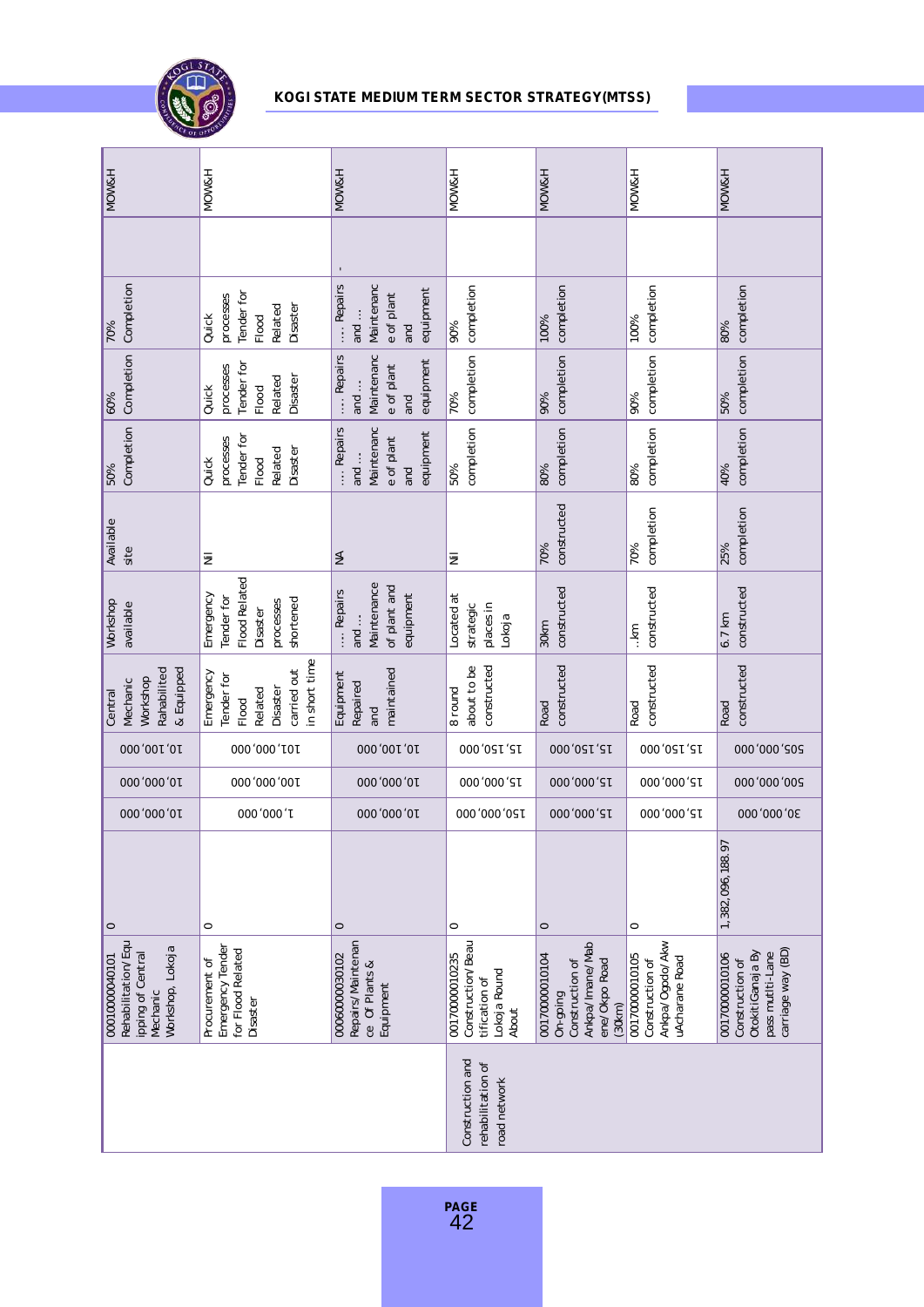

| <b>MOW&amp;H</b>                                                                                         | <b>MOW&amp;H</b>                                                    | <b>MOW&amp;H</b>                                                            | <b>MOW&amp;H</b>                                                                                                | <b>MOW&amp;H</b>                                                     | <b>MOW&amp;H</b>                                                    | MOW&H                                                                                    |
|----------------------------------------------------------------------------------------------------------|---------------------------------------------------------------------|-----------------------------------------------------------------------------|-----------------------------------------------------------------------------------------------------------------|----------------------------------------------------------------------|---------------------------------------------------------------------|------------------------------------------------------------------------------------------|
|                                                                                                          |                                                                     |                                                                             |                                                                                                                 |                                                                      |                                                                     |                                                                                          |
| completion<br>100%                                                                                       | completion<br>100%                                                  | completion<br>100%                                                          | completion<br>100%                                                                                              | completion<br>100%                                                   | completion<br>80%                                                   | completion<br>100%                                                                       |
| completion<br>80%                                                                                        | completion<br>95%                                                   | completion<br>85%                                                           | completion<br>95%                                                                                               | completion<br>95%                                                    | completion<br>65%                                                   | completion<br>95%                                                                        |
| completion<br>85%                                                                                        | completion<br>90%                                                   | completion<br>75%                                                           | completion<br>90%                                                                                               | completion<br>90%                                                    | completion<br>50%                                                   | completion<br>90%                                                                        |
| constructed<br>80%                                                                                       | constructed<br>85%                                                  | constructed<br>67%                                                          | constructed<br>75%                                                                                              | constructed<br>80%                                                   | constructed<br>40%                                                  | constructed<br>85%                                                                       |
| constructed<br>17 km                                                                                     | constructed<br>32km                                                 | constructed<br>$22$ km                                                      | constructed<br>46 km                                                                                            | constructed<br>9.29 km                                               | constructed<br>$12.1 \mathrm{km}$                                   | constructed<br>40.5 km                                                                   |
| constructed<br>Road                                                                                      | constructed<br>Road                                                 | constructed<br>Road                                                         | constructed<br>Road                                                                                             | constructed<br>Road                                                  | constructed<br>Road                                                 | constructed<br>Road                                                                      |
| 25,250,000                                                                                               | 30'300'000                                                          | 20,200,000                                                                  | 30'300'000                                                                                                      | 30'300'000                                                           | 30,300,000                                                          | $\boldsymbol{0}$                                                                         |
| 25,000,000                                                                                               | 000'000'08                                                          | 000'000'07                                                                  | 30'000'000                                                                                                      | 000'000'08                                                           | 30'000'000                                                          | $\mathbf 0$                                                                              |
| 25,000,000                                                                                               | 30'000'000                                                          | 000'000'07                                                                  | 30'000'000                                                                                                      | 000'000'08                                                           | 30'000'000                                                          | 30'000'000                                                                               |
| 325,557,569                                                                                              | $\circ$                                                             | 863,565,673                                                                 | 1,765,486,566.43                                                                                                | 423, 465, 520.58                                                     | $\circ$                                                             | $\circ$                                                                                  |
| Including Culverts<br>& Bridges (17km)<br>00170000010108<br>Construction of<br>Ayere/Ogidi<br>Kabba Road | 00170000010109<br>Rehabilitation of<br>Idah/Onyedega<br>Road (32km) | Ide/AharaOtafun<br>00170000010113<br>Construction of<br>Effo/Takete<br>Road | Dekina/Olowa/Ab<br>00170000010114<br>ocho-Ogbabede<br>Construction of<br>with a spur to<br>Agada Road<br>(46km) | 00170000010115<br>Mopa Township<br>Road (9.295km)<br>Construction of | 00170000010117<br>Construction of<br>Road (12.1km)<br>Iyara Odokoro | 0017000001012<br>Achara/Tawari<br>Kpareke Osuku<br>Koton-Karfe-<br>Gegu Road<br>(40.5km) |
|                                                                                                          |                                                                     |                                                                             |                                                                                                                 |                                                                      |                                                                     |                                                                                          |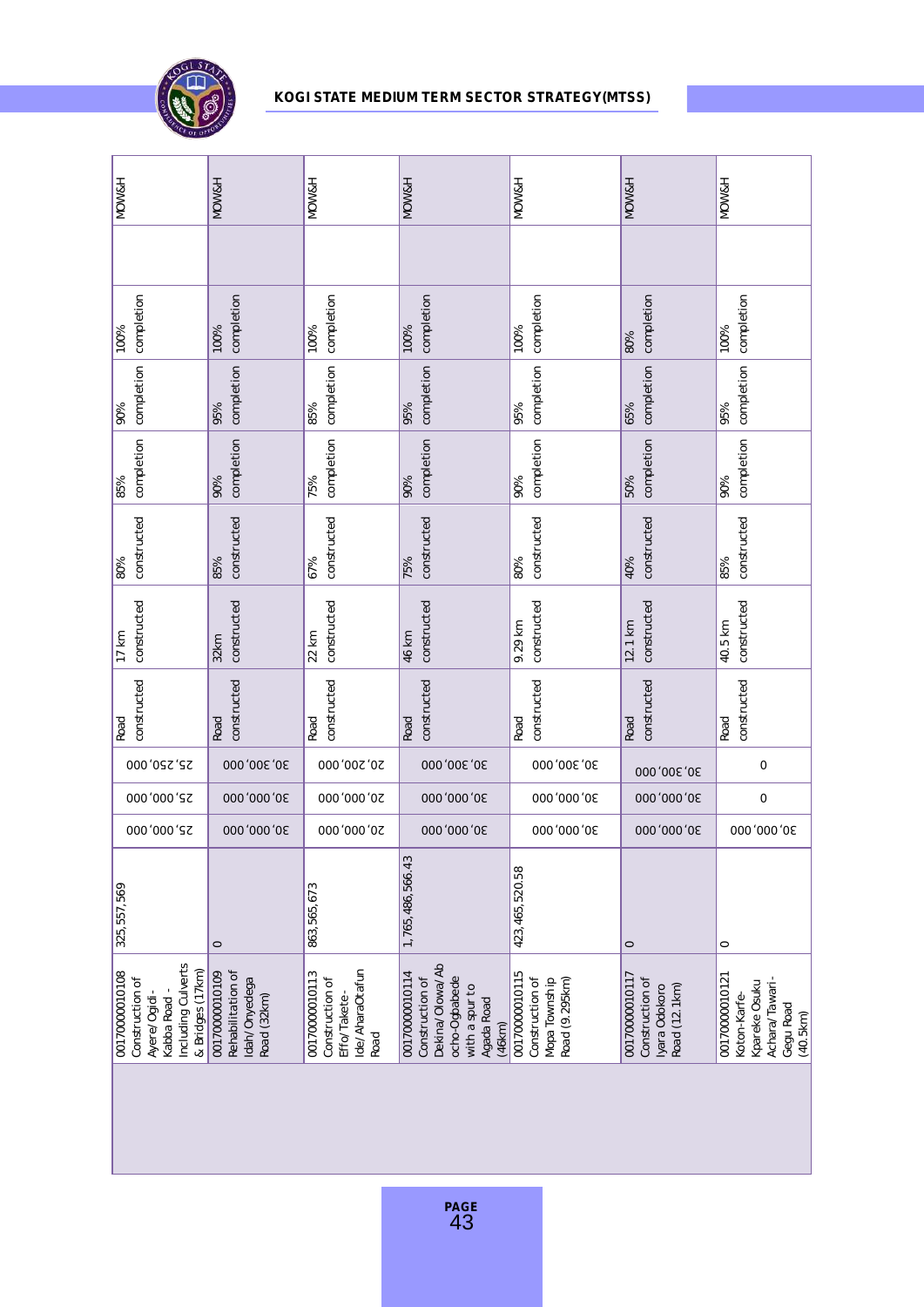

| <b>MOW&amp;H</b>                                                          | <b>MOW&amp;H</b>                                                     | MOW&H                                                                      | <b>MOW&amp;H</b>                                                                          | MOW&H                                                                                         | <b>MOW&amp;H</b>                                                                           | MOW&H                                                                                              |
|---------------------------------------------------------------------------|----------------------------------------------------------------------|----------------------------------------------------------------------------|-------------------------------------------------------------------------------------------|-----------------------------------------------------------------------------------------------|--------------------------------------------------------------------------------------------|----------------------------------------------------------------------------------------------------|
|                                                                           |                                                                      |                                                                            |                                                                                           |                                                                                               |                                                                                            |                                                                                                    |
| completion<br>80%                                                         | completion<br>100%                                                   | completion<br>100%                                                         | completion<br>20%                                                                         | completion<br>$\frac{1}{100\%}$                                                               | completion<br>100%                                                                         | completion<br>40%                                                                                  |
| completion<br>65%                                                         | completion<br>95%                                                    | completion<br>98%                                                          | completion<br>10%                                                                         | completion<br>85%                                                                             | completion<br>78%                                                                          | completion<br>25%                                                                                  |
| completion<br>50%                                                         | completion<br>80%                                                    | completion<br>95%                                                          | completion<br>5%                                                                          | completion<br>75%                                                                             | completion<br>65%                                                                          | completion<br>10%                                                                                  |
| constructed<br>40%                                                        | constructed<br>75%                                                   | constructed<br>90%                                                         | $\leq$                                                                                    | constructed<br>67.35%                                                                         | constructed<br>55%                                                                         | $\lessgtr$                                                                                         |
| constructed<br>$\frac{12.8 \text{ km}}{12.8 \text{ km}}$                  | constructed<br>$2.5 \, \text{km}$                                    | constructed<br>$5 \, \mathrm{km}$                                          | constructed<br>60 km                                                                      | constructed<br>3.6 km                                                                         | constructed<br>19.5 km                                                                     | constructed<br>$6.5 \text{ km}$                                                                    |
| constructed<br>Road                                                       | constructed<br>Road                                                  | constructed<br>Road                                                        | constructed<br>Road                                                                       | constructed<br>Road                                                                           | constructed<br>Road                                                                        | constructed<br>Road                                                                                |
| 000'00L'0L                                                                | 30,300,000                                                           | 30,300,000                                                                 | 30'300'000                                                                                | 30,300,000                                                                                    | 25,250,000                                                                                 | 302'200'000                                                                                        |
| 000'000'0L                                                                | 000'000'08                                                           | 30'000'000                                                                 | 30'000'000                                                                                | 000'000'08                                                                                    | 25,000,000                                                                                 | 275,000,000                                                                                        |
| 000'000'0L                                                                | 000'000'08                                                           | 30'000'000                                                                 | 30'000'000                                                                                | 000'000'08                                                                                    | 25,000,000                                                                                 | 250,000,000                                                                                        |
| $\circ$                                                                   | $\circ$                                                              | 491,544,986.82                                                             | $\circ$                                                                                   | $\circ$                                                                                       | $\circ$                                                                                    | $\circ$                                                                                            |
| Patesi/Adogo/Uno<br>00170000010124<br>Construction of<br>si Road<br>Ebiya | 00170000010126<br>Isanlu Township<br>Construction of<br>Road (2.5km) | Anyigba<br>Township<br>00170000010129<br>Construction of<br>Road (Lot III) | 00170000010137<br>Kpanchelkende-<br>Abeju-KoloRoad<br>Construction of<br>Oguma-<br>(60km) | 00170000010194<br>and Dualization<br>Construction of<br>Township Road<br>Abejukolo<br>(3.6km) | Bagaji-Ajokpachi<br>Road (19.5km)<br>00170000010140<br>Idrisu-Okpotala-<br>Construction of | Construction and<br>00170000010141<br>Ankpa Township<br>Dualization of<br>Rd phase 1&II<br>(6.5km) |
|                                                                           |                                                                      |                                                                            |                                                                                           |                                                                                               |                                                                                            |                                                                                                    |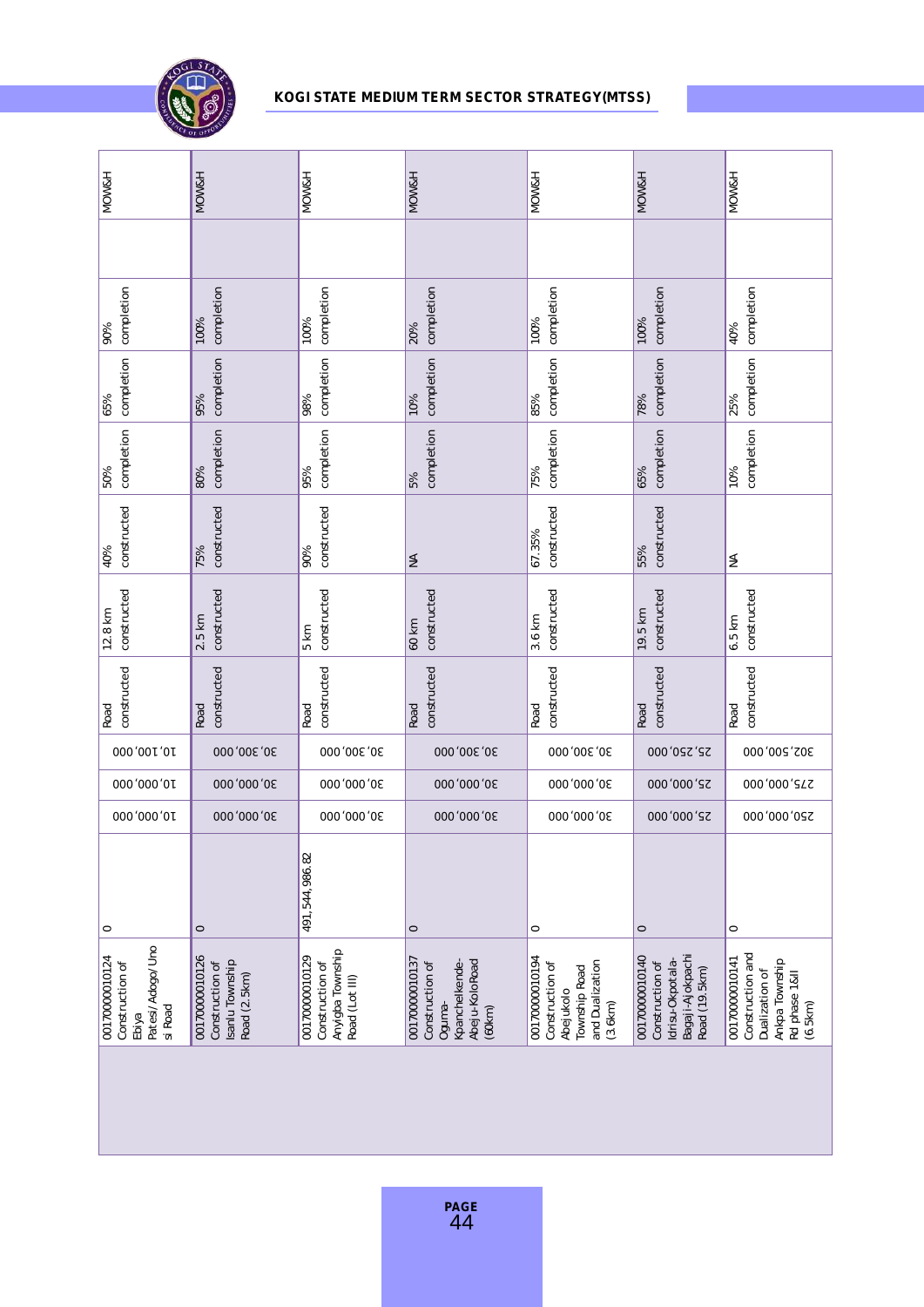

| <b>MOW&amp;H</b>                                                                            | MOW&H                                                              | MOW&H                                                                      | <b>MOW&amp;H</b>                                                                    | MOW&H                                                                                             | <b>MOW&amp;H</b>                                                                              | MOW&H                                                                         |
|---------------------------------------------------------------------------------------------|--------------------------------------------------------------------|----------------------------------------------------------------------------|-------------------------------------------------------------------------------------|---------------------------------------------------------------------------------------------------|-----------------------------------------------------------------------------------------------|-------------------------------------------------------------------------------|
|                                                                                             |                                                                    |                                                                            |                                                                                     |                                                                                                   |                                                                                               |                                                                               |
| completion<br>100%                                                                          | completion<br>100%                                                 | completion<br>30%                                                          | completion<br>100%                                                                  | completion<br>40%                                                                                 | completion<br>50%                                                                             | completion<br>100%                                                            |
| completion<br>88%                                                                           | completion<br>98%                                                  | completion<br>10%                                                          | completion<br>88%                                                                   | completion<br>10%                                                                                 | completion<br>35%                                                                             | completion<br>75%                                                             |
| completion<br>95%                                                                           | completion<br>95%                                                  | completion<br>5%                                                           | completion<br>75%                                                                   | completion<br>5%                                                                                  | completion<br>25%                                                                             | completion<br>55%                                                             |
| constructed<br>80%                                                                          | constructed<br>90%                                                 | ₹                                                                          | constructed<br>69%                                                                  | ₹                                                                                                 | constructed<br>10%                                                                            | constructed<br>34%                                                            |
| constructed<br>27 km                                                                        | constructed<br>12 km                                               | constructed<br>$\dots$ km                                                  | constructed<br>13 km                                                                | constructed<br>55.5 km                                                                            | constructed<br>17 km                                                                          | constructed<br>805 km                                                         |
| constructed<br>Road                                                                         | constructed<br>Road                                                | constructed<br>Road                                                        | constructed<br>Road                                                                 | constructed<br>Road                                                                               | constructed<br>Road                                                                           | constructed<br>Road                                                           |
| 30,300,000                                                                                  | 000'00L'0L                                                         | 000'000'LZL                                                                | 25,250,000                                                                          | 303'000'000                                                                                       | 000'000'LZL                                                                                   | 000'000'909                                                                   |
| 000'000'08                                                                                  | 000'000'0L                                                         | 000'000'0LL                                                                | 25,000,000                                                                          | 000'000'008                                                                                       | 000'000'0LL                                                                                   | 000'000'009                                                                   |
| 30'000'000                                                                                  | 000'000'0L                                                         | 000'000'00L                                                                | 25,000,000                                                                          | 250,000,000                                                                                       | 000'000'00L                                                                                   | 300'000'000                                                                   |
| 1,542,036,410.55                                                                            | 406,060,316,.27                                                    | $\circ$                                                                    | 325, 914, 301.95                                                                    | 2, 140, 072, 536. 42                                                                              | $\circ$                                                                                       | 1,373,704,659.39                                                              |
| Shintaku-Odugbo-<br>00170000010143<br>including 3&4<br>Span Bridges<br>Mozum Road<br>(27km) | Ashpalt overlay of<br>Ageva-Ogori Road<br>(12km)<br>00170000010144 | 00170000010145<br>Construction of<br>Odo-Ere-Akata<br>Oke-Ere-Ogbe<br>Road | Ogale Road (13km)<br>00170000010146<br>Construction of<br>IdioroAyede -<br>On-going | 00170000010149<br>Idah-Ugwolawo-<br>Construction of<br>Ejule-Anyigba<br>Road (55.5km)<br>On-going | OkoroGbede-Aye<br>00170000010153<br>AyegunleGbede<br>Construction of<br>Road (17km)<br>Gbede- | 00170000010155<br>AgassaUpogoro -<br>Construction of<br>Okene Road<br>(805km) |
|                                                                                             |                                                                    |                                                                            |                                                                                     |                                                                                                   |                                                                                               |                                                                               |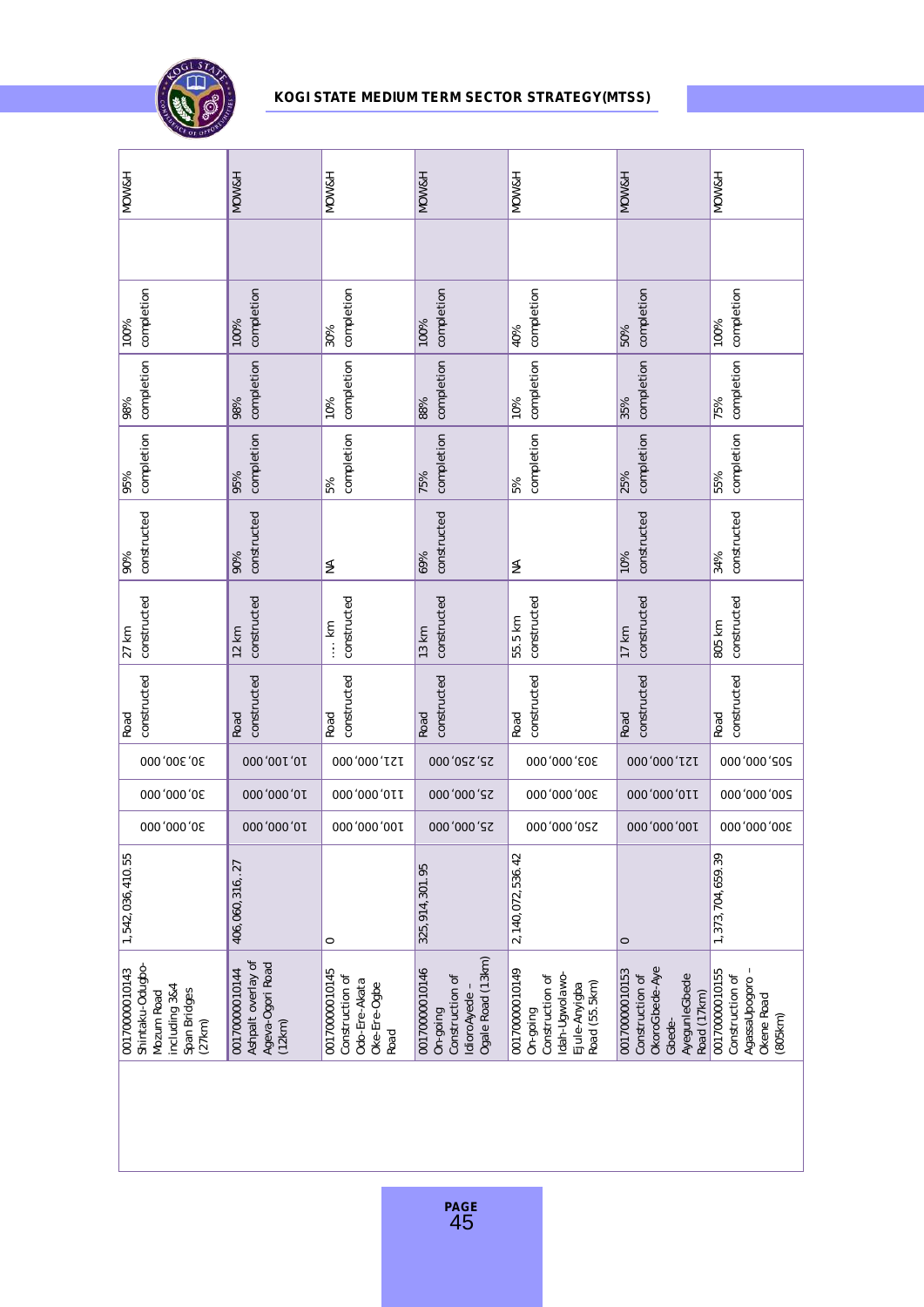

| <b>MOW&amp;H</b>                                                                 | <b>MOW&amp;H</b>                                                                   | MOW&H                                                                           | <b>MOW&amp;H</b>                                                                     | <b>MOW&amp;H</b>                                                                          | <b>MOW&amp;H</b>                                                                   | MOW&H                                                            |
|----------------------------------------------------------------------------------|------------------------------------------------------------------------------------|---------------------------------------------------------------------------------|--------------------------------------------------------------------------------------|-------------------------------------------------------------------------------------------|------------------------------------------------------------------------------------|------------------------------------------------------------------|
|                                                                                  |                                                                                    |                                                                                 |                                                                                      |                                                                                           |                                                                                    |                                                                  |
| completion<br>40%                                                                | completion<br>40%                                                                  | completion<br>50%                                                               | completion<br>50%                                                                    | completion<br>100%                                                                        | completion<br>80%                                                                  | completion<br>80%                                                |
| completion<br>20%                                                                | completion<br>20%                                                                  | completion<br>35%                                                               | completion<br>35%                                                                    | completion<br>90%                                                                         | completion<br>65%                                                                  | completion<br>65%                                                |
| completion<br>10%                                                                | completion<br>10%                                                                  | completion<br>25%                                                               | completion<br>25%                                                                    | completion<br>75%                                                                         | completion<br>45%                                                                  | completion<br>55%                                                |
| ∣≨                                                                               | $\lessgtr$                                                                         | mobilized<br>Just                                                               | mobilized<br>Just                                                                    | constructed<br>69%                                                                        | constructed<br>35.5%                                                               | constructed<br>43.65%                                            |
| constructed<br>Some km                                                           | constructed<br>Some km                                                             | constructed<br>Some km                                                          | constructed<br>4 km                                                                  | constructed<br>112 km                                                                     | constructed<br>35 km                                                               | constructed<br>28 km                                             |
| construction<br>Road                                                             | constructed<br>Road                                                                | constructed<br>Road                                                             | constructed<br>Road                                                                  | constructed<br>Road                                                                       | constructed<br>Road                                                                | constructed<br>Road                                              |
| 000'009'09                                                                       | 000'009'09                                                                         | 2,662,000,000                                                                   | 303'000'000                                                                          | 000'009'09                                                                                | 000'007'07                                                                         | 000'009'09                                                       |
| 000'000'09                                                                       | 000'000'09                                                                         | 2,420,000,000                                                                   | 300'000'000                                                                          | 000'000'09                                                                                | 000'000'07                                                                         | 000'000'09                                                       |
| 000'000'09                                                                       | 000'000'09                                                                         | 2,200,000,000                                                                   | 300'000'000                                                                          | 000'000'09                                                                                | 000'000'07                                                                         | 000'000'09                                                       |
| $\circ$                                                                          | $\circ$                                                                            | 563,093,188.35                                                                  | 572, 977, 203.92                                                                     | 0                                                                                         | $\circ$                                                                            | $\circ$                                                          |
| Road From Eastern<br>00170000010161<br>17No. Selected<br>Senatorial<br>Districts | 00170000010162<br>Some Selected<br>Road From<br>Senatorial<br>Western<br>Districts | Rehabilitation of<br>Lokoja Township<br>00170000010164<br>Construction<br>Roads | OgaminanaEbogalp<br>00170000010165<br>Construction of<br>Juction (4km)<br>aku-Kuroko | Assembly) (112km)<br>0017000001017<br>Road (House of<br>Construction of<br>Hassan Katsina | ikallonilchalalchek<br>00170000010178<br>Construction of<br>eRoad (35km)<br>Ofugo- | FeleleAgbaja Road<br>00170000010179<br>Construction of<br>(28km) |
|                                                                                  |                                                                                    |                                                                                 |                                                                                      |                                                                                           |                                                                                    |                                                                  |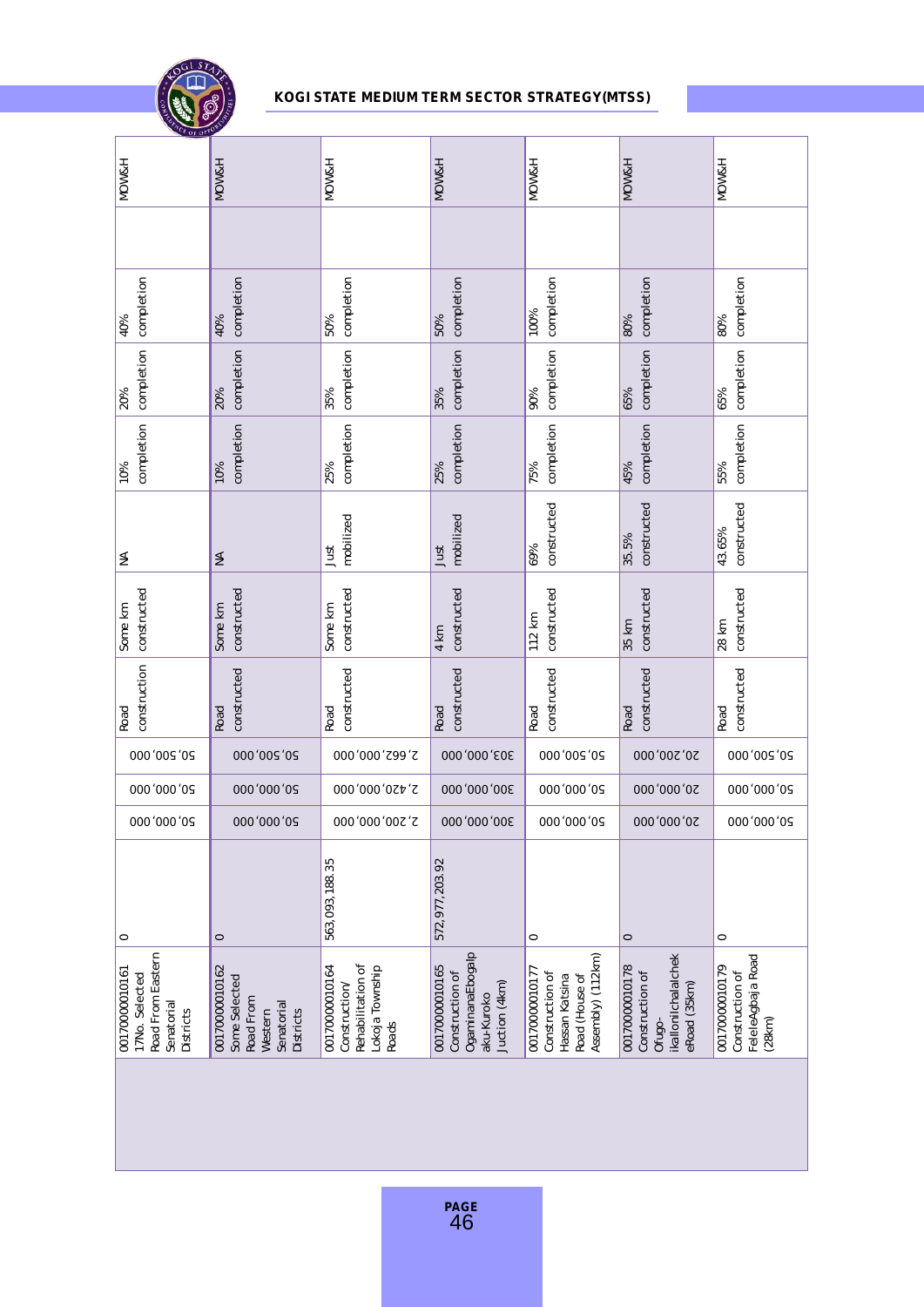

| <b>MOW&amp;H</b>                                                                          | MOW&H                                                                                                | MOW&H                                                                    | <b>MOW&amp;H</b>                                       | MOW&H                                                                                         | MOW&H                                                                           | MOW&H                                                                       | <b>MOW&amp;H</b>                                                      |
|-------------------------------------------------------------------------------------------|------------------------------------------------------------------------------------------------------|--------------------------------------------------------------------------|--------------------------------------------------------|-----------------------------------------------------------------------------------------------|---------------------------------------------------------------------------------|-----------------------------------------------------------------------------|-----------------------------------------------------------------------|
|                                                                                           |                                                                                                      |                                                                          |                                                        |                                                                                               |                                                                                 |                                                                             |                                                                       |
| completion<br>90%                                                                         | completion<br>90%                                                                                    | completion<br>60%                                                        | completion<br>50%                                      | completion<br>100%                                                                            | completion<br>80%                                                               | completion<br>100%                                                          | completion<br>60%                                                     |
| completion<br>85%                                                                         | completion<br>75%                                                                                    | completion<br>45%                                                        | completion<br>30%                                      | completion<br>90%                                                                             | completion<br>70%                                                               | completion<br>95%                                                           | completion<br>45%                                                     |
| completion<br>75%                                                                         | completion<br>55%                                                                                    | completion<br>25%                                                        | completion<br>20%                                      | completion<br>80%                                                                             | completion<br>60%                                                               | completion<br>80%                                                           | completion<br>25%                                                     |
| constructed<br>68%                                                                        | constructed<br>46%                                                                                   | $\circ$                                                                  | $\circ$                                                | constructed<br>70%                                                                            | constructed<br>52%                                                              | constructed<br>70%                                                          | $\circ$                                                               |
| constructed<br>$2.5 \text{ km}$                                                           | constructed<br>9.4 km                                                                                | constructed<br>4.974 km                                                  | constructed<br>15 km                                   | constructed<br>$4.73 \text{ km}$                                                              | constructed<br>8.3 km                                                           | constructed<br>2 km                                                         | constructed<br>56 km                                                  |
| constructed<br>Road                                                                       | constructed<br>Road                                                                                  | constructed<br>Road                                                      | constructed<br>Road                                    | constructed<br>Road                                                                           | constructed<br>Road                                                             | constructed<br>Road                                                         | constructed<br>Road                                                   |
| 30'300'000                                                                                | 000'000'909                                                                                          | 000'007'07                                                               | 000'007'07                                             | 000'00L'0L                                                                                    | 000'009'09                                                                      | 20,200,000                                                                  | 2,843,500,000                                                         |
| 000'000'08                                                                                | 000'000'009                                                                                          | 000'000'07                                                               | 000'000'07                                             | 000'000'0L                                                                                    | 000'000'09                                                                      | 000'000'07                                                                  | 2,585,000,000                                                         |
| 30'000'000                                                                                | 000'000'00L                                                                                          | 000'000'07                                                               | 000'000'07                                             | 000'000'0L                                                                                    | 000'000'09                                                                      | 000'000'07                                                                  | 2,350,000,000                                                         |
| 204, 014, 824. 10                                                                         | $\circ$                                                                                              | $\circ$                                                                  | $\circ$                                                | $\circ$                                                                                       | $\circ$                                                                         | $\circ$                                                                     | 2, 317, 437, 222.30                                                   |
| School of Disable<br>00170000010181<br>Construction of<br>Access road to<br>lyale (2.5km) | ede/Okaito/Kabba<br>Ogaminana/Obang<br>00170000010182<br>Construction of<br>Junction Road<br>(9.4km) | Lions Club-Geregu<br>00170000010183<br>Construction of<br>Road (4.974km) | Ogugu Akenogbolo<br>Link Road (15km)<br>00170000010184 | 00170000010202<br>Lokoja Ward "A"<br>Construction of<br>Township Road<br>On-going<br>(4.73km) | 00170000010203<br>Dekina Township<br>On-going<br>Dualization of<br>Road (8.3km) | Ponyan-Irele Road<br>00170000010206<br>Construction of<br>On-going<br>(2km) | Reconstruction of<br>Ankpa-Abejukolo<br>00170000010207<br>Road (56km) |
|                                                                                           |                                                                                                      |                                                                          |                                                        |                                                                                               |                                                                                 |                                                                             |                                                                       |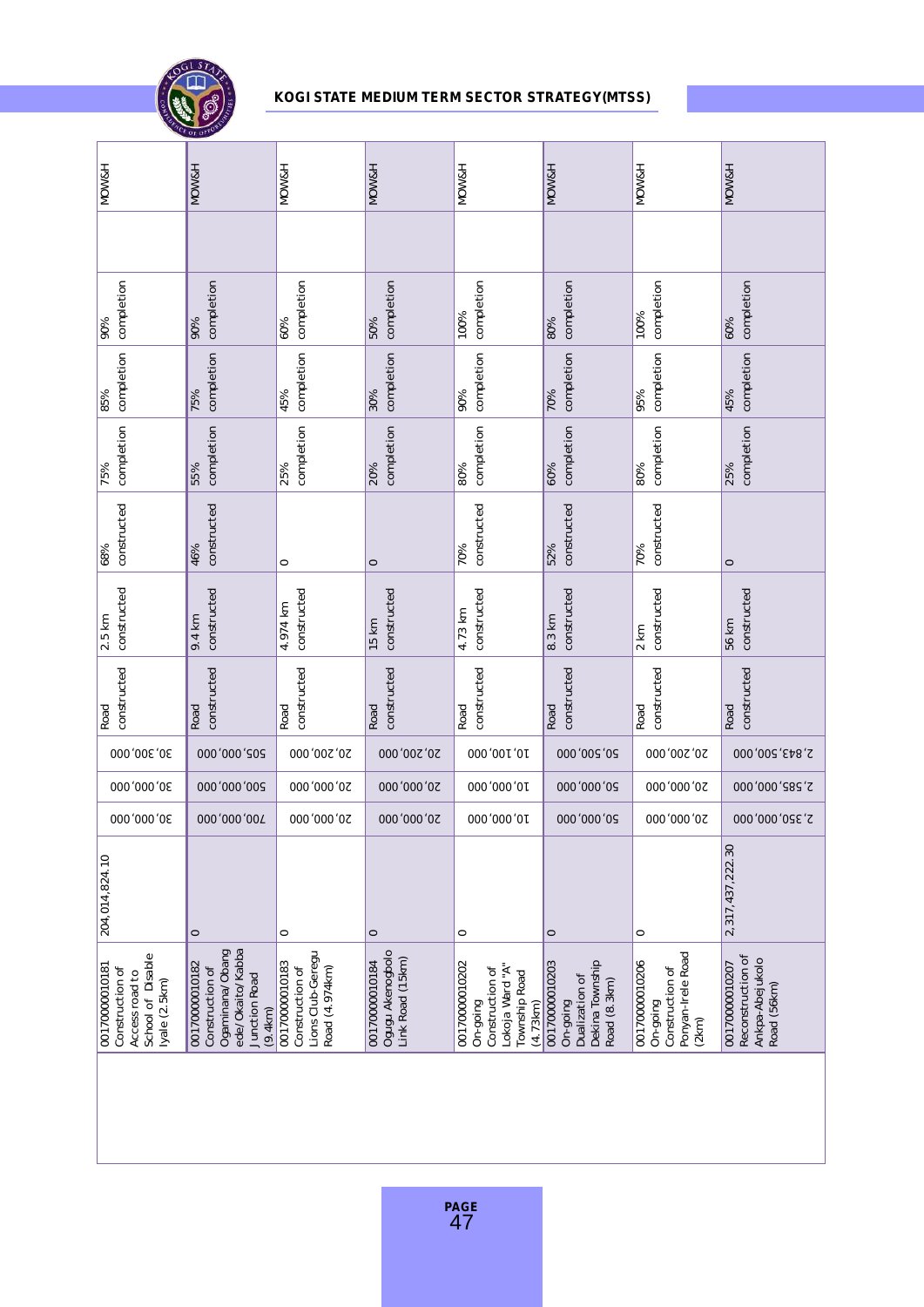

| <b>MOW&amp;H</b>                                | <b>MOW&amp;H</b>                                                                                    | MOW&H                                                             | MOW&H                                                                   | <b>MOW&amp;H</b>                                                     | <b>MOW&amp;H</b>                                              | <b>MOW&amp;H</b>                                                                              | <b>MOW&amp;H</b>                                            |
|-------------------------------------------------|-----------------------------------------------------------------------------------------------------|-------------------------------------------------------------------|-------------------------------------------------------------------------|----------------------------------------------------------------------|---------------------------------------------------------------|-----------------------------------------------------------------------------------------------|-------------------------------------------------------------|
| J.                                              |                                                                                                     |                                                                   |                                                                         |                                                                      |                                                               |                                                                                               |                                                             |
| Ι≨                                              | completion<br>100%                                                                                  | completion<br>100%                                                | completion<br>100%                                                      | completion<br>100%                                                   | completion<br>60%                                             | completion<br>60%                                                                             | completion<br>90%                                           |
| Ι≨                                              | completion<br>98%                                                                                   | completion<br>$10\%$                                              | completion<br>95%                                                       | completion<br>95%                                                    | completion<br>45%                                             | completion<br>45%                                                                             | completion<br>75%                                           |
| Ι≨                                              | completion<br>95%                                                                                   | completion<br>80%                                                 | completion<br>85%                                                       | completion<br>85%                                                    | completion<br>25%                                             | completion<br>25%                                                                             | completion<br>50%                                           |
| $\circ$                                         | constructed<br>94%                                                                                  | constructed<br>75%                                                | constructed<br>80%                                                      | constructed<br>77%                                                   | $\circ$                                                       | $\circ$                                                                                       | constructed<br>32%                                          |
| constructed<br>$\ldots$ km                      | constructed<br>$\frac{1}{2}$                                                                        | constructed<br>$\overline{mn}$                                    | constructed<br>$$ km                                                    | constructed<br>$\sum_{i=1}^{n}$                                      | constructed<br>$\ldots$ . km                                  | constructed<br>15 km                                                                          | constructed<br>$\overline{km}$                              |
| constructed<br>Road                             | constructed<br>Road                                                                                 | constructed<br>Road                                               | constructed<br>Road                                                     | constructed<br>Road                                                  | constructed<br>Road                                           | constructed<br>Road                                                                           | constructed<br>Road                                         |
| 303'000'000                                     | 15,150,000                                                                                          | 15,150,000                                                        | 000'00L'0L                                                              | 000'000'008                                                          | 202,000,000                                                   | 000'009'09                                                                                    | 2,020,000,000                                               |
| 300'000'000                                     | 000'000'SL                                                                                          | 000'000'SL                                                        | 000'000'0L                                                              | 300'000'000                                                          | 000'000'007                                                   | 000'000'09                                                                                    | 000'000'000'Z                                               |
| 000'000'09                                      | 000'000'SL                                                                                          | 000'000'SL                                                        | 000'000'0L                                                              | 000'000'008                                                          | 000'000'07                                                    | 000'000'09                                                                                    | 000'000'007                                                 |
| $\circ$                                         | $\circ$                                                                                             | $\circ$                                                           | 1,426,759,670.77                                                        | 404,669,484.33                                                       | $\circ$                                                       | $\circ$                                                                                       | 400,000,000                                                 |
| 00170000010148<br>Construction of<br>Banda Road | 00170000010111<br>Network of Kogi<br>Construction of<br>Poly & phase II<br>Gate II<br>Internal Road | Idah/Okpachala/A<br>00170000010103<br>Completion of<br>jegwu Road | Asphat overlay of<br>00170000010136<br>Abejukolo Road<br>Anyigba-Iyale- | 00170000010127<br>Obangede Road<br>Construction of<br>Oziokutulhima- | Reconstruction of<br>00170000010217<br>Anyigba-Dekina<br>Road | Ere/Okunran/Okol<br>00170000010218<br>Construction of<br>oke/IsanluEsa<br>Road (14km)<br>Odo- | Okene Township<br>00170000010224<br>Construction of<br>Road |
|                                                 |                                                                                                     |                                                                   |                                                                         |                                                                      |                                                               |                                                                                               |                                                             |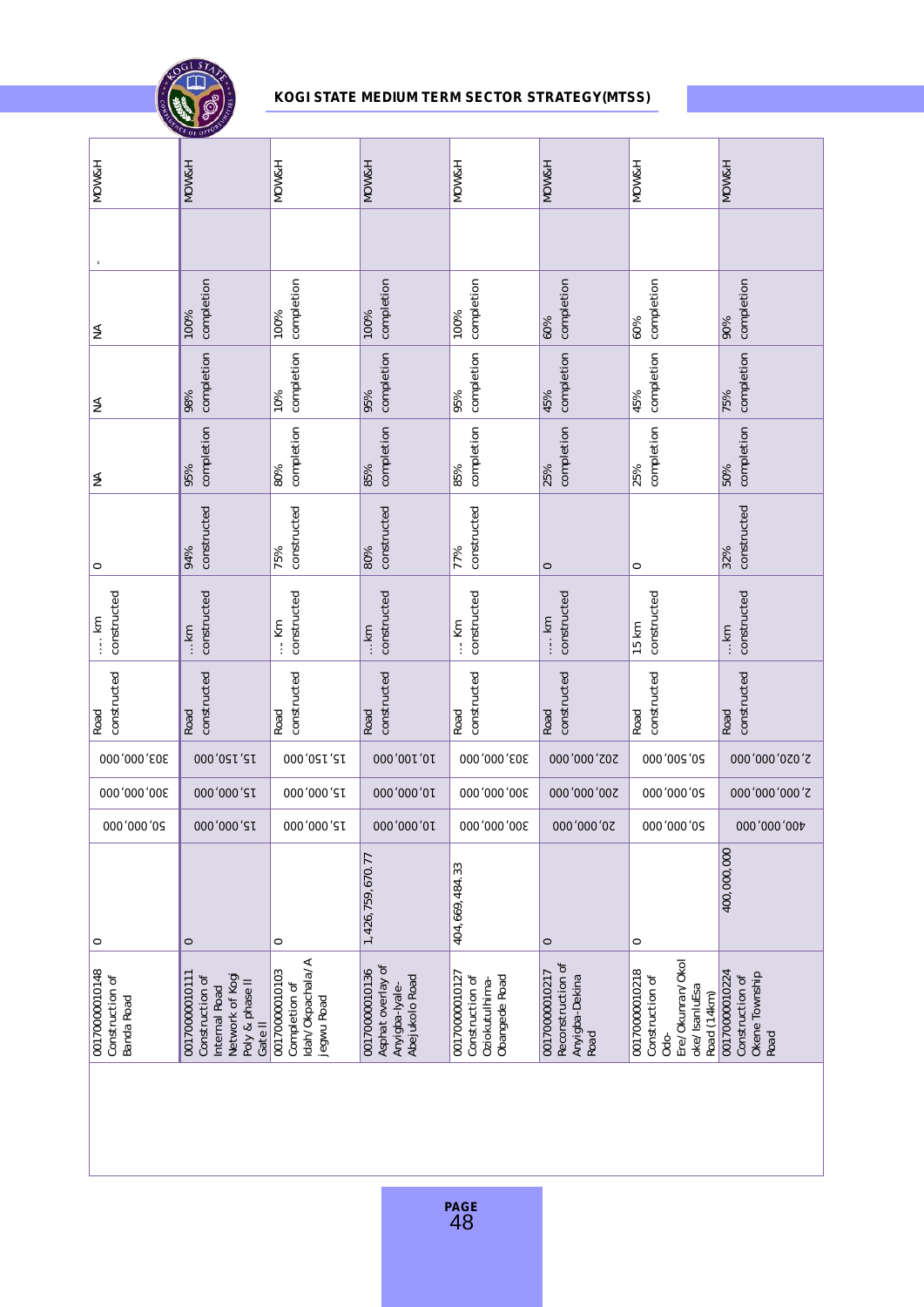

| <b>MOW&amp;H</b>                                                    | <b>MOW&amp;H</b>                                                              | <b>MOW&amp;H</b>                                            | <b>MOW&amp;H</b>                                                  | MOW&H                                                        | <b>MOW&amp;H</b>                                                                  | <b>MOW&amp;H</b>                                                                             |
|---------------------------------------------------------------------|-------------------------------------------------------------------------------|-------------------------------------------------------------|-------------------------------------------------------------------|--------------------------------------------------------------|-----------------------------------------------------------------------------------|----------------------------------------------------------------------------------------------|
|                                                                     |                                                                               |                                                             |                                                                   |                                                              |                                                                                   |                                                                                              |
| completion<br>50%                                                   | completion<br>70%                                                             | completion<br>100%                                          | completion<br>100%                                                | completion<br>100%                                           | completion<br>100%                                                                | completion<br>60%                                                                            |
| completion<br>25%                                                   | completion<br>45%                                                             | completion<br>95%                                           | completion<br>90%                                                 | completion<br>95%                                            | completion<br>98%                                                                 | completion<br>45%                                                                            |
| completion<br>15%                                                   | completion<br>25%                                                             | completion<br>75%                                           | completion<br>75%                                                 | completion<br>85%                                            | completion<br>95%                                                                 | completion<br>25%                                                                            |
| $\circ$                                                             | constructed<br>10.53%                                                         | constructed<br>60%                                          | constructed<br>65%                                                | constructed<br>79.3%                                         | constructed<br>90.50%                                                             | $\circ$                                                                                      |
| -1<br>$\bar{\xi}$                                                   | constructed<br>$\ldots$ Km                                                    | constructed<br>$$ Km                                        | constructed<br>$\vdots$                                           | constructed<br>$\sum_{i=1}^{n}$                              | constructed<br>4.46 km                                                            | constructed<br>71 km                                                                         |
| constructed<br>Road                                                 | constructed<br>Road                                                           | constructed<br>Road                                         | constructed<br>Road                                               | constructed<br>Road                                          | constructed<br>Road                                                               | constructed<br>Road                                                                          |
| 000'000'Z0Z                                                         | 000'000'909                                                                   | 000'009'09                                                  | $\mathbf 0$                                                       | 20,200,000                                                   | 20,200,000                                                                        | 303'000'000                                                                                  |
| 000'000'007                                                         | 000'000'009                                                                   | 000'000'09                                                  | $\boldsymbol{0}$                                                  | 000'000'07                                                   | 000'000'07                                                                        | 000'000'008                                                                                  |
| $\ddot{\ddot{\rm}}$                                                 | 300'000'000                                                                   | 000'000'09                                                  | 000'000'009                                                       | 000'000'07                                                   | 000'000'07                                                                        | 000'000'009                                                                                  |
| 300,000,000                                                         | $\circ$                                                                       | 388,763,615.94                                              | 500,000,000                                                       | 233, 334, 670.36                                             | 267, 857, 214.00                                                                  | 712,696,877.05                                                                               |
| 00170000010226<br>Construction of<br>Ogori/Magongo<br>Township Road | ObehiraOkengwe/<br>00170000010227<br>Construction of<br>hima Township<br>Road | 00170000010230<br>Construction of<br>lyara Township<br>Road | 00170000010239<br>Construction of<br>Idoji-Ahache-<br>Agassa Road | Asphalt Overay of<br>00170000010169<br>Egbe Township<br>Road | Rehabilitation of<br>00170000010175<br>Township Road I<br>(4.46km)<br>Koton-karfe | Asphalt Overlay of<br>00170000010176<br>lyamoye-Jege-<br><b>Jowa</b> Road to<br>sanlu (71km) |
|                                                                     |                                                                               |                                                             |                                                                   |                                                              |                                                                                   |                                                                                              |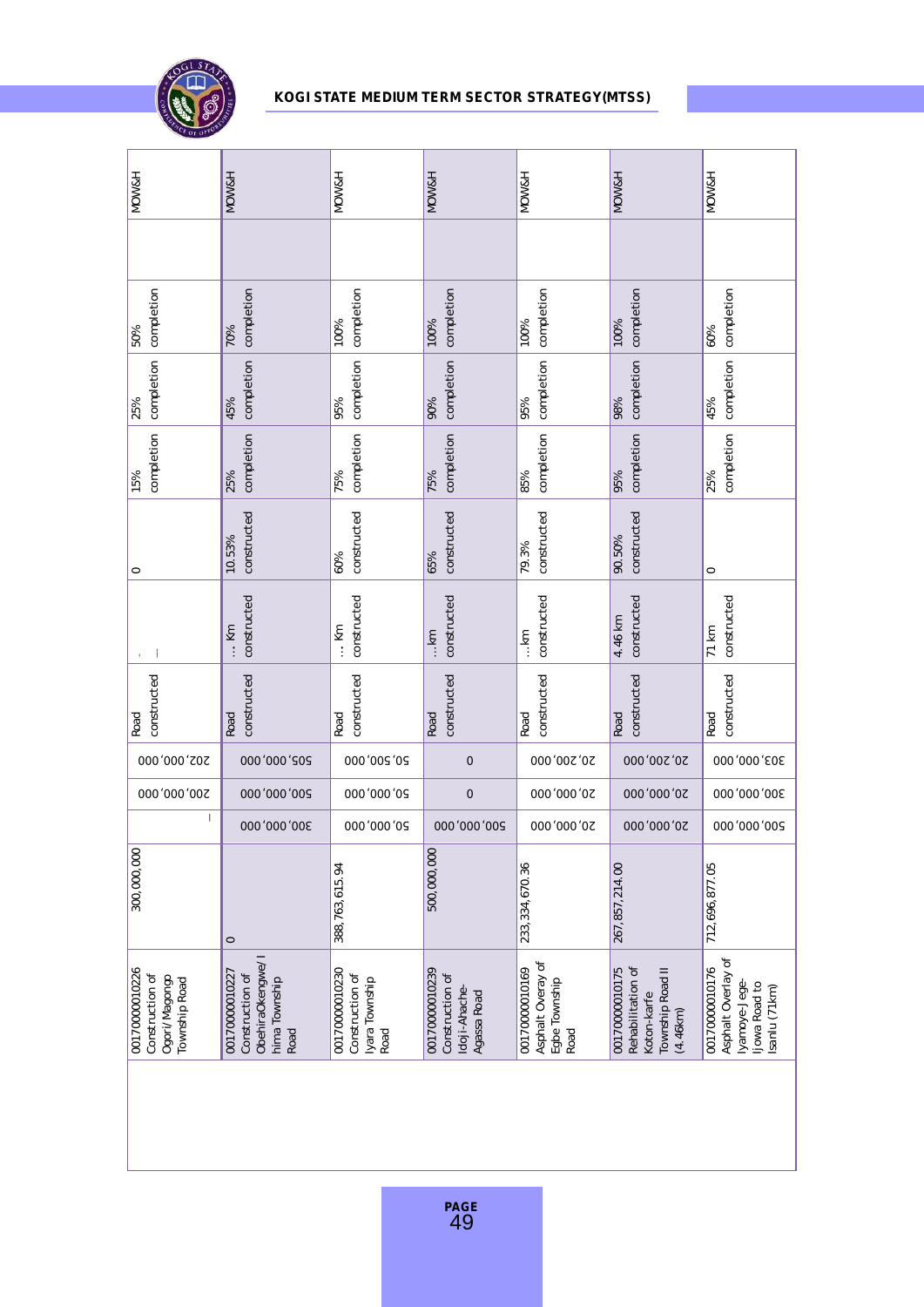

| MOW&H                                                                                                             | MOW&H                                                                             | MOW&H                                                                                         | MOW&H                                                                 | MOW&H                                                                |  |  |
|-------------------------------------------------------------------------------------------------------------------|-----------------------------------------------------------------------------------|-----------------------------------------------------------------------------------------------|-----------------------------------------------------------------------|----------------------------------------------------------------------|--|--|
|                                                                                                                   |                                                                                   |                                                                                               |                                                                       |                                                                      |  |  |
| 60%                                                                                                               | completion<br>60%                                                                 | 60%                                                                                           | completion<br>60%                                                     | completion<br>60%                                                    |  |  |
| completion   completion   completion<br>45%                                                                       | completion<br>45%                                                                 | completion   completion<br>45%                                                                | completion<br>45%                                                     | completion<br>45%                                                    |  |  |
| 25%                                                                                                               | completion<br>25%                                                                 | completion<br>25%                                                                             | completion<br>25%                                                     | completion<br>25%                                                    |  |  |
| $\circ$                                                                                                           | $\circ$                                                                           | $\circ$                                                                                       | $\circ$                                                               | $\circ$                                                              |  |  |
| constructed<br>$\sum_{i=1}^{n}$                                                                                   | constructed<br>$$ km                                                              | & Motorable<br>Constructed                                                                    | & Motorable<br>Constructed                                            | Constructed<br>&Motorable                                            |  |  |
| constructed<br>Road                                                                                               | constructed<br>Road                                                               | constructed<br>Road                                                                           | constructed<br>Road                                                   | constructed<br>Road                                                  |  |  |
| 000'000'LOL                                                                                                       | 303'000'000                                                                       | $\mathsf{O}\xspace$                                                                           | $\mathbf 0$                                                           | 000'00L'0L                                                           |  |  |
| 000'000'00L                                                                                                       | 300'000'000                                                                       | $\mathsf{O}\xspace$                                                                           | $\mathbf 0$                                                           | 000'000'0L                                                           |  |  |
| 000'000'09                                                                                                        | 000'000'09                                                                        | 000'000'007                                                                                   | 000'000'009                                                           | 000'000'0L                                                           |  |  |
| $\circ$                                                                                                           | 0                                                                                 | 400,000,000                                                                                   | 600,000,000                                                           | 0                                                                    |  |  |
| Ekirin<br>  Ade/Ohun/Ife-<br>  Olukotu<br>  Township Road<br>  Township Road<br>00170000010199<br>Construction of | Junction/Ikeje/Og<br>00170000010236<br>Rehabilitation of<br>ugu/Ette Road<br>bana | 00170000010310<br>Contruction of<br>Barik-Idichi- Spur<br>Enyinari to Okene<br>Eba to Ahanche | 00170000010308<br>Udiannechi-Ereh<br>Road<br>Constuction of<br>Ozuma- | Construction of<br>Army Signal<br>Secretariat Road<br>00170000010311 |  |  |
|                                                                                                                   |                                                                                   |                                                                                               |                                                                       |                                                                      |  |  |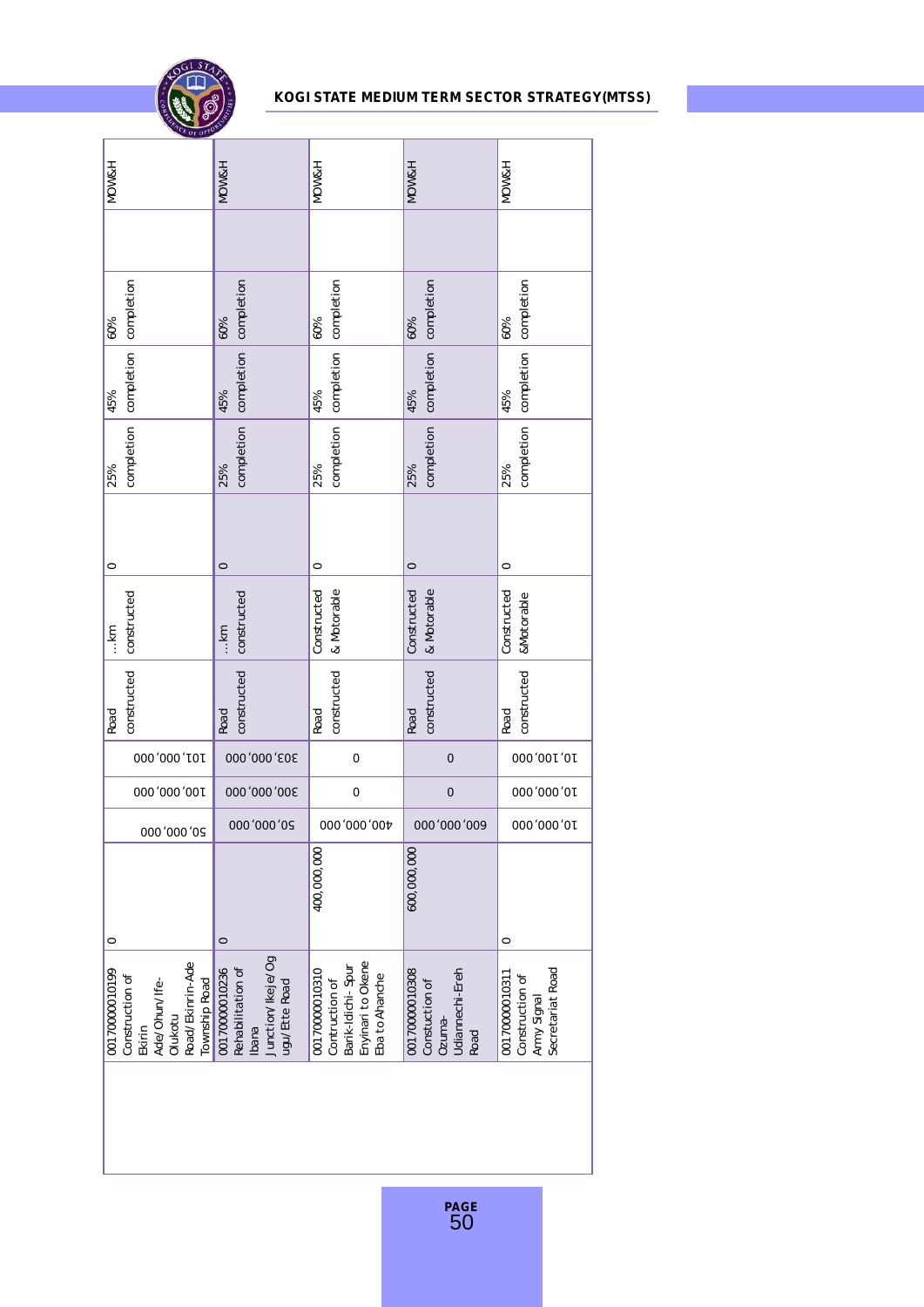

## **3.6 Justification**

Selection of criteria for prioritizing the Works and Housing Sector strategies to be implemented as part of the 2021 - 2023 MTSS were premised on the need to identify high impact interventions for the achievement of the revised sector policy.

Following the conduct of the research leading to the formation of Medium Term Sector Strategies and the focus on the good governance as a major economic alternative to leveraging governance, the sector team engaged the selection process with the view to ensuring that the identified strategies to be implemented are wellaligned with the goals and objectives of the medium term plan derived from the State Development Plan and New Direction Blueprint/Let's do MORE. The selection process is based on the following criteria

**Criterion 1**: Evidence that the Existing Projects are indeed Ongoing

| Score | Does the budget commitment correspond to an ongoing project?                |
|-------|-----------------------------------------------------------------------------|
| 4     | Abundant and convincing evidence that project is ongoing (e.g. ExCo         |
|       | approvals; contract awards; details of contractor(s); detailed project work |
|       | plan with deliverables, milestones and targets; engineering designs; cost   |
|       | revisions; contract variations; implementation progress reports; etc.)      |
| 3     | Sufficient and convincing evidence that project is ongoing.                 |
|       | Some evidence or moderate evidence that project is ongoing.                 |
|       | No substantial evidence that project is ongoing.                            |

**Criterion 2**: Clarity of Current Justification for Budget Commitment

| Score          | How well can the Sector account for the level of funds currently<br>allocated to that Budget Commitment?      |
|----------------|---------------------------------------------------------------------------------------------------------------|
| 4              | Very Well - All cost components can be clearly identified and a strong<br>argument presented for all costs    |
| 3              | Well - The cost components can be clearly identified, although not all can<br>be fully justified as necessary |
| $\overline{2}$ | Moderately - Some but not all of the cost components can be identified,<br>with limited justification         |
|                | Not at all - The cost components can be neither identified nor can these be<br>justified.                     |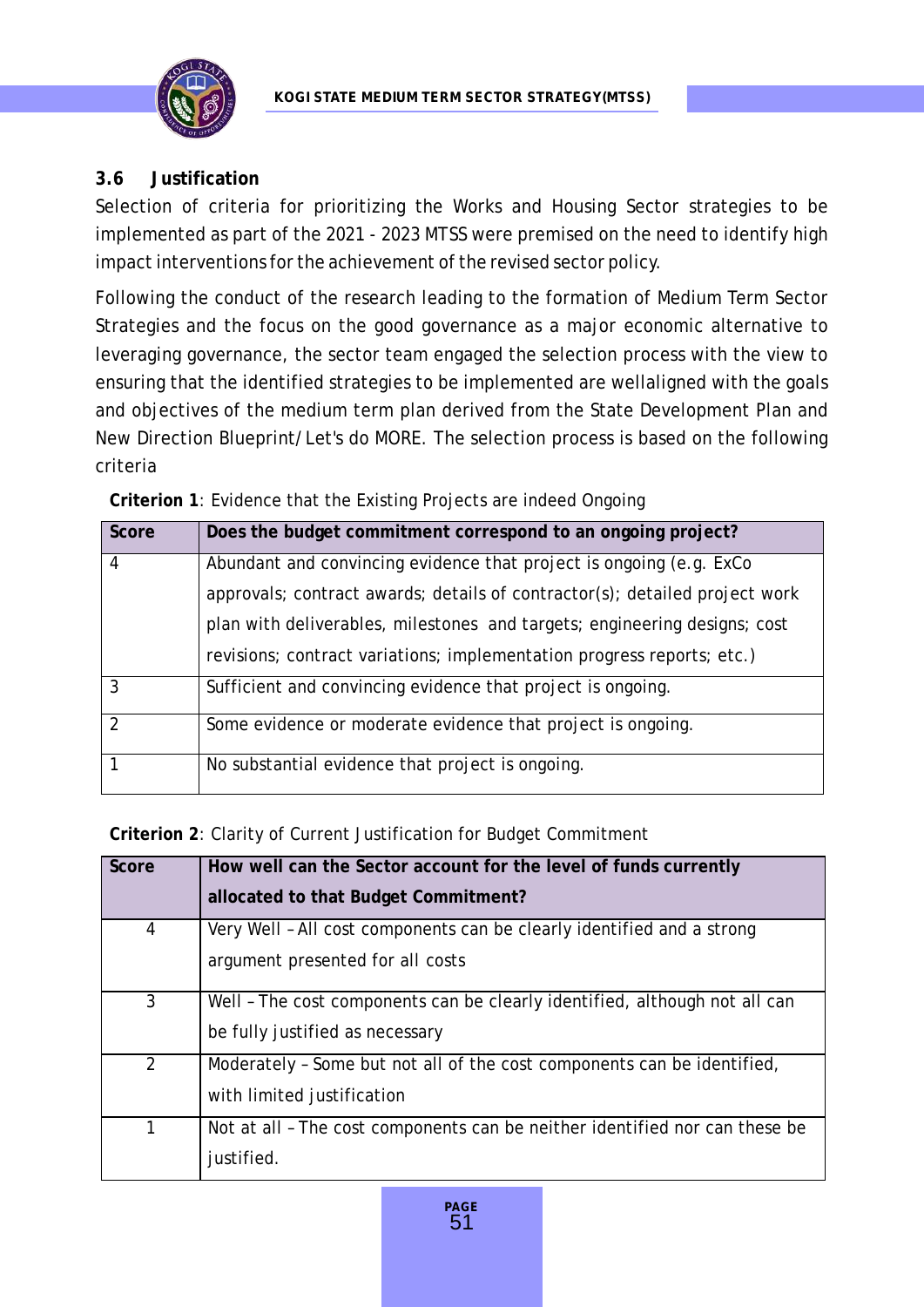

**Criterion 3**: Current Impact of Budget Commitment

| Score | What are the Tangible Positive Impacts of the Budget Commitment?                            |
|-------|---------------------------------------------------------------------------------------------|
| 4     | Abundant and convincing evidence of substantial positive impact from<br>existing commitment |
| 3     | Sufficient and convincing evidence of moderate positive impact                              |
| 2     | Some evidence of moderate positive impact                                                   |
|       | No substantial evidence of positive impact                                                  |

**Criterion 4**: Likelihood of Completion in 2017 – 2019 Timeframe

| Score          | How well can the MDA justify that the current budget commitment and<br>planned future spending will complete the project, and run the project<br>post completion? This should be based on the contract awarded and the<br>data collected. |
|----------------|-------------------------------------------------------------------------------------------------------------------------------------------------------------------------------------------------------------------------------------------|
| $\overline{4}$ | All evidence suggests that the project will be completed with the budgeted<br>funds and that future running costs have been fully taken into account                                                                                      |
| 3              | MDA can show that the project is likely to be completed with budgeted<br>funds and future running costs have been adequately considered                                                                                                   |
| $\mathcal{P}$  | MDA can show that budgeted funds will allow for substantial progress but<br>not completion and future running costs can be identified                                                                                                     |
| 1              | Not at all - allocated funds will not allow for substantial progress nor can<br>future running costs be adequately identified                                                                                                             |

**Criterion 5**: Relation to the Sector's goals

| Score | How critical is this project to the achievement of the Sector's goals<br>under the Vision 20:2020, Kogi SEEDS or other Policies, etc? |
|-------|---------------------------------------------------------------------------------------------------------------------------------------|
|       | Vital - Goal cannot be achieved otherwise                                                                                             |
| 3     | Important - This project will make a substantial and measurable<br>contribution to achieving the goal                                 |
| 2     | Moderately - This project will make some contribution to achieving the goal                                                           |
| 1     | Limited - the project will make no significant contribution to achieving the<br>goal                                                  |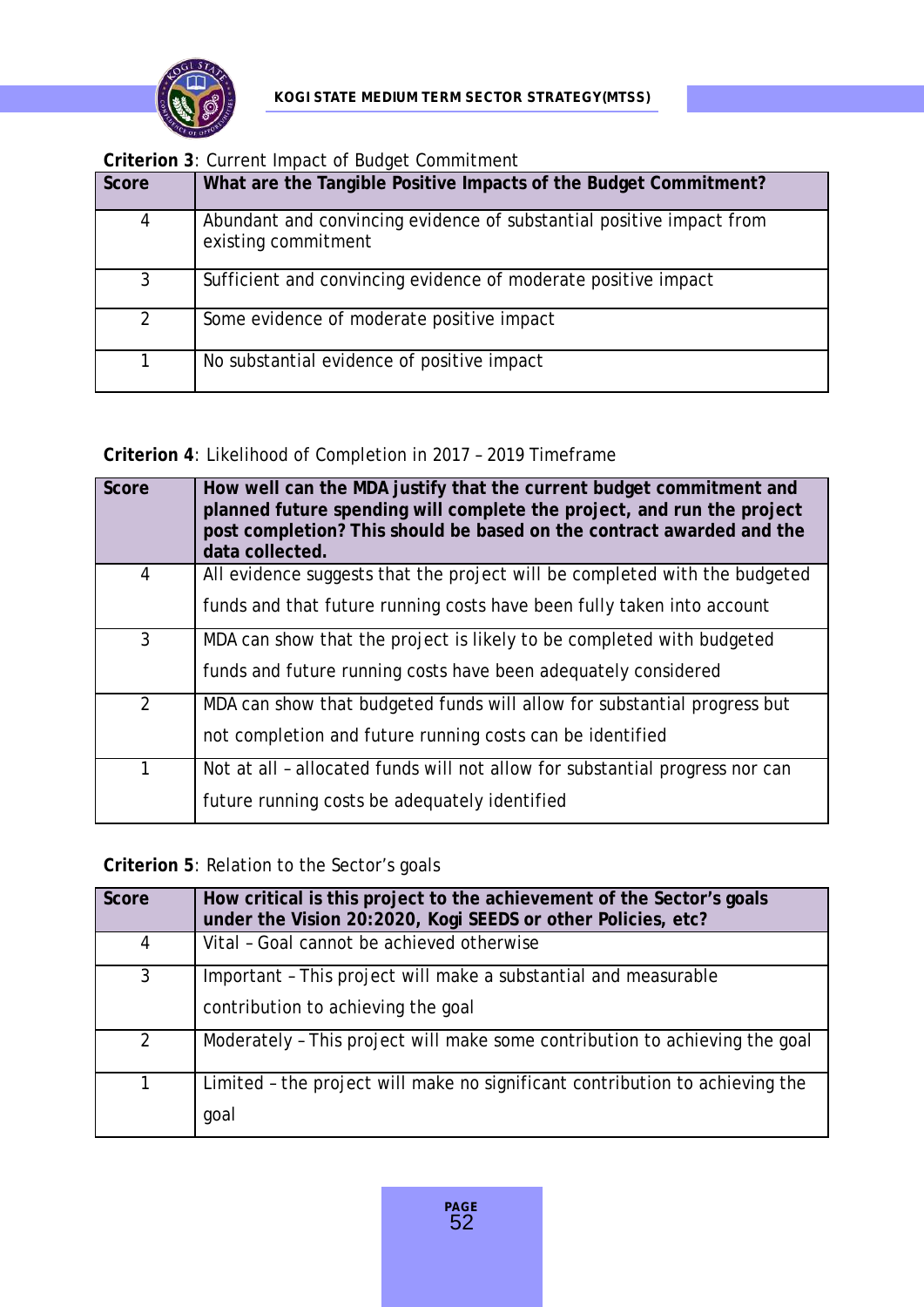

Secondly, that the selected strategies are capable of delivering verifiable results within the limited resources allocated and in the shortest possible time. The current approach is a remarkable departure from the previous experience where annual budget were developed without recourse to the desired impact of those expenditure but on the arbitrary allocation of resources on budget-lined items.

With the MTSS approach, which is result-based budget, all costs interventions are linked to the achievement of the MTSS outputs, outcomes and Impact as defined in the Let's Do More policy framework. Consequently, the sector will be able to assess progress of the MTSS Key Performance Indicators (KPIs) and the cost effectiveness of the budgeted expenditure.

## **3.7 Result Framework**

Though the result framework details the targets to be achieved by the MTSS, it is important to understand that the outcome targets were central in the definition of the key programs and projects of the MTSS. These key performance indicators are in alignment with the performance for the sector.

The Ministry and its parastatals are expected to develop their costed annual operation plan in response to the output targets defined in the sector result frameworks (tables 2 & 3).

## **3.8 Responsibilities and Operational Plan**

Following the development of the MTSS 2021– 2023 for Work and Housing sector, it is anticipated that all the Department and Agencies of the Sector would derive their annual operation plan activities from the strategies of the medium term plan and develop all their organizations annual activities specifying the timelines and sequence for its implementation in 2021.

The operational plans would aid the various departments to articulate their individual action plans as well as facilitate the estimation of the quarterly departmental cash flow projections for the 2020 financial year.

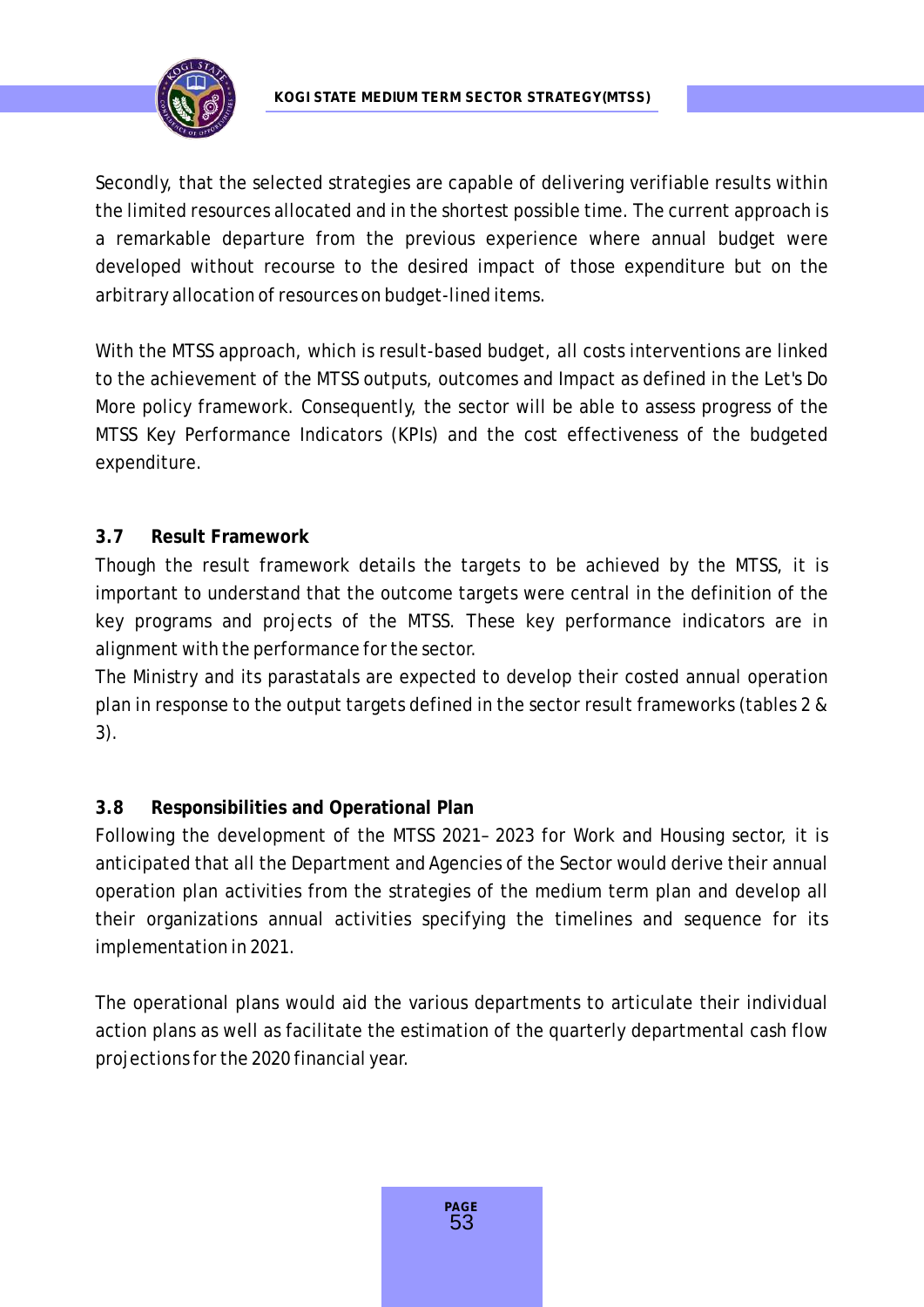

## **CHPATER 4**

## **Monitoring and Evaluation**

By the activities of M & E, it is not possible to accurately project and determine the comprehensive cost over the years in the planned period. However, it is necessary to provide estimated expenditure that would be required to carry out the programme. This will facilitate an evaluation of the extent to which the financial resources of the State Government through the budget and will address the funding needs of the MTSS projects.

## **4.1 Performance Monitoring and Evaluation**

In conducting Monitoring and Evaluation for the Sector, Ministry of Works and Housing agencies in the sector should have unit charged with the responsibility of collecting, collating and analyzing key performance information on the implementation of the MTSS activities under the guidance of the Unit of Monitoring and Evaluation of Ministry of Works and Housing.

The Monitoring and Evaluation effort of the sector is to be coordinated by the Director of Monitoring and Evaluation in Ministry of Works and Housing. In addition conduct analysis of findings as key inputs in the policy making process of the sector.

## **4.2 Public Involvement**

The public is very much involved in all our programmes. For instance, some communities do write to the Ministry about their interest which will be included in the programme/ budget. Legislators also send the interest of the communities they are representing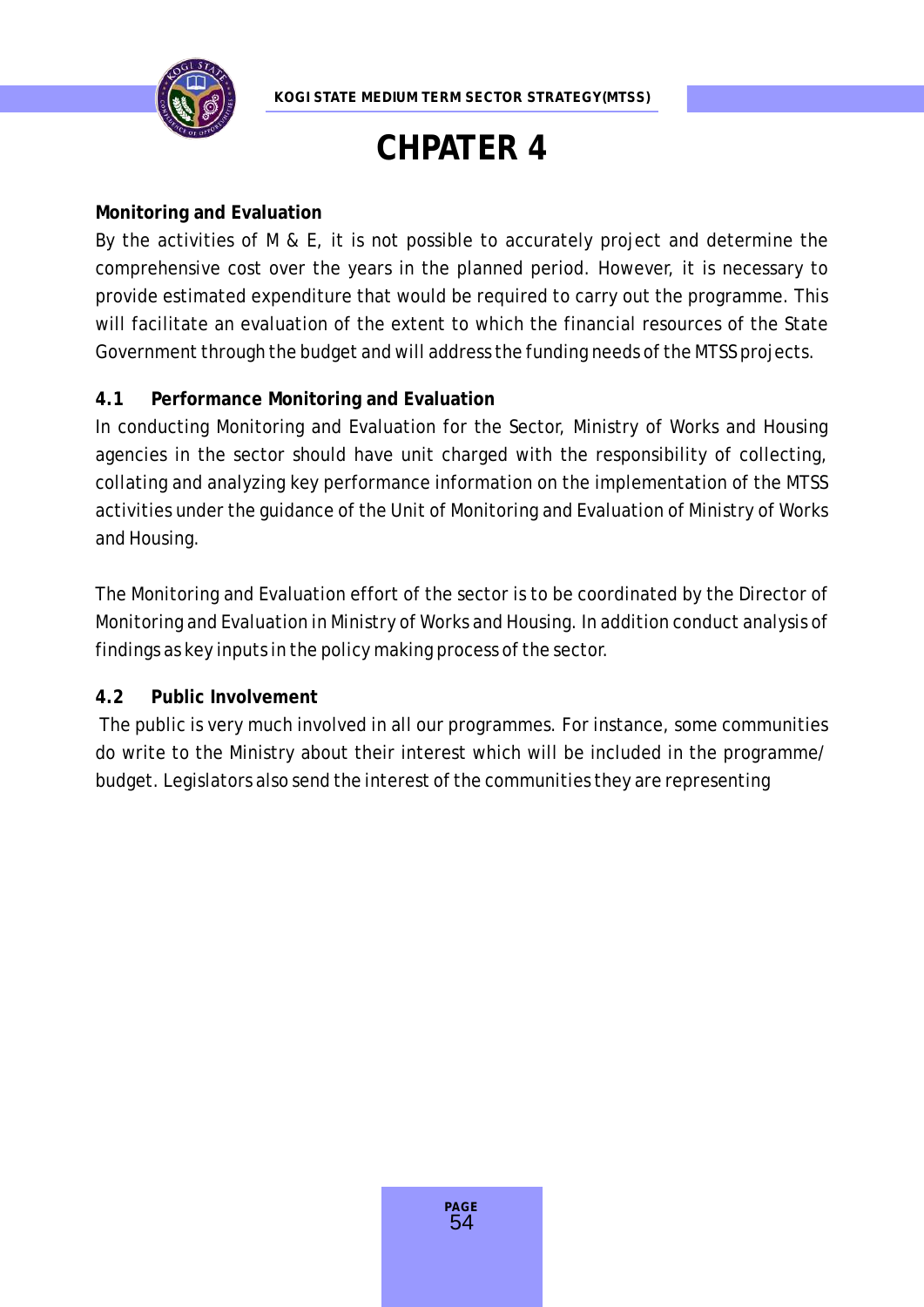

# **CHAPTER 5**

## **Outline MTSS Timetable**

## *Figure 1: MTSS Timetable*

| Activities         | Jan. | Feb. |  | March | April | May | June |  | July | Aug. |  | Sept. | Oct. | Nov. | Dec. |  |
|--------------------|------|------|--|-------|-------|-----|------|--|------|------|--|-------|------|------|------|--|
| Conduct            |      |      |  |       |       |     |      |  |      |      |  |       |      |      |      |  |
| Annual             |      |      |  |       |       |     |      |  |      |      |  |       |      |      |      |  |
| Reviews            |      |      |  |       |       |     |      |  |      |      |  |       |      |      |      |  |
| Collect            |      |      |  |       |       |     |      |  |      |      |  |       |      |      |      |  |
| data and           |      |      |  |       |       |     |      |  |      |      |  |       |      |      |      |  |
| information        |      |      |  |       |       |     |      |  |      |      |  |       |      |      |      |  |
| Review             |      |      |  |       |       |     |      |  |      |      |  |       |      |      |      |  |
| national           |      |      |  |       |       |     |      |  |      |      |  |       |      |      |      |  |
| Policy             |      |      |  |       |       |     |      |  |      |      |  |       |      |      |      |  |
| Guide              |      |      |  |       |       |     |      |  |      |      |  |       |      |      |      |  |
| Refine             |      |      |  |       |       |     |      |  |      |      |  |       |      |      |      |  |
| State Policy       |      |      |  |       |       |     |      |  |      |      |  |       |      |      |      |  |
| Outcomes           |      |      |  |       |       |     |      |  |      |      |  |       |      |      |      |  |
| Receive            |      |      |  |       |       |     |      |  |      |      |  |       |      |      |      |  |
| Expenditure        |      |      |  |       |       |     |      |  |      |      |  |       |      |      |      |  |
| Envelopes          |      |      |  |       |       |     |      |  |      |      |  |       |      |      |      |  |
| Develop            |      |      |  |       |       |     |      |  |      |      |  |       |      |      |      |  |
| sector             |      |      |  |       |       |     |      |  |      |      |  |       |      |      |      |  |
| strategies         |      |      |  |       |       |     |      |  |      |      |  |       |      |      |      |  |
| and costs          |      |      |  |       |       |     |      |  |      |      |  |       |      |      |      |  |
| Review             |      |      |  |       |       |     |      |  |      |      |  |       |      |      |      |  |
| strategy           |      |      |  |       |       |     |      |  |      |      |  |       |      |      |      |  |
| within             |      |      |  |       |       |     |      |  |      |      |  |       |      |      |      |  |
| ceilings           |      |      |  |       |       |     |      |  |      |      |  |       |      |      |      |  |
| Prepare            |      |      |  |       |       |     |      |  |      |      |  |       |      |      |      |  |
| Draft MTSS         |      |      |  |       |       |     |      |  |      |      |  |       |      |      |      |  |
| Document           |      |      |  |       |       |     |      |  |      |      |  |       |      |      |      |  |
| Receive            |      |      |  |       |       |     |      |  |      |      |  |       |      |      |      |  |
| <b>Budget Call</b> |      |      |  |       |       |     |      |  |      |      |  |       |      |      |      |  |
| Circular           |      |      |  |       |       |     |      |  |      |      |  |       |      |      |      |  |
| Refine             |      |      |  |       |       |     |      |  |      |      |  |       |      |      |      |  |
| MTSS and           |      |      |  |       |       |     |      |  |      |      |  |       |      |      |      |  |
| compile            |      |      |  |       |       |     |      |  |      |      |  |       |      |      |      |  |
| Budget             |      |      |  |       |       |     |      |  |      |      |  |       |      |      |      |  |
| Defend             |      |      |  |       |       |     |      |  |      |      |  |       |      |      |      |  |
| Budget             |      |      |  |       |       |     |      |  |      |      |  |       |      |      |      |  |
| using MTSS         |      |      |  |       |       |     |      |  |      |      |  |       |      |      |      |  |
| Make               |      |      |  |       |       |     |      |  |      |      |  |       |      |      |      |  |
| Operational        |      |      |  |       |       |     |      |  |      |      |  |       |      |      |      |  |
| Plan               |      |      |  |       |       |     |      |  |      |      |  |       |      |      |      |  |

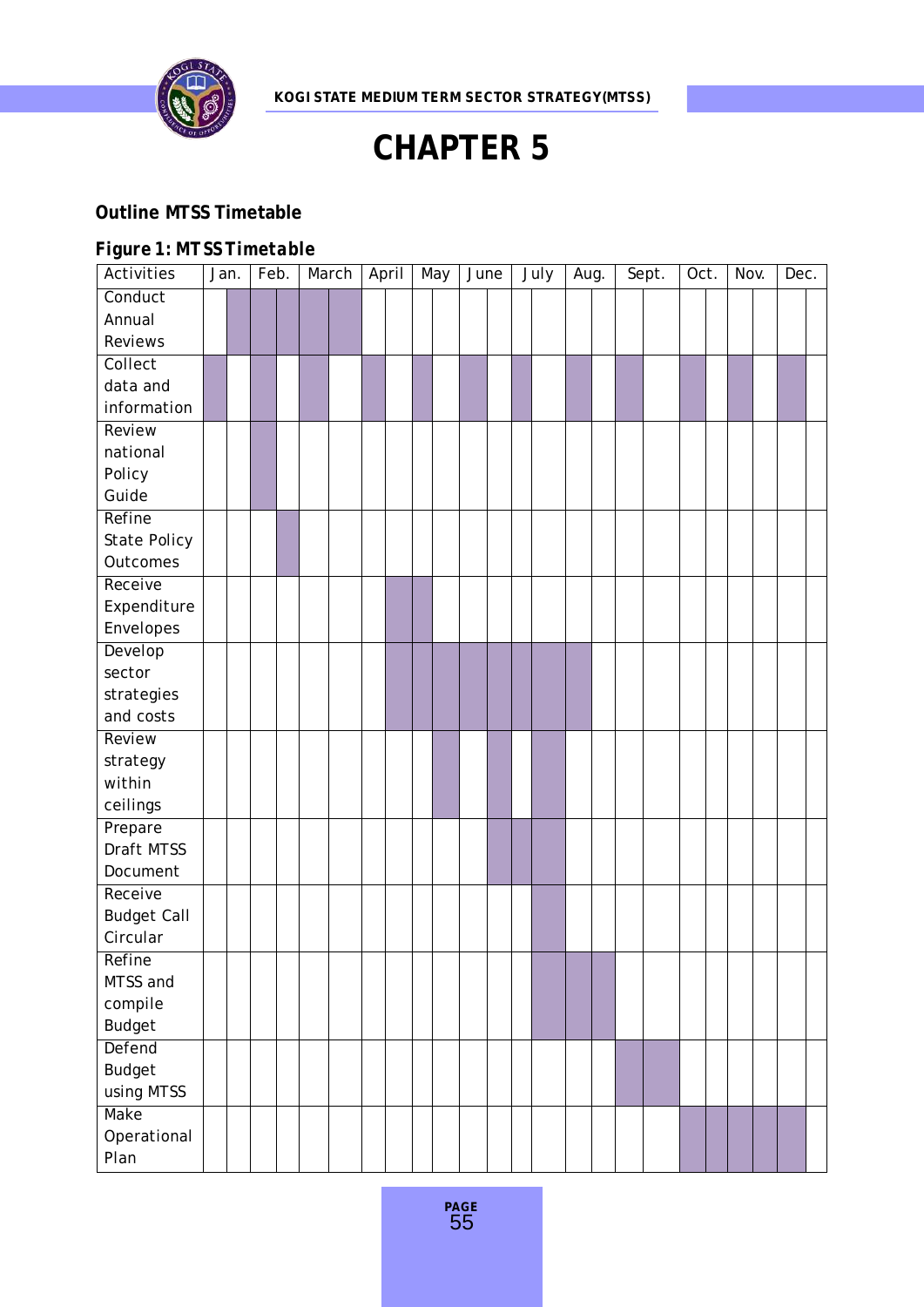

**5.1 Sources of Data against the Results Framework**

## **Table 12: Data Sources for Outcome and Output KPIs**

| <b>OUTCOME KPIS</b>                      | <b>DATA SOURCES</b>            |
|------------------------------------------|--------------------------------|
| Percentage rate of road traffic recorded | The Ministry and the end users |
| Number of people that benefited from     | The Ministry and the end users |
| the housing scheme                       |                                |
| Percentage increase in access to         | The Ministry and the end users |
| electricity by residential, commercial,  |                                |
| and industrial users.                    |                                |
| rate of performance                      | The Ministry and the end users |
| <b>OUTPUT KPIS</b>                       | <b>DATA SOURCES</b>            |
| Availability of light in the selected    | The Ministry and the end users |
| streets                                  |                                |
| Availability of electricity              | The Ministry and the end users |
| Provision of residential accommodation   | The Ministry and the end users |
| for civil servant                        |                                |
| Access/ internal road network for the    | The Ministry and the end users |
| estate                                   |                                |
| Provide good habitable office            | The Ministry and the end users |
| environment                              |                                |
| Provide good accommodation               | The Ministry and the end users |
| <b>Constructed &amp; Motorable</b>       | The Ministry and the end users |
| Provide habitable office and residential | The Ministry and the end users |
| accommodation                            |                                |
| Verifiable at the ministry of work       | The Ministry and the end users |
| Workshop available                       | The Ministry and the end users |
| Provide good working environment/        | The Ministry and the end users |
| premises                                 |                                |
| % of Basic Equipment Provided            | The Ministry and the end users |
| The number of all the equipment          | The Ministry and the end users |
| purchased                                |                                |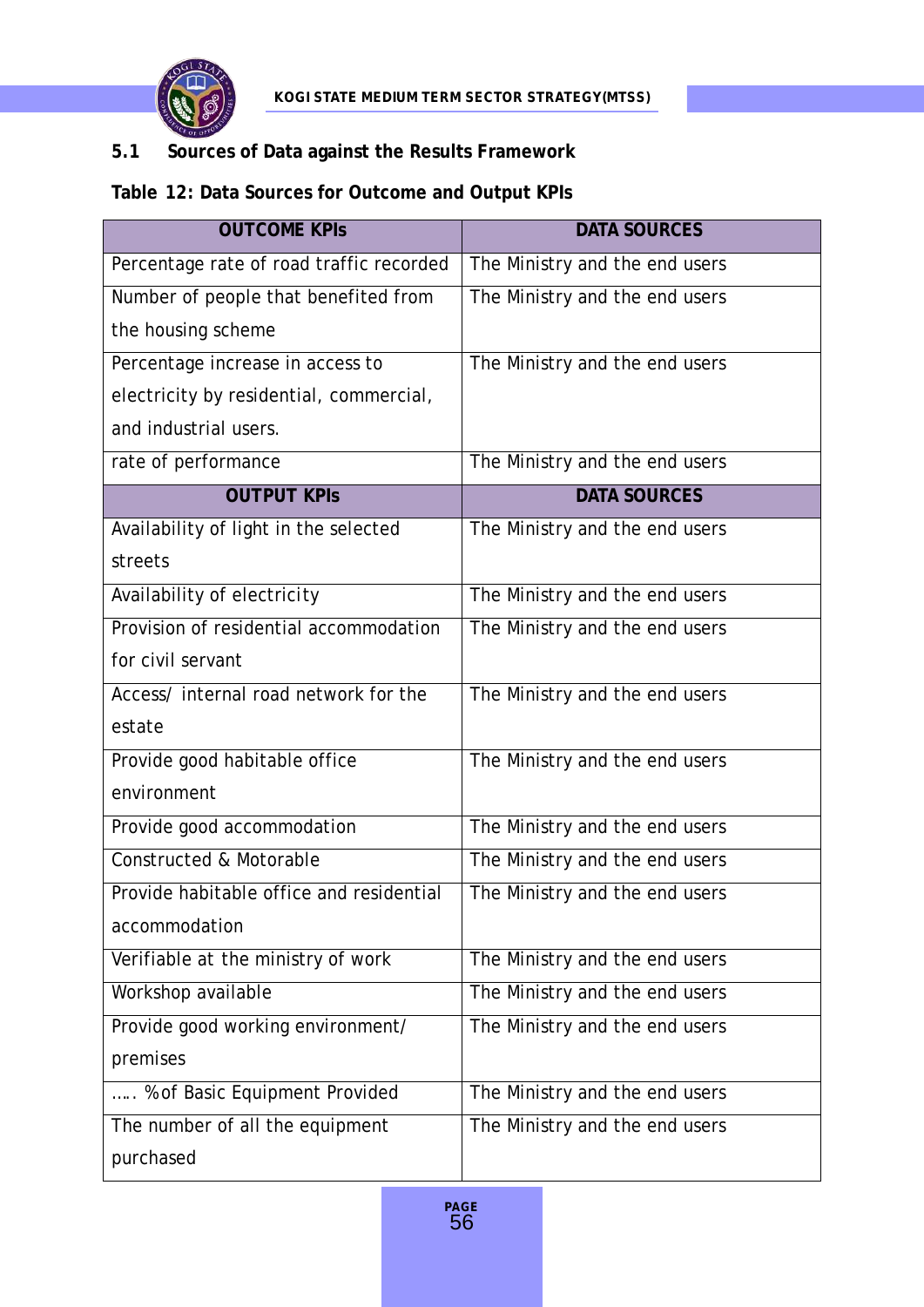

| Six (6) Fire engine and firefighting  | The Ministry and the end users |
|---------------------------------------|--------------------------------|
| equipment purchased                   |                                |
| of Fire Extinguishers supplied and    | The Ministry and the end users |
| installed                             |                                |
| Repairs and  Maintenance of plant     | The Ministry and the end users |
| and equipment                         |                                |
| Emergency Tender for Flood Related    | The Ministry and the end users |
| Disaster processes shortened          |                                |
| Km constructed                        | The Ministry and the end users |
| Located at strategic places in Lokoja | The Ministry and the end users |
| Expansion and improve road networking | The Ministry and the end users |
| Evidence based service                | The Ministry and the end users |

## **5.2 Conducting Annual Section Review**

Annual Sector Review was conducted in first quarter of the year 2020. The review was carried out by MTSS sector committee who visited the heads of each department and parastatals/agencies under the Sector on the needs for this review. Questionnaires were later given to them to:

- 1. Identify the status of interventions that had taken place in the sector in year 2019.
- 2. Establish the performance status for 2019; identify the relationship between the financial investment, institutional/organizational capacity in that sector and the results.
- 3. Establish a performance trend on each of the outcome KPIs in the results Framework for the sector, where data is available.
- 4. Recommend optimal direction for realistic outcome targets in the Medium Term Development Plan and the Medium Term Sector Strategy.

## **5.3 Organizational Arrangements**

This section provides outline responsibilities for monitoring work, who collect data and the officers responsible for performing analysis. The following are the outlines of monitoring work:

- 1. To ensure inputs are made available at all time of the MTSS work and other decision to be taken;
- 2. To provide a continuous feedback system to the government/developing partners

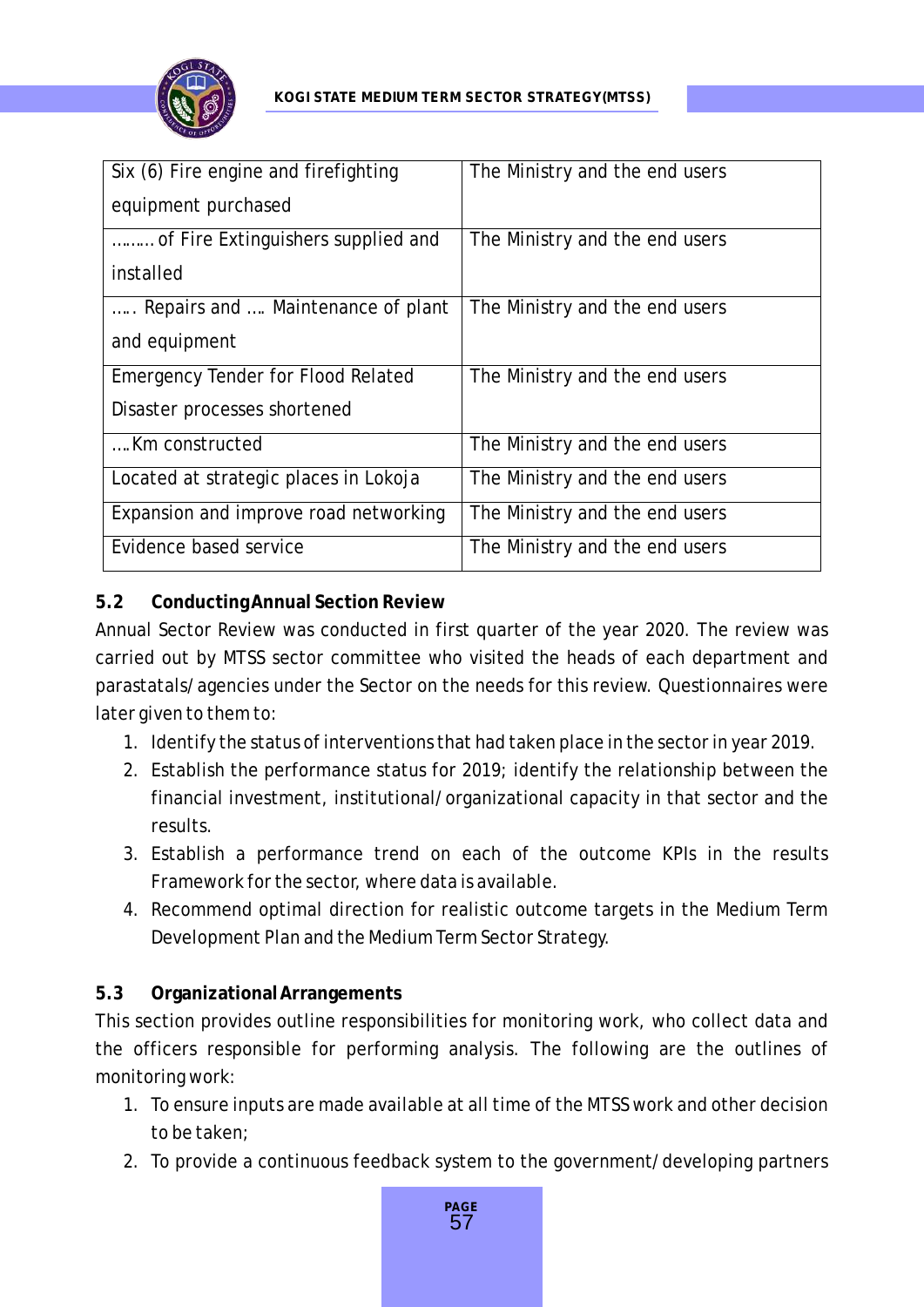

through the life cycle of a project;

- 3. Keeping surveillance on the sector projects
- 4. To also involve overseeing and periodic review of each activity of sector at all level of implementation;
- 5. To ensure that adjustment can be made and correction effected in an on-going project;
- 6. To also ensure that resources are used judiciously and quality project implementation;
- 7. To communicate effectively to the Stakeholders on how goals and objectives of projects are being met;

Besides, data collection is carried out by Monitoring & Evaluation unit Staff in all MDAs and state. Data analysis is done by Monitoring & Evaluation Officers in collaboration with budget staff. The type of information needed will determine the type of analysis to be used. The data analysis can be carried out manually or the use of software design for M&E purposes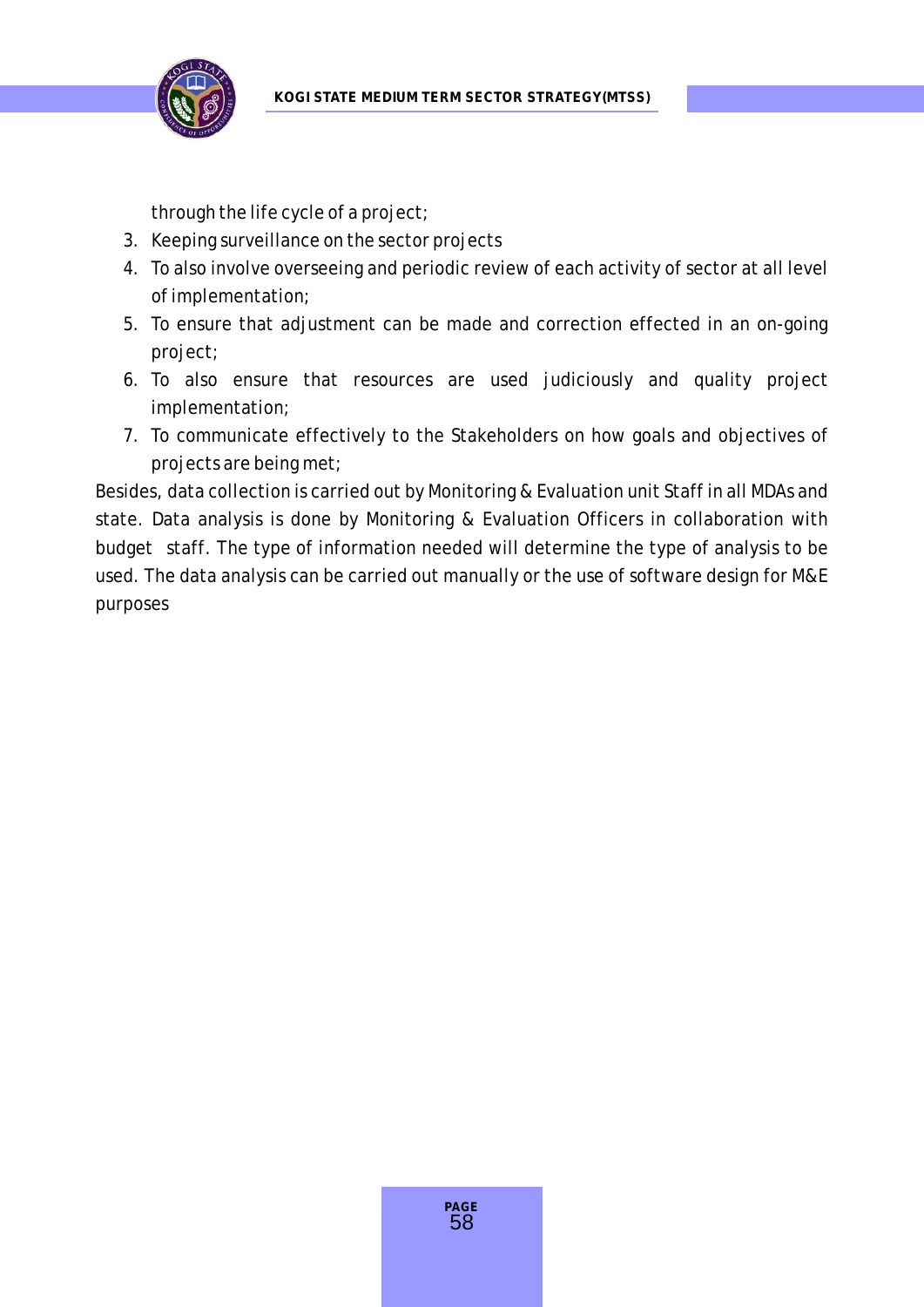